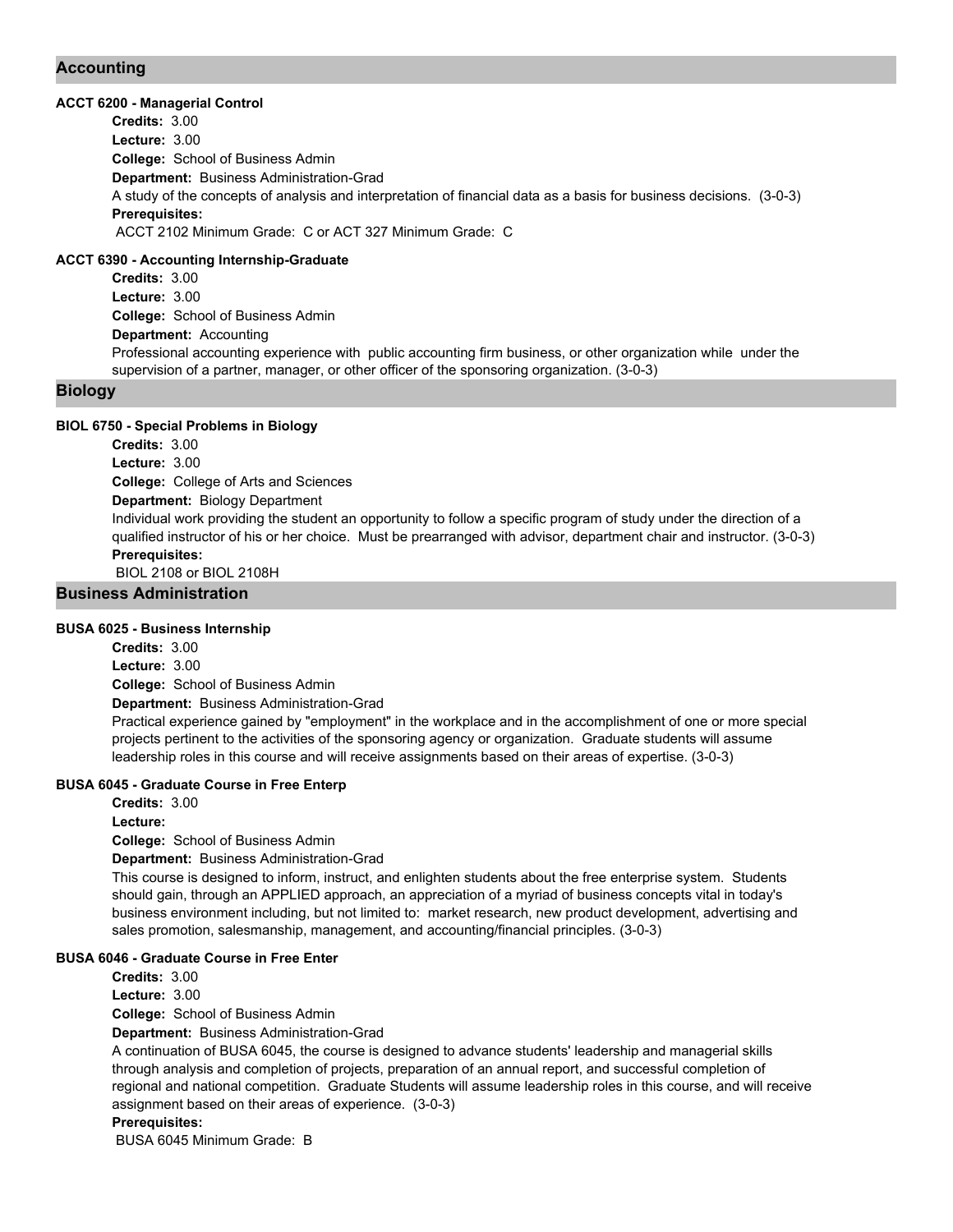#### **BUSA 6100 - History and Philosophy of Mgmt**

**Credits:** 3.00

**Lecture:** 3.00

**College:** School of Business Admin

**Department:** Business Administration-Grad

A review of the history of the development of the philosophy and practice of managing people in organizations and organized activity. Emphasis is upon independent research and in-depth discussions of results of case studies and projects. (3-0-3)

## **BUSA 6110 - Business Ethics**

**Credits:** 3.00

**Lecture:** 3.00

**College:** School of Business Admin

**Department:** Business Administration-Grad

This course is designed to examine the relationship between ethical theory and business decision making. The goal is an integration of ethics and social responsibility into real-world business situations. (3-0-3)

#### **BUSA 6120 - Marketing Management**

**Credits:** 3.00

**Lecture:** 3.00

**College:** School of Business Admin

**Department:** Business Administration-Grad

This is an integrative course designed to demonstrate the complexity and multidimensional nature of marketing decisions. The course will focus on marketing policy and strategy from a manager's perspective. (3-0-3)

## **Prerequisites:**

 (MKTG 3800 Minimum Grade: C or MKT 320 Minimum Grade: C) or (BUSA 5800 Minimum Grade: C or MKT 520 Minimum Grade: C) and (MGNT 3600 Minimum Grade: C or MGT 312 Minimum Grade: C) or (BUSA 5600 Minimum Grade: C or BUS 512 Minimum Grade: C)

#### **BUSA 6130 - Production and Operation Mgt**

**Credits:** 3.00 **Lecture:** 3.00

**College:** School of Business Admin

**Department:** Business Administration-Grad

This course focuses on methods for designing and improving productive systems. Focus will be placed on the value added transformation of input to output and the creation of products and services. Students utilize and develop critical and strategic thinking skills in order to analyze current concepts and developments in the field of operations management. (3-0-3)

#### **Prerequisites:**

 (BUSA 3050 Minimum Grade: C or MTH 204 Minimum Grade: C) and (MGNT 3600 Minimum Grade: C or MGT 312 Minimum Grade: C)

#### **BUSA 6140 - Adv Business Finance**

**Credits:** 3.00

**Lecture:** 3.00

**College:** School of Business Admin

**Department:** Business Administration-Grad

A seminar focusing on selected issues in contemporary corporate finance and the current business environment. Topics will vary but will likely include issues related to international finance, management of working capital, financial distress, and mergers and acquisitions. (3-0-3)

#### **Prerequisites:**

 (BUSA 3150 Minimum Grade: C or BUS 330 Minimum Grade: C) or (BUSA 5150 Minimum Grade: C or BUS 530 Minimum Grade: C) or (FIN 330 Minimum Grade: C)

#### **BUSA 6150 - Human Resource Management**

**Credits:** 3.00

**Lecture:** 3.00

**College:** School of Business Admin

**Department:** Business Administration-Grad

This course provides a comprehensive overview of the field of human resource management with emphasis on management responsibilities regarding the organization's human resources. (3-0-3)

#### **Prerequisites:**

MGNT 3600 Minimum Grade: C or MGT 312 Minimum Grade: C or MGNT 3600H Minimum Grade: C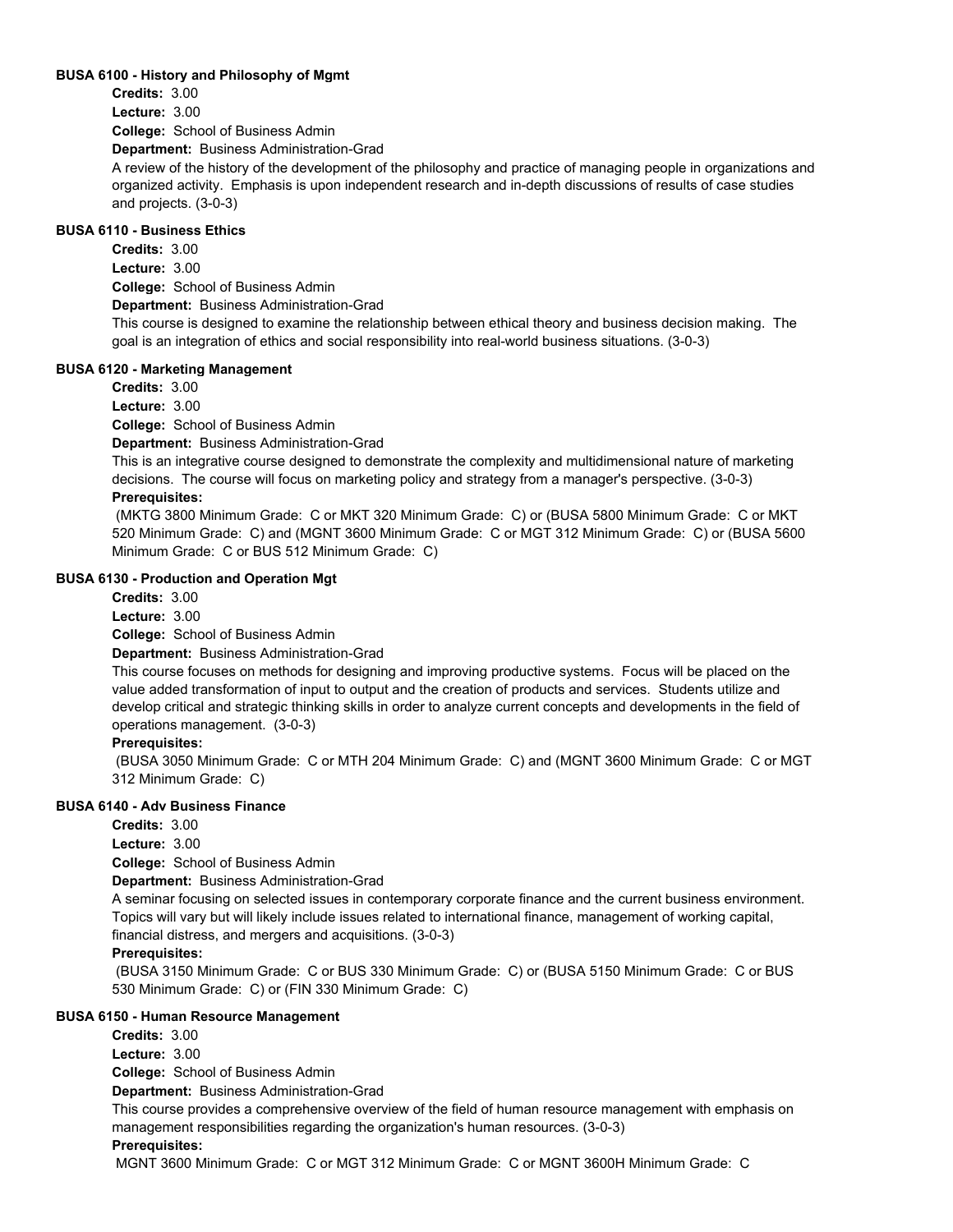#### **BUSA 6150S - Hum Res Mgmt - Study Abroad**

**College:** School of Business Admin **Department:** Business Administration-Grad **Credits:** 3.00 **Lecture:** 3.00 Study-Abroad - This course provides a comprehensive overview of the field of human resource management with emphasis on management responsibilities regarding the organization's human resources. (3-0-3)

#### **BUSA 6160 - Managerial Economics**

**Credits:** 3.00

**Lecture:** 3.00

**College:** School of Business Admin

**Department:** Business Administration-Grad

Practical analysis of business fluctuations as a major factor in forecasting business activity on a general level as well as for the individual firm. The importance of forecasting in the business organization is included along with consideration of macro-economic forces which affect forecasts and various methods of analysis for determination of cyclical factors and other methods of preparing and documenting forecasts. (3-0-3)

#### **Prerequisites:**

BUSA 3050 Minimum Grade: C or MATH 2204 Minimum Grade: C or MTH 204 Minimum Grade: C

#### **BUSA 6170 - Quantitative MGNT-Graduate**

**Credits:** 3.00

**Lecture:** 3.00

**College:** School of Business Admin

**Department:** Business Administration-Grad

An introduction to quantitative decision making techniques to problems of business. It includes material on Decision Analysis, Linear Programming, Inventory Management and Project Scheduling, Stochastic Models as well as some advanced statistical topics like Regression, ANOVA, Quality Analysis, and Non Parametric Tests. (3-0-3)

#### **Prerequisites:**

BUSA 3050 Minimum Grade: C or MATH 2204 Minimum Grade: C or MATH 204 Minimum Grade: C

### **BUSA 6180 - Internat'l Business Practices**

**College:** School of Business Admin **Department:** Business Administration-Grad **Credits:** 3.00 **Lecture:** 3.00 A course designed to focus on five aspects of the cross-border environment: exchange rates and international capital markets, trading patterns and regimes, regulatory content, and political content. (3-0-3)

#### **BUSA 6180S - Int'l Bus Pract - Study Abroad**

**College:** School of Business Admin **Department:** Business Administration-Grad **Credits:** 3.00 **Lecture:** 3.00 Study-Abroad - A course designed to focus on five aspects o the cross-border environment: exchange rates and international capital markets, trading patterns and regimes, regulatory content, and political content. (3-0-3) **BUSA 6405 - Honors Course in Free Entrprse**

**Credits:** 3.00

**Lecture:** 3.00

**College:** School of Business Admin

**Department:** Business Administration-Grad

This course is designed to inform, instruct, and enlighten students about the free enterprise system. Students should gain, through an APPLIED approach, an appreciation of a myriad of business concepts vital in today's business environment including, but not limited to: market research, new product development, advertising and sales promotion, salesmanship, management, and accounting/financial principles.

#### **BUSA 6530 - Seminar in Internat'l Issues**

**College:** School of Business Admin **Department:** Business Administration-Grad **Credits:** 3.00 **Lecture:** 3.00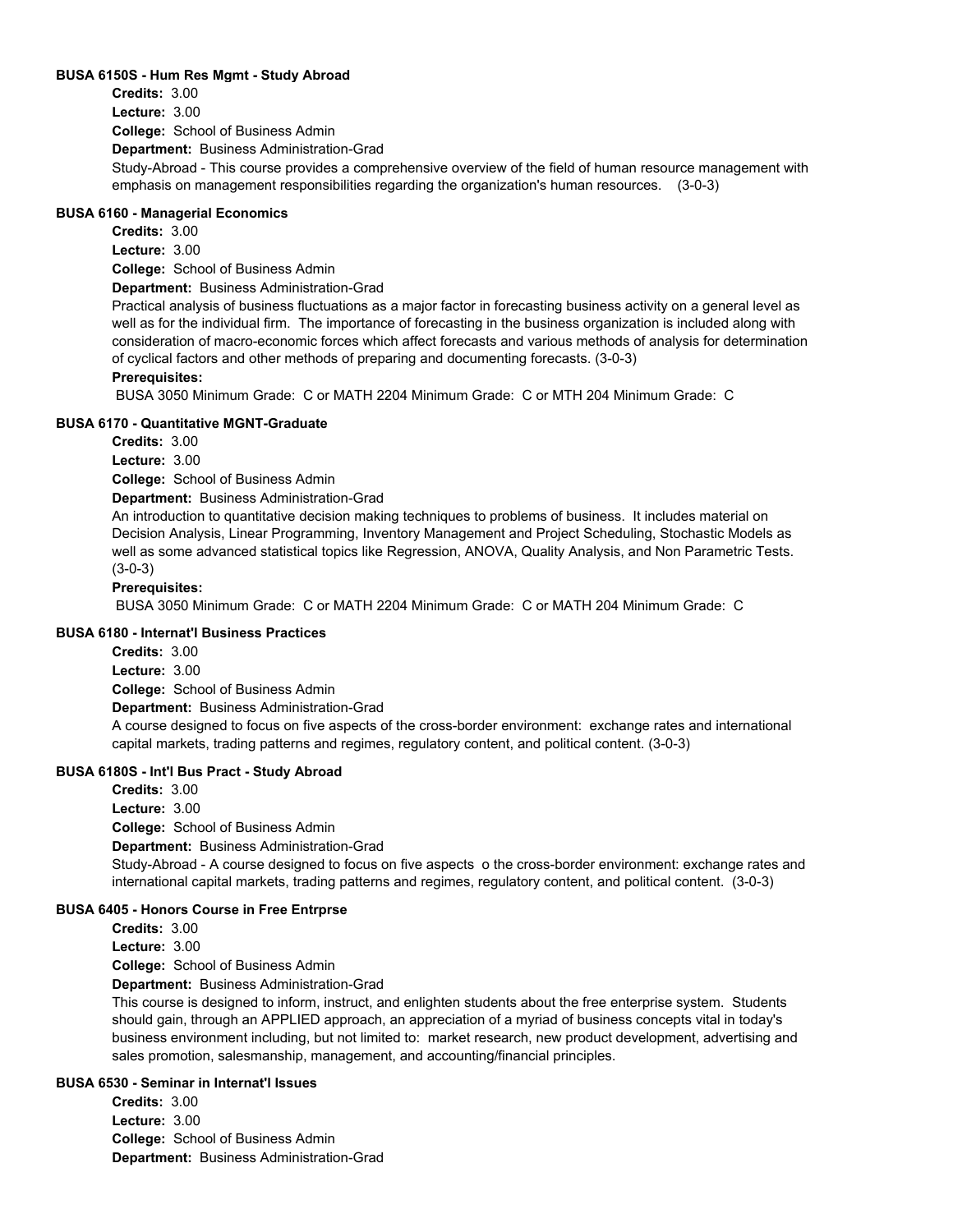Current topics of international concern are covered from a business and societal perspective. Analysis of stakeholder reactions in international issues will be a focus of this course. (3-0-3)

#### **BUSA 6540 - Organizational Leadership**

**Credits:** 3.00

**Lecture:** 3.00

**College:** School of Business Admin

**Department:** Business Administration-Grad

Leadership theory is explored as it relates to management in organizations. Students analyze specific aspects of leadership and organizational behavior and use this analysis to connect theory to applicaton. (3-0-3)

## **Prerequisites:**

 (MGNT 3600 Minimum Grade: C or MGT 312 Minimum Grade: C) or (BUSA 5600 Minimum Grade: C or BUS 512 Minimum Grade: C)

#### **BUSA 6550 - Entrepreneurship**

**Credits:** 3.00

**Lecture:** 3.00

**College:** School of Business Admin

**Department:** Business Administration-Grad

Students are provided an opportunity to learn how to manage a newly-organized or acquired small business. Major emphasis is placed on design, integration and operation of all aspects of a small business. Extensive use is made of experiential exercise. (3-0-3)

#### **Prerequisites:**

 (MGNT 3600 Minimum Grade: C or MGT 312 Minimum Grade: C) or (BUSA 5600 Minimum Grade: C or BUS 512 Minimum Grade: C)

#### **BUSA 6570 - Labor Management Relations**

**Credits:** 3.00

**Lecture:** 3.00

**College:** School of Business Admin

**Department:** Business Administration-Grad

Focuses on understanding the process through which employers and unions negotiate, constraints on both groups, and the shared responsibility for administering negotiated contracts. Analysis of problems in the process and procedures for minimizing these problems will be explored. (3-0-3)

#### **BUSA 6600 - Strategic Management**

**Credits:** 3.00

**Lecture:** 3.00

**College:** School of Business Admin

**Department:** Business Administration-Grad

A study of business strategy and strategic planning in relation to company resources, the environment, and changes which may bring opportunities or threats. An opportunity to apply one's skills through strategic cases analysis and through the management of a manufacturing firm in a computer-simulated business situation. Intended to culminate the entering graduate student's background for entry into graduate business study. This course is offered on the graduate level but may not be applied to graduate business degree requirements. **Prerequisites:** 

 (MKTG 3800 Minimum Grade: C or MKT 320 Minimum Grade: C) or (BUSA 5800 Minimum Grade: C or BUS 520 Minimum Grade: C)

#### **BUSA 6615 - International Business Exper**

**Credits:** 3.00

**Lecture:** 3.00

**College:** School of Business Admin

**Department:** Business Administration-Grad

A study of how business is conducted in foreign countries and how culture impacts business decisions. Emphasis will be placed on relations between the U.S. and a selected country, with an end-of-semester trip to visit businesses in the country studied. Minimum GPA of 3.5 required. (3-0-3)

## **Prerequisites:**

(MGNT 3600 Minimum Grade: C or MGT 312 Minimum Grade: C)

## **Information Technology**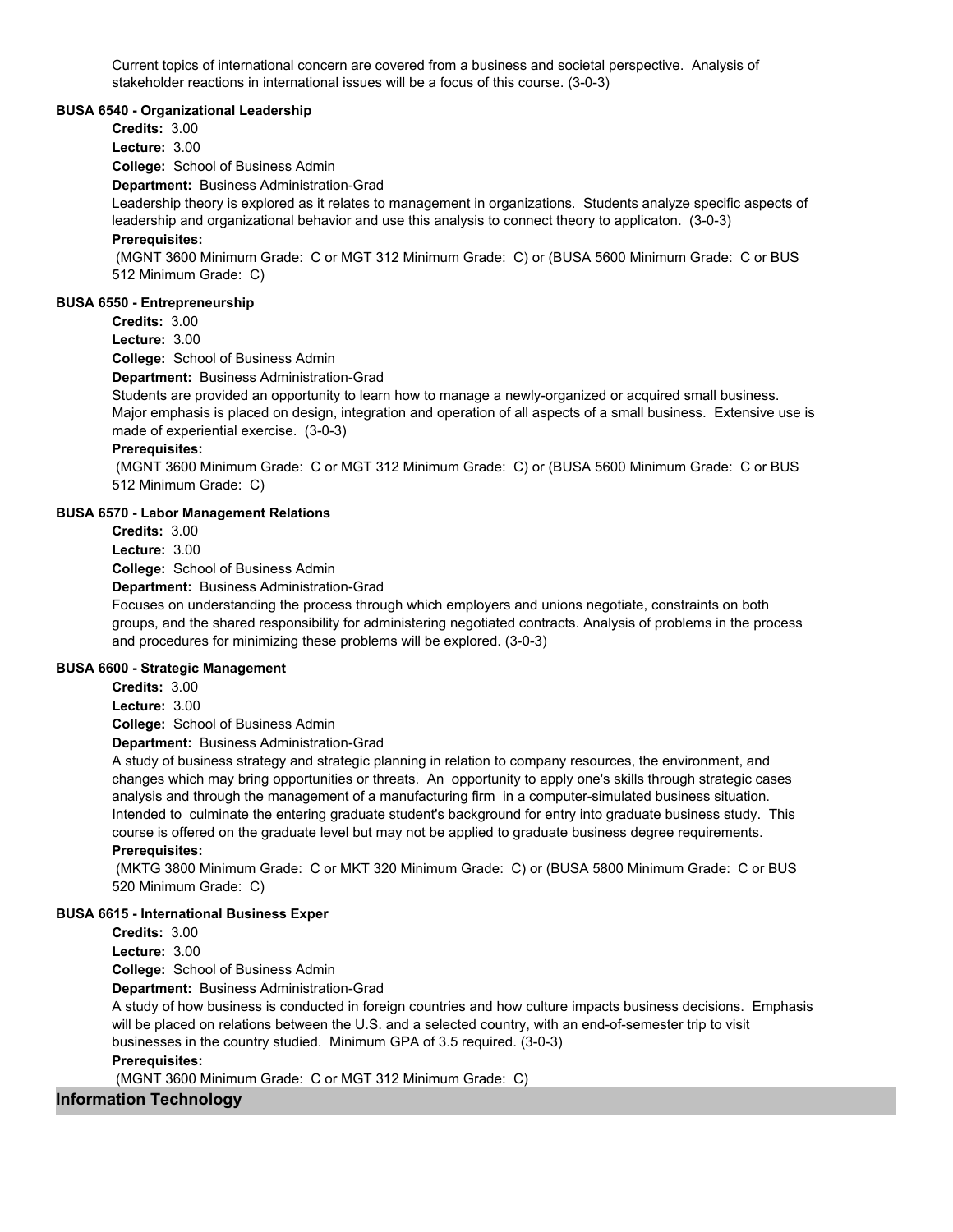#### **CIS 5310 - Decision Support Systems**

**College:** School of Comp and Mathematics **Credits:** 3.00 **Lecture:** 3.00

**Department:** Computer Science

This course concentrates in the use of computer systems to help and assist in the decision making process. It will start with analyzing the process of making a decision and the role of a decision maker. This course examines a set of information systems which support decision makers: individual and group decision support systems, expert systems, and neural networks. It discusses the development, implementation, and application of these systems. To understand how DSS are built, several areas and tools of modeling and artificial intelligence will be considered. (3-0-3)

#### **CIS 6420 - Data Mining**

**Credits:** 3.00

**Lecture:** 3.00

**College:** School of Comp and Mathematics

**Department:** Computer Science

This course is aimed at preparing students with a comprehensive look at the concepts and techniques needed to discover new knowledge from business data. It includes several methods of data mining, provides in-depth coverage of essential data mining topics including OLAP and data warehousing, data processing, concept description, association rules, classification and prediction, and analysis.(3-0-3)

## **Prerequisites:**

CSCI 4400 Minimum Grade: C

## **CIS 6720 - Distributed Web Applications**

**Credits:** 3.00

**Lecture:** 3.00

**College:** School of Comp and Mathematics

**Department:** Computer Science

This course will demonstrate a new approach in the distributed web applications field, cloud computing. The first part of the course is devoted to main concepts of cloud computing. In the second part, students will learn contemporary models for development of distributed web applications. The last part is devoted to practical work in a could computing environment. (3-0-3)

**Prerequisites:**  CSCI 1302

#### **CIS 6800 - Human-Comp Interact-Intf Des**

**Credits:** 3.00

**Lecture:** 3.00

**College:** School of Comp and Mathematics

**Department:** Computer Science

This course will discuss interface design between the user and computer, user capabilities and limitations; designing systems for people, evaluation and testing of systems; usability engineering, and ergonomics. At the center of the course is the development of a hands-on semester project that will help students learn about various stages of an effective design process. (3-0-3)

#### **CIS 6900 - Special Problems in CIS**

**Credits:** 3.00

**Lecture:** 3.00

**College:** School of Comp and Mathematics

**Department:** Computer Science

This course provides students with an opportunity to study and explore current computer information systems topics not covered in any other course. Students will also have the opportunity to design and implement software systems for business environments and to expand on projects from previous classes. (3-0-3)

#### **Computer Science**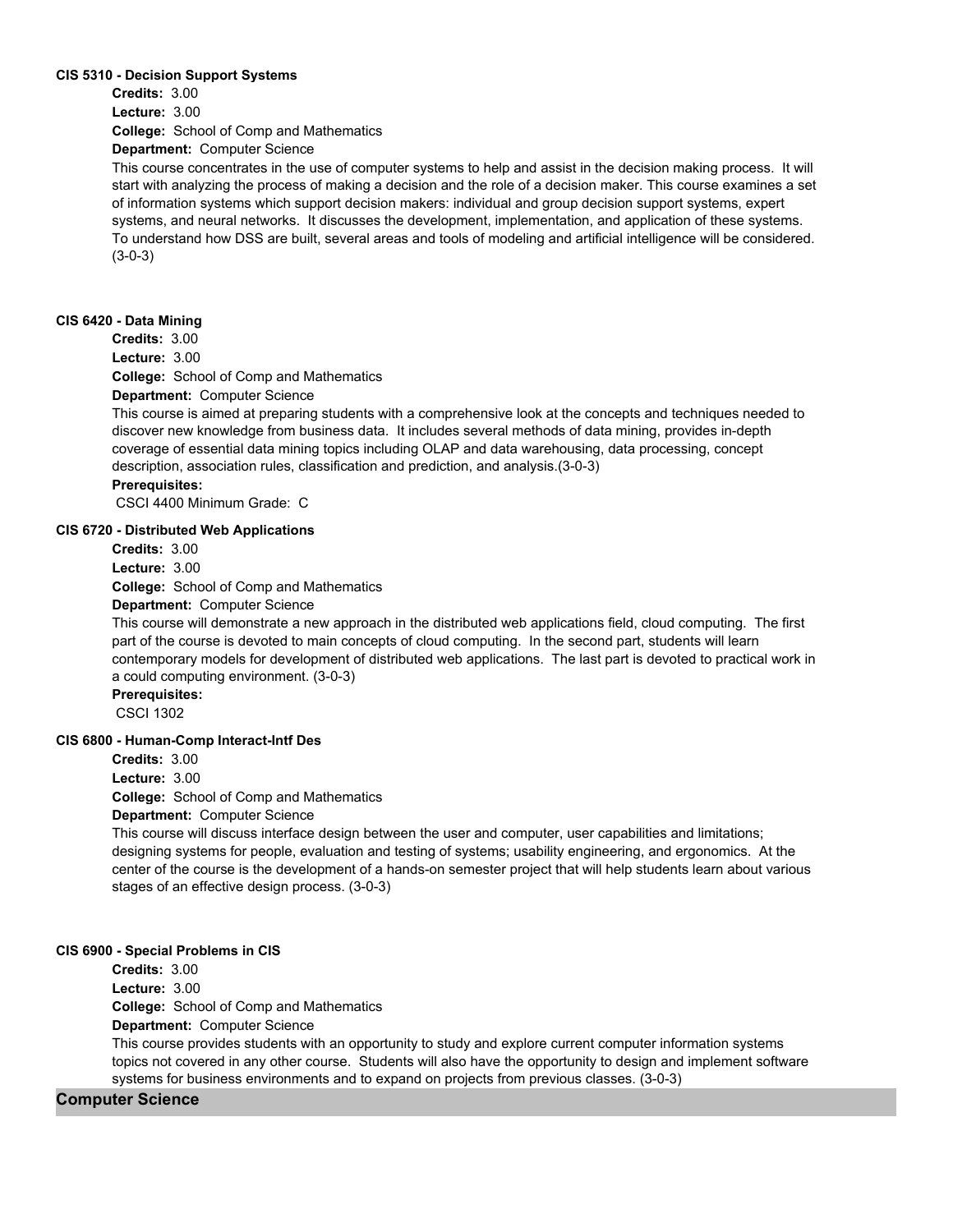#### **CSCI 5120 - Topics in Information Security**

**Credits:** 3.00

**Lecture:** 3.00

**College:** School of Comp and Mathematics

**Department:** Computer Science

Complete examination of the issues and problems in providing security for information processing systems, security goals and vulnerabilities, encryption and decryption, secure general purpose operating systems and applications, network security, Digital Signatures and Public Key Cryptosystems, security protocols, etc. (3-0-3) **Prerequisites:** 

CSCI 2920 Minimum Grade: C

#### **CSCI 6220 - Distributed Operating Systems**

**Credits:** 3.00 **Lecture:** 3.00

**College:** School of Comp and Mathematics

**Department:** Computer Science

This course will cover taxonomy of distributed systems and distributed operating systems. Topics will include mutual exclusion, atomic transaction, deadlock handling, threads, processor allocation, scheduling, distributed file systems, distributed shared memory, and system programming issues in distributed systems.(3-0-3) **Prerequisites:** 

CSCI 4200

#### **CSCI 6230 - Internet Architect-Protocols**

**Credits:** 3.00

**Lecture:** 3.00

**College:** School of Comp and Mathematics

#### **Department:** Computer Science

This course deals with the principles and issues underlying the provision of wide area connectivity through the interconnection of autonomous networks. Detailed discussion of the problems and solution techniques that arise in internetworking. Emphasis will be placed on the Internet architecture and protocols. (3-0-3)

**Prerequisites:** 

CSCI 4210

#### **CSCI 6320 - Adv Software Engineering**

**Credits:** 3.00 **Lecture:** 3.00

**College:** School of Comp and Mathematics

**Department:** Computer Science

This course expands on and goes beyond concepts learned in the undergraduate level software engineering course. Its goal is to arm students with a professional level knowledgebase sufficient for architecting, managing, and implementing all aspects of current software engineering practices. Along with providing advanced fundamentals, this course discusses and critiques published peer-reviewed white papers related to various aspects of the software engineering discipline. Real-world scenarios and commercial practices are analyzed and exercised during a term project. (3-0-3)

**Prerequisites:** 

# CSCI 4300

#### **CSCI 6410 - Adv Database Design**

**Credits:** 3.00 **Lecture:** 3.00

**College:** School of Comp and Mathematics

**Department:** Computer Science

This course will discuss emerging advanced database technology to prepare the students with currently practiced database tools in the industry. Students will do comparative study of different database systems. The course will also discuss design, development, and implementation strategies involving databases, database security, and database administration. (3-0-3)

**Prerequisites:** 

CSCI 4400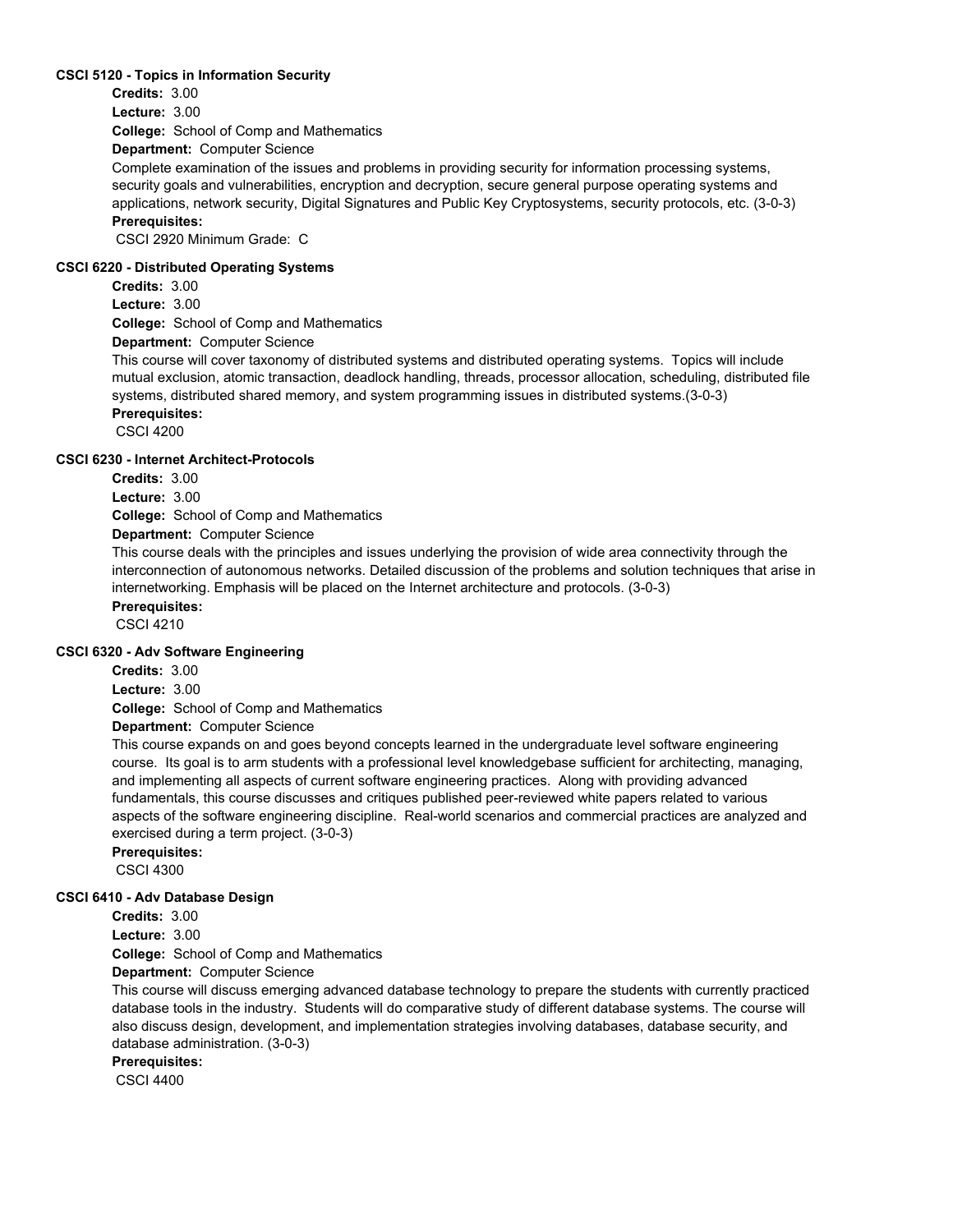#### **CSCI 6821 - Adv Computer Graphics**

**Credits:** 3.00

**College:** School of Comp and Mathematics **Lecture:** 3.00

**Department:** Computer Science

This course is an exposition of the techniques needed to generate and render three-dimensional computer images. It will provide a theoretical understanding of these techniques together with the programming expertise required to implement them. Two-dimensional graphics will be reviewed in detail. Homogeneous (4-coordinate) representation of three-dimensional points and vectors are presented with matrix transformations for orthographic and perspective projection. (3-0-3)

**Prerequisites:** 

CSCI 4820

#### **CSCI 6900 - Special Problems in CS**

**Credits:** 3.00

**Lecture:** 3.00

**College:** School of Comp and Mathematics

**Department:** Computer Science

This course provides students with an opportunity to study and explore current computer science topics not covered in any other course. Students will also have an opportunity to design and implement software systems for business environments and to expand on projects from previous classes. (3-0-3)

## **CSCI 6930 - Internship**

**Credits:** 3.00

**Lecture:**

**College:** School of Comp and Mathematics

**Department:** Computer Science

The Internship gives students an opportunity to apply and extend the theoretical knowledge acquired in the classroom to a practical experience. Topics for the internship projects should be based on the graduate curriculum. (0-12-3)

## **CSCI 7900 - Thesis**

**College:** School of Comp and Mathematics **Department:** Computer Science **Credits:** 3.00 **Lecture:** With the approval of his/her major professor, a candidate for the MS degree may take 6 credit hours of thesis. (6-0-6)

## **Teacher Certification**

#### **EDCF 5700 - Internship in P-12**

**College:** School of Education **Credits:** 6.00 **Lecture:**

**Department:** Education

An internship with emphasis on planning, selecting, preparing, and evaluating instructional materials in P-12 teaching fields and developing needs assessment for the classroom teacher to prepare for Georgia Teacher Observation Assessment (GTOI) or system assessment. Cannot be used to satisfy degree requirements. Prerequisites: Application filed with Director of Clinical Experiences one full semester in advance; permission of instructor; at least 15 semester hours of credit at Georgia Southwestern State University. (0-15-6)

#### **EDCF 5800 - Internship in P-12**

**College:** School of Education **Department:** Education **Credits:** 6.00 **Lecture:** An internship with emphasis placed on curriculum planning, methodology, and evaluating instructional materials in P-12 teaching fields. Cannot be used to satisfy degree requirements. (0-15-6) **Prerequisites:**  (EDCF 5700)

## **Early Childhood Education**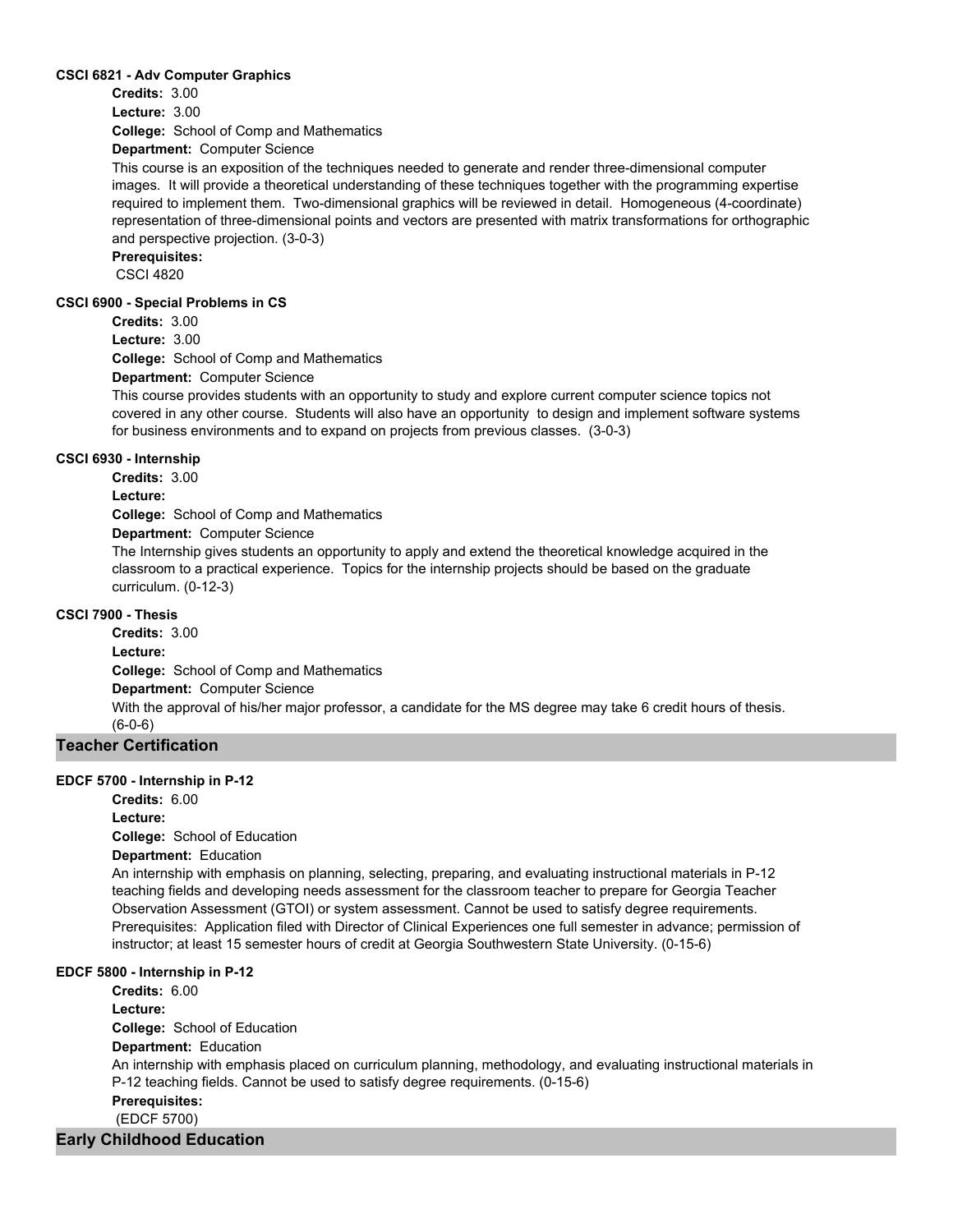#### **EDEC 6100 - Adv Study of EC Lang Arts**

**College:** School of Education **Department:** Early Childhood Education **Credits:** 3.00 **Lecture:** 3.00

An intensive study of methods, materials and experiences in the language arts as the basis for emotional, social and mental growth by young children, evaluation of materials and procedures for teaching the language skills necessary for success in school. (3-0-3)

## **EDEC 6120 - Children's Literature for EC**

**College:** School of Education **Department:** Early Childhood Education **Credits:** 3.00 **Lecture:** 3.00 An advanced study of various genre of books for children. Emphasis is placed on identifying the various roles quality literature plays in the educational programs for children. Pedagogical implications are incorporated. (3-0-3)

#### **EDEC 6220 - Readings in EC Education**

**College:** School of Education **Department:** Education **Credits:** 3.00 **Lecture:** 3.00 This course provides a forum for professionals to explore general topics, issues, and current research related to Early Childhood Education. (3-0-3)

### **EDEC 6225 - Adv Rdgs in EC Education**

**College:** School of Education **Department:** Early Childhood Education **Credits:** 3.00 **Lecture:** 3.00 This course provides a forum for professionals to explore a specific topic of interest related to Early Childhood Education. In addition, students produce a review of literature related to a selected topic. (3-0-3)

#### **EDEC 6400 - Adv Study of EC Science**

**College:** School of Education **Department:** Early Childhood Education **Credits:** 3.00 **Lecture:** 3.00

A course which focuses on teaching strategies that promote equity in Science and Technology. It incorporates innovative instructional strategies, science content, educational technology and classroom management. The participants apply their understandings by adapting, implementing and evaluating equitable teaching strategies in their classrooms. (3-0-3)

#### **EDEC 6500 - Adv Study EC Social Studies**

**College:** School of Education **Department:** Early Childhood Education **Credits:** 3.00 **Lecture:** 3.00 A study of recent developments in Early Childhood Social Studies with emphasis on current theory and experimentation in curriculum and teaching practices. (3-0-3)

## **EDEC 6600 - Teaching of EC Mathematics I**

**College:** School of Education **Department:** Early Childhood Education **Credits:** 3.00 **Lecture:** 3.00

Activity oriented course that models student centered, discovery approaches to teaching the basic mathematics skills that are based on the NCTM Standards. Major focus will be placed on creating and maintaining a classroom management style that promotes a "safe" classroom environment and fosters the development of personal responsibility. Alternatives will be offered for teaching, assessing and grading student growth in mathematical thinking and mathematical power. (3-0-3)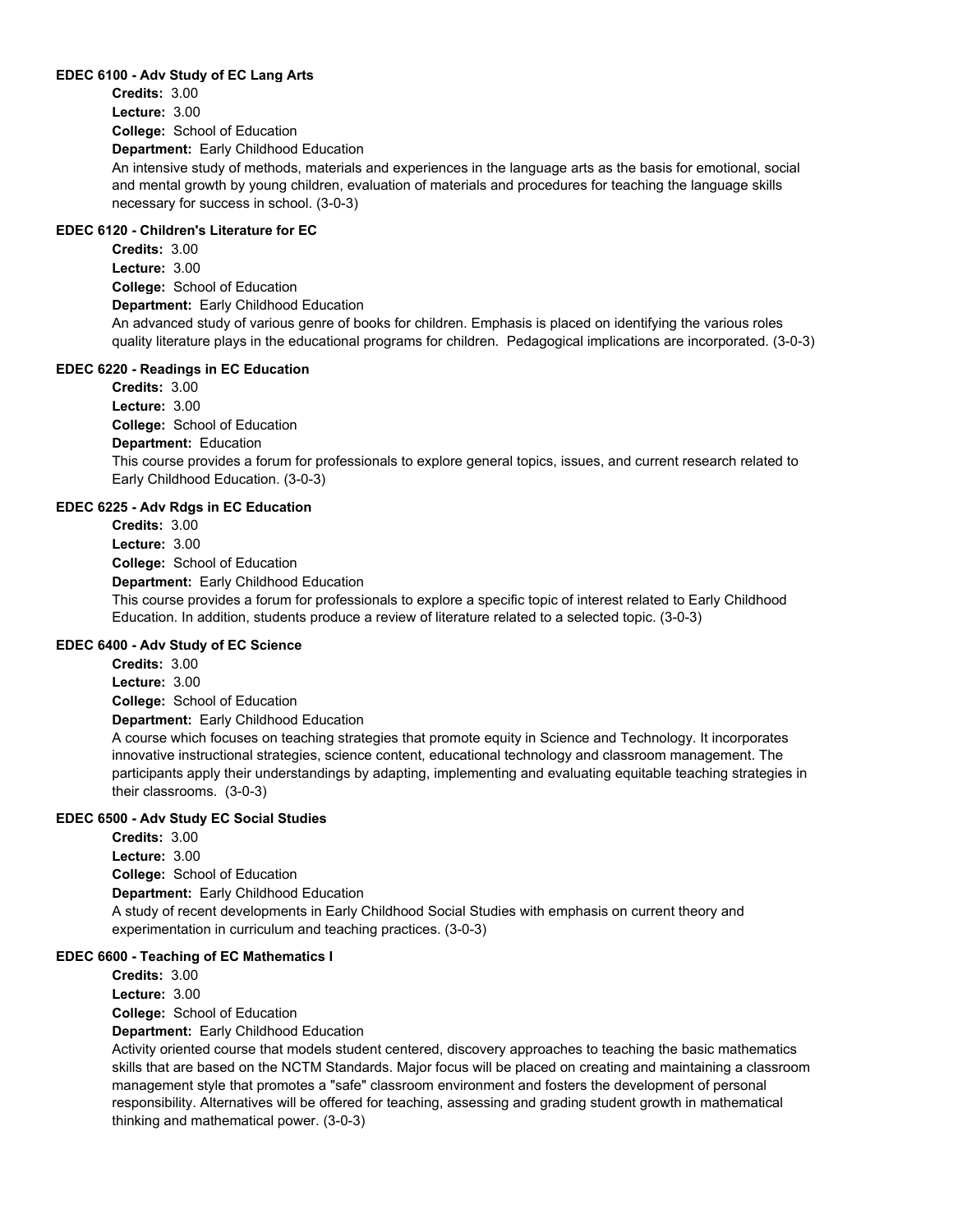#### **EDEC 6610 - Teaching of EC Mathematics II**

**College:** School of Education **Department:** Early Childhood Education **Credits:** 3.00 **Lecture:** 3.00 A continuation of EDEC 6600, with learning experiences focused on topics in number patterns, geometry, and general problem solving. Emphasis will be placed on teaching practices that promote development of life-long

#### **EDEC 6700 - The Arts in Early Childhood**

**College:** School of Education **Department:** Early Childhood Education **Credits:** 3.00 **Lecture:** 3.00 This course investigates elements of art and principles of design that support children's artistic development. Various two- and three- dimensional art processes are explored in relation to how they can be used to support

learning skills and on alternative assessment/grading practices. (3-0-3)

children's affective and academic development across curricular areas. (3-0-3) **EDEC 7020 - Special Problems in EC Edu**

**Credits:** 3.00 **Lecture:** 3.00

**College:** School of Education

**Department:** Early Childhood Education

A study of problems related to specific curriculum and certification areas in the Early Childhood program. Emphasis is placed upon special projects and independent study. May be repeated for credit in a different curriculum area (3-0-3)

#### **EDEC 7050 - Theoretical Frameworks in EC**

**College:** School of Education **Credits:** 3.00 **Lecture:** 3.00

**Department:** Early Childhood Education

This course provides a comprehensive and in-depth study of theories that provide a foundation for understanding young children in grades P-5. The impact of growth and development for planning appropriate and equitable educational programs is studied. The course also explores how various theories underlie teaching decisions and practices in early childhood programs. (3-0-3)

#### **EDEC 7250 - EC Instructional Strategies**

**Credits:** 3.00

**Lecture:** 3.00

**College:** School of Education

**Department:** Early Childhood Education

This course is designed to enhance candidate's knowledge of content, its organization, and its relationships. Candidates are provided strategies and techniques for conveying subject(s) to learners in ways that recognize individual differences using multiple methods to enhance learning. Equitable treatment of learners in an active learning environment is stressed. (3-0-3)

#### **EDEC 7350 - EC Curr & Instructional Strat**

**Credits:** 3.00

**Lecture:**

**College:** School of Education **Department:** Early Childhood Education

This course is designed to enhance candidate's knowledge of content, its organization and its relationships with an emphasis on curriculum. Emphasis is placed on strategies to improve student learning, working with other professionals on curriculum development as well as expanding candidates' repertoire of instructional skills. (3-0-3)

#### **EDEC 7420 - EC Directed Study-Field Projec**

**College:** School of Education **Department:** Early Childhood Education **Credits:** 3.00 **Lecture:** 1.00 A research-oriented study or project selected according to interests or needs of students. (1-0-3)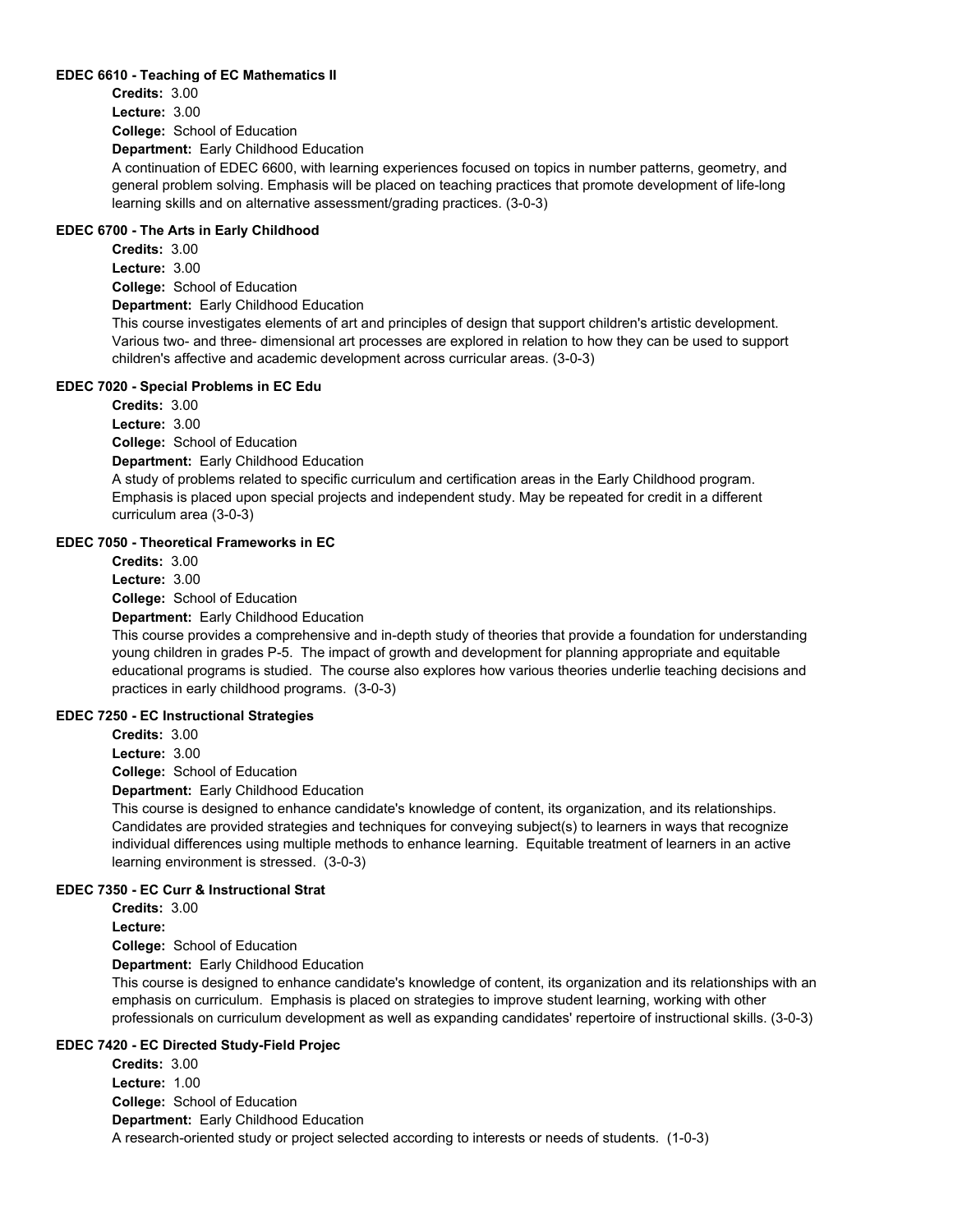#### **EDEC 7500 - Assessment of Lrng in ECE**

**College:** School of Education **Department:** Education **Credits:** 3.00 **Lecture:** 3.00

The course provides an in-depth study of appropriate strategies for assessing student learning and development. In addition, candidates learn how to use assessment results to adjust practices to fit the needs of learners. The role of assessment in student-based decisions making as well as guidelines for construction, selection, and interpretation of assessment tools and results are included. Issues and trends related to assessment and accountability are emphasized especially in relation to standardized testing. (3-0-3)

#### **EDEC 7550 - Issues and Trends in EC**

**College:** School of Education **Credits:** 3.00 **Lecture:** 3.00

**Department:** Early Childhood Education

The course examines issues, trends, and problems in early childhood education. Information sources for research, including print and media resources, will be included. Content will include conceptualizing, completing, and presenting an extensive literature review for a research project to enhance professional writing and presentation skills. (3-0-3)

#### **EDEC 7750 - Assessment in EC Ed**

**Credits:** 3.00 **Lecture:** 3.00

**College:** School of Education

**Department:** Early Childhood Education

The course provides an in-depth study of appropriate strategies for assessing the learning of young children. Assessment instruments and procedures for examining development in the cognitive, physical, and social domains are included. The course will also explore issues related to standardized testing in relation to the importance of testing in early childhood education. (3-0-3)

#### **EDEC 7800 - Role of Collaboration in EC**

**Credits:** 3.00

**Lecture:** 3.00

**College:** School of Education

**Department:** Early Childhood Education

This course is designed to acquaint and expand the knowledge of teachers in early childhood education with a variety of innovative programs in existence involving parents as partners in education. The history of parental involvement, research, leadership development, benefits to children, parents, school, and community, as well as strategies for promoting parent involvement, are emphasized. (3-0-3)

#### **EDEC 7900 - Curriculum Strategies**

**College:** School of Education **Department:** Early Childhood Education **Credits:** 3.00 **Lecture:** 3.00 The course provides a study of Early Childhood Education with emphasis on curriculum decision-making, and curriculum content. Procedures for planning, implementing, and evaluating curriculum appropriate for the young learner is presented. (3-0-3)

## **EDEC 7960 - M.Ed. Practicum I in EC**

**College:** School of Education **Department:** Early Childhood Education **Credits:** 3.00 **Lecture:** This course is designed to allow candidates in the field to integrate theory and practice by enabling them to test, within the school environment, appropriate teaching-learning programs and practices. (0-2-3)

## **EDEC 7970 - M.Ed. Practicum II in EC**

**College:** School of Education **Department:** Early Childhood Education **Credits:** 3.00 **Lecture:**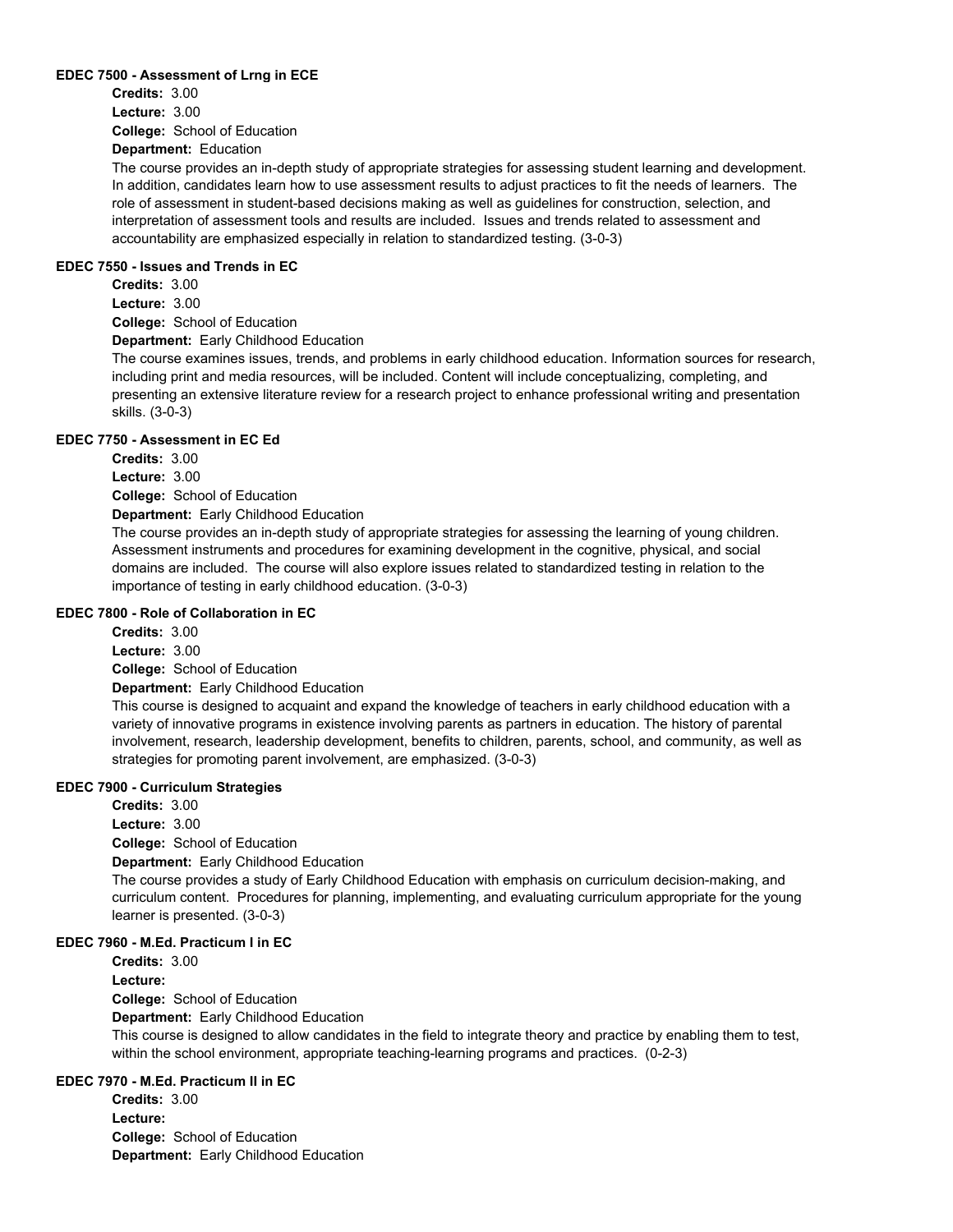This course is designed to allow candidates in the field to integrate theory and practice by enabling them to test, within the school environment, appropriate testing-learning programs and practices. Candidates may elect to extend previous practicum experiences with approval from the instructor. (0-2-3)

#### **EDEC 7980 - M.Ed. Seminar in EC**

**College:** School of Education **Department:** Early Childhood Education **Credits:** 3.00 **Lecture:** 3.00 This course is designed to enhance candidate's experiences in practicum. Results from practicum experiences will be reported, and a variety of topics selected for study will be considered. (3-0-3)

## **EDEC 8000 - Adv Grad Seminar EC**

**College:** School of Education **Department:** Early Childhood Education **Credits:** 3.00 **Lecture:** 3.00 Public policy, issues, and concerns as well as futuristic issues in Early Childhood Education will be presented for consideration in the open forum. (3-0-3)

#### **EDEC 8080 - EC Edu in Modern Society**

**College:** School of Education **Department:** Early Childhood Education **Credits:** 3.00 **Lecture:** 3.00 A study of contemporary Early Childhood Education with emphasis upon political and sociological elements, program development, and leaders in the field. (3-0-3)

#### **EDEC 8100 - Measurement-Evaluation in EC**

**College:** School of Education **Department:** Early Childhood Education **Credits:** 3.00 **Lecture:** 3.00 Investigation and practical application of measurement techniques and instruments used in the evaluation of the growth of young children. (3-0-3)

#### **EDEC 8120 - Qualitative Research**

**College:** School of Education **Department:** Early Childhood Education **Credits:** 3.00 **Lecture:** 3.00 A course designed to expand students' understanding of educational research methodology. The course will explore currently accepted qualitative research methods and appropriate interpretations. Students will design a

qualitative research proposal for implementation in their classroom. (3-0-3)

#### **EDEC 8380 - Language Development-Reading**

**College:** School of Education **Department:** Early Childhood Education **Credits:** 3.00 **Lecture:** 3.00 A study of productive and receptive language development and processes with implications for planning and implementing appropriate language curriculum for children in grades P-5. (3-0-3)

## **EDEC 8400 - Strat for Teaching E C Science**

**College:** School of Education **Department:** Early Childhood Education **Credits:** 3.00 **Lecture:** 3.00 Planning, implementation, and evaluation of early grades science programs will be emphasized. The class will be conducted in a seminar format with class activities built on the science programs of the students' schools. (3-0-3)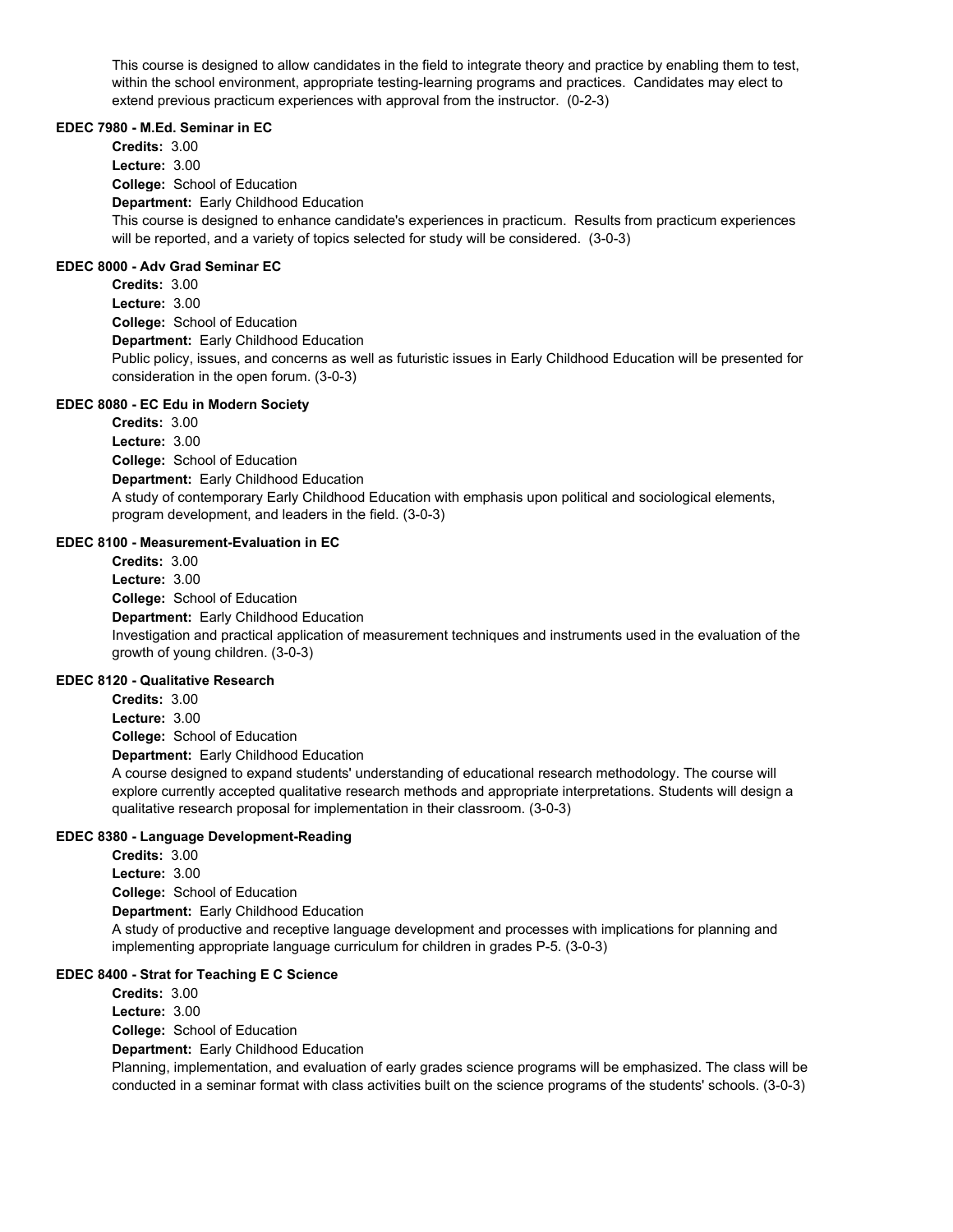#### **EDEC 8480 - Admn-Supv of EC Program**

**College:** School of Education **Department:** Early Childhood Education **Credits:** 3.00 **Lecture:** 3.00

A course designed to support the development of teacher leaders in Early Childhood Education. Emphasis is placed on developing leadership skills in the areas of mentoring and supervising pre-service and new teachers, participating in site-based management, and providing leadership in areas of education accountability in Early Childhood Education. (3-0-3)

## **EDEC 8500 - Strat for Teaching EC Soc Stud**

**College:** School of Education **Department:** Early Childhood Education **Credits:** 3.00 **Lecture:** 3.00

A course designed to lead advanced students in the examination of instructional strategies, content material, and evaluation techniques applicable to Early Childhood social studies. Attention will focus on both cognitive and affective learning. (3-0-3)

#### **EDEC 8600 - Adv Strat for EC Mathematics**

**College:** School of Education **Department:** Early Childhood Education **Credits:** 3.00 **Lecture:** 3.00

Advanced study of issues and techniques that are critical to effective Mathematics teaching and learning. Focused attention on diagnostic, instructional, and assessment techniques that involve self monitoring and self assessment. (3-0-3)

## **EDEC 8770 - Trends-Issues in EC Edu Tech**

**College:** School of Education **Department:** Early Childhood Education **Credits:** 3.00 **Lecture:** 3.00 An examination of Early Childhood Education as a dynamic field influencing and influenced by various political, social, and educational trends and issues. Emphasis is placed on examining contemporary issues and trends in relation to current education literature. (3-0-3)

## **EDEC 8780 - Practicum in EC Education**

**College:** School of Education **Department:** Early Childhood Education **Credits:** 3.00 **Lecture:** A course designed to allow the student in the field to integrate theory and practice by enabling the student to test within the school environment appropriate teaching- learning programs. (0-6-3)

#### **EDEC 8800 - Readings in E C Education**

**College:** School of Education **Department:** Early Childhood Education **Credits:** 3.00 **Lecture:** 3.00 A course in selected readings on Early Childhood Education. (3-0-3)

## **EDEC 8860 - EdS Practicum I in EC**

**College:** School of Education **Department:** Early Childhood Education **Credits:** 3.00 **Lecture:** This course provides candidates with school-based teacher leadership experiences in grades P-5. The practicum

provides an opportunity for candidates to integrate theory and practice by enabling them to test knowledge and skills in the areas of curriculum, instruction, leadership, staff development, and school and community relations. Candidates will make decisions that test their judgments and use the knowledge to improve student learning. (0-2-3)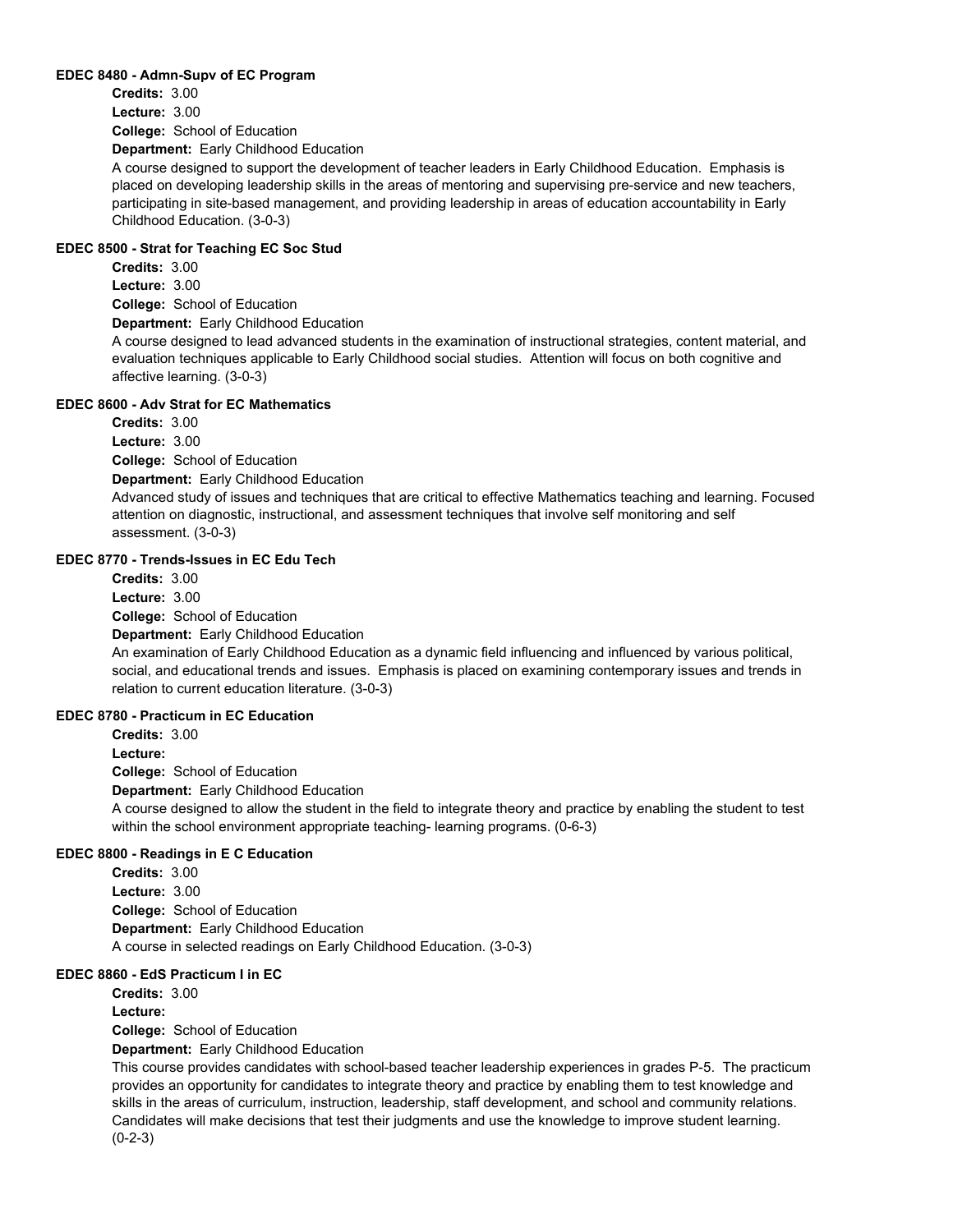#### **EDEC 8870 - EdS Practicum II in EC**

**Credits:** 3.00

**Lecture:**

**College:** School of Education

**Department:** Early Childhood Education

This course provides candidates with school-based teacher leadership experiences in grades P-5. The practicum provides an opportunity for candidates to integrate theory and practice by enabling them to test knowledge and skills in the areas of curriculum, instruction, leadership, staff development, and school and community relations. Candidates will make decision that test their judgments and use the knowledge to improve student learning. (0-2-3)

## **EDEC 8880 - EdS Seminar in EC**

**College:** School of Education **Department:** Early Childhood Education **Credits:** 3.00 **Lecture:** 3.00

This course is designed to enhance candidate's experiences in practicum. Results from practicum experiences will be reported, and a variety of topics selected for study will be considered. (3-0-3)

## **General Content Education Trac**

#### **EDGC 7050 - GC Theoret Frameworks/Analysis**

**College:** School of Education **Department:** Education **Credits:** 3.00 **Lecture:** 3.00

This course provides a comprehensive and in-depth study of theories that provide a foundation for understanding children in general content classes. The impact of growth and development for planning appropriate and equitable educational programs is studied. The course also explores how various theories underlie teaching decisions and practices in programs for children in general content classes, grades 4-12. (3-0-3)

#### **EDGC 7250 - GC Instructional Strategies**

**College:** School of Education **Department:** Education **Credits:** 3.00 **Lecture:** 3.00

This course is designed to enhance candidate's knowledge of content, its organization, and its relationships. Candidates are provided strategies and techniques for conveying subject(s) to learners in ways that recognize individual differences using multiple methods to enhance learning. Equitable treatment of learners in an active learning environment is stressed. (3-0-3)

#### **EDGC 7550 - GC Issues and Trends**

**College:** School of Education **Credits:** 3.00 **Lecture:** 3.00

# **Department:** Education

This course examines issues, trends, and problems in education. Information sources for research, including print and media resources, will be included. Content will include conceptualizing, completing, and presenting an extensive literature review for a research project to enhance professional writing and presentation skills. (3-0-3)

#### **EDGC 7960 - M.Ed. Practicum I in GC**

**College:** School of Education **Department:** Education **Credits:** 3.00 **Lecture:** This course is designed to allow candidates in the field to integrate theory and practice by enabling them to test, within the school environment, appropriate teaching-learning programs and practices. (0-2-3)

## **EDGC 7970 - M.Ed. Practicum II in GC**

**College:** School of Education **Department:** Education **Credits:** 3.00 **Lecture:**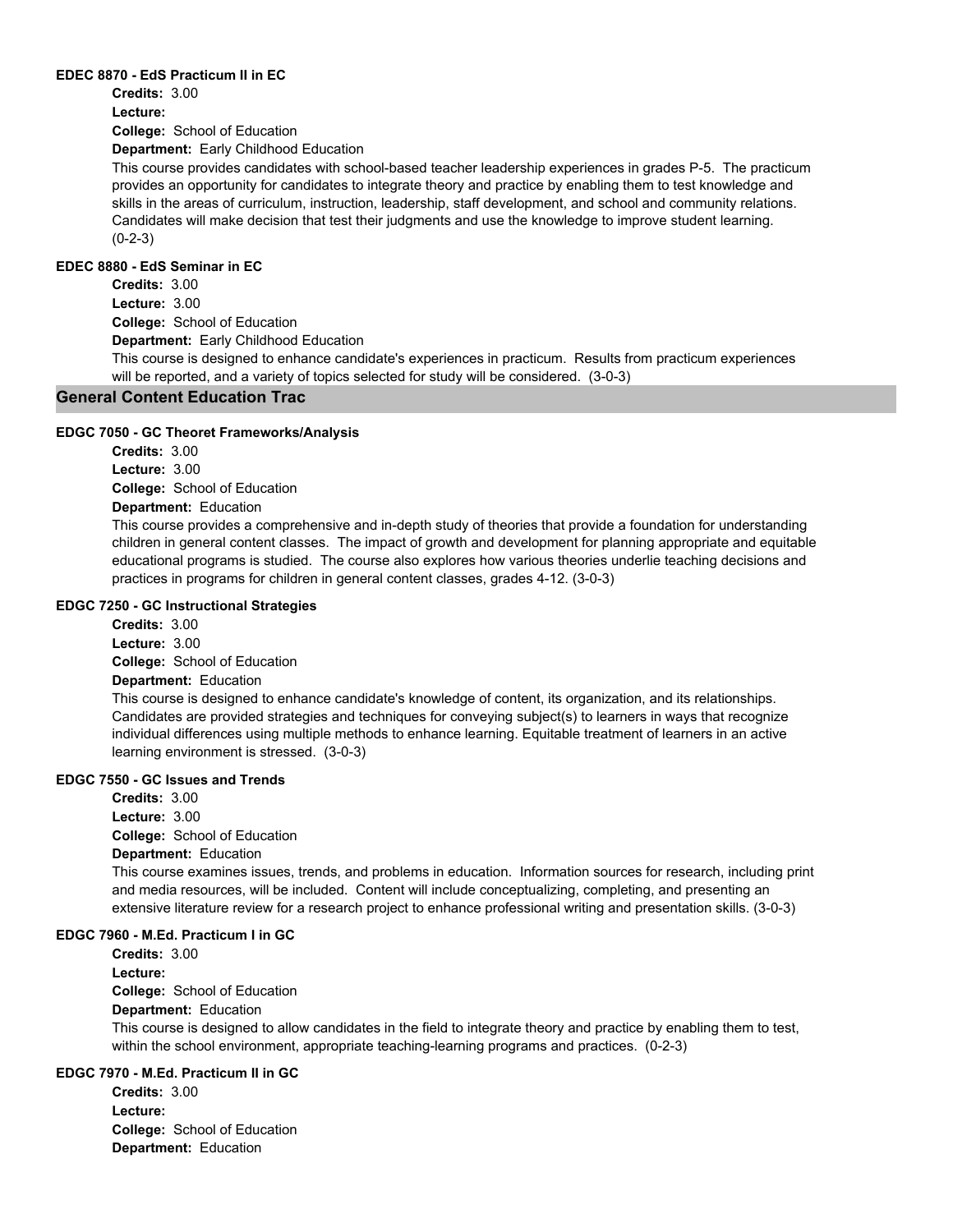This course is designed to allow candidates in the field to integrate theory and practice by enabling them to test, within the school environment, appropriate teaching-learning programs and practices. Candidates may elect to extend previously practicum experiences with approval from the instructor. (0-2-3)

#### **EDGC 7980 - M.Ed. Seminar in GC**

**College:** School of Education **Department:** Education **Credits:** 3.00 **Lecture:** 3.00 This course is designed to enhance candidate's experiences in practicum. Results from practicum experiences will be reported, and a variety of topics selected for study will be considered. (3-0-3)

## **EDGC 8860 - EdS Practicum I in GC**

**Credits:** 3.00 **Lecture:**

**College:** School of Education

## **Department:** Education

This course provides candidates with school-based teacher leadership experiences in content-based classrooms. The practicum provides an opportunity for candidates to integrate theory and practice by enabling them to test knowledge and skills in the areas of curriculum, instruction, leadership, staff development, and school and community relations. Candidates will make decisions that test their judgments and use the knowledge to improve student learning. (0-2-3)

## **EDGC 8870 - EdS Practicum II in GC**

**Credits:** 3.00

**Lecture:**

**College:** School of Education

## **Department:** Education

This course provides candidates with school-based teacher leadership experiences in content-based classrooms. The practicum provides an opportunity for candidates to integrate theory and practice by enabling them to test knowledge and skills in the areas of curriculum, instruction, leadership, staff development, and school and community relations. Candidates will make decisions that test their judgments and use the knowledge to improve student learning. (0-2-3)

#### **EDGC 8880 - EdS Seminar in General Content**

**College:** School of Education **Department:** Education **Credits:** 3.00 **Lecture:** 3.00 This course is designed to enhance candidate's experiences in practicum. Results from practicum experiences will be reported, and a variety of topics selected for study will be considered. (3-0-3)

## **Middle Grades Education**

#### **EDMG 6100 - Adv Strat of MG Lang Arts**

**College:** School of Education **Department:** Middle Grades Education **Credits:** 3.00 **Lecture:** 3.00 This course focuses on current research related to middle grades language arts as well as instructional approaches and materials used to teach language arts (3-0-3)

#### **EDMG 6120 - Children's Lit for the M G**

**Credits:** 3.00

**Lecture:** 3.00

**College:** School of Education

## **Department:** Middle Grades Education

An advanced study of the works of fine authors and illustrators, new and old, as well as the broad spectrum of contemporary and traditional young adult literature. A practical and explicit overview of ways in which teachers (4-8) can evaluate and select books and involve students in literature, with specific suggestions for goals and techniques. Exploration of adolescent preferences and aesthetic responses to visual aspects of their books. Emphasis is on the importance of extending literature throughout the school curriculum. (3-0-3)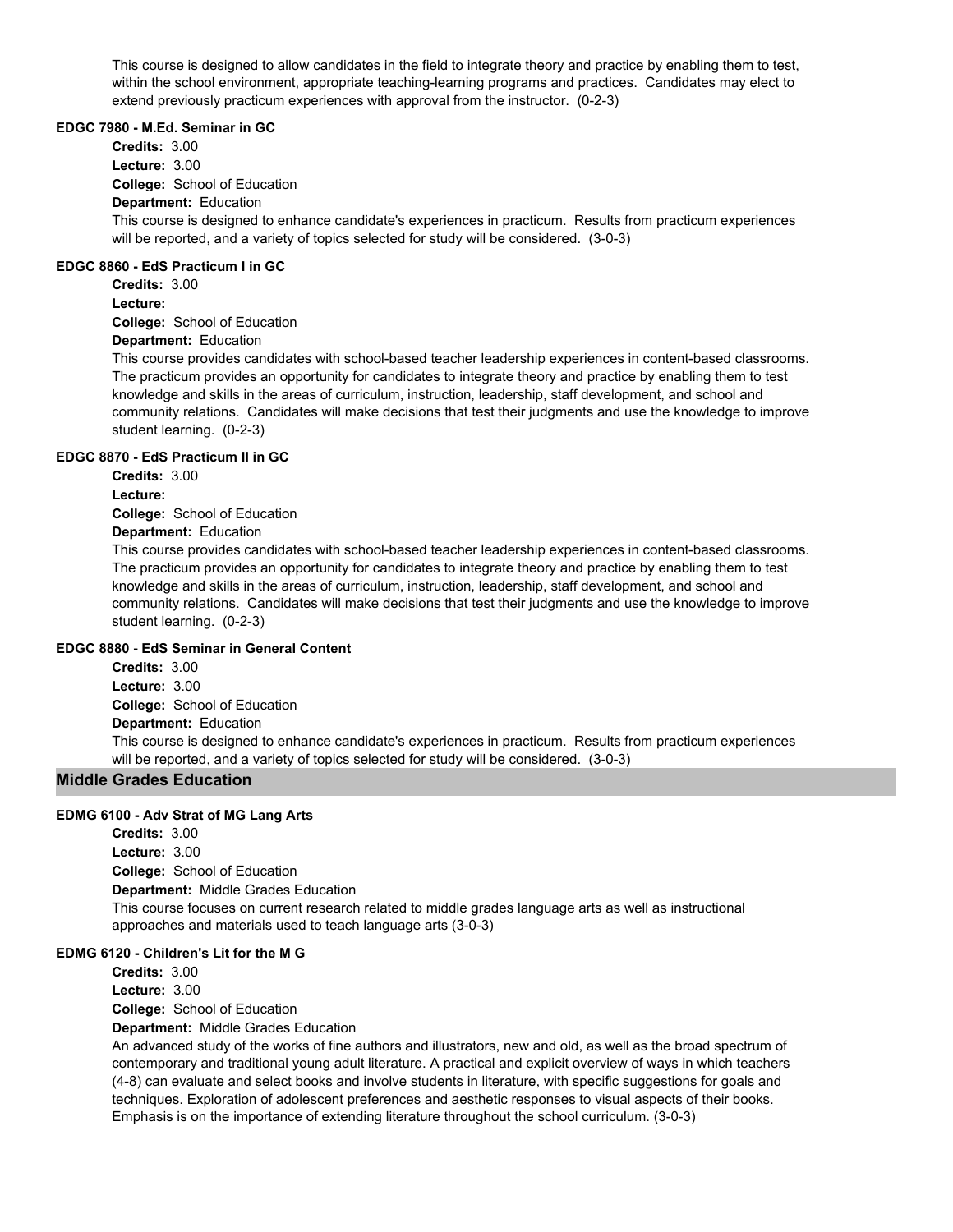#### **EDMG 6220 - Readings in MG Lang Arts**

**College:** School of Education **Department:** Middle Grades Education **Credits:** 3.00 **Lecture:** 3.00 This course provides a forum for professionals to explore general topics, issues, and current research related to Middle Grades Language Arts. (3-0-3)

## **EDMG 6225 - Adv Rdgs in MG Lang Arts**

**College:** School of Education **Department:** Education **Credits:** 3.00 **Lecture:** 3.00 This course provides a forum for professionals to explore a specific topic of interest related to Middle Grades Language Arts. In addition, students produce a review of literature related to selected topic. (3-0-3)

#### **EDMG 6400 - Adv Study of MG Science**

**College:** School of Education **Department:** Middle Grades Education **Credits:** 3.00 **Lecture:** 2.00

A course which focuses on teaching strategies that promote equity in science and technology. It incorporates innovative instructional strategies, science content, educational technology and classroom management. The participants apply their understandings by adapting, implementing and evaluating equitable teaching strategies in their classrooms. (3-0-3)

#### **EDMG 6450 - Science Workshop for MG Teache**

**College:** School of Education **Department:** Middle Grades Education **Credits:** 3.00 **Lecture:** 3.00

A workshop for updating the knowledge and skills of Middle Grades science teachers. Included are uses of technology in science instruction encompassing computers, software, and other media; laboratory activities; and the examination of commercial science programs. (3-0-3)

#### **EDMG 6500 - Adv Study of MG Soc Studies**

**College:** School of Education **Department:** Middle Grades Education **Credits:** 3.00 **Lecture:** 3.00 A study of recent developments in Middle Grades social studies with emphasis on current theory and experimentation in curriculum and teaching practices. (3-0-3)

#### **EDMG 6600 - Teaching of M G Mathematics I**

**Credits:** 3.00

**Lecture:** 2.00

**College:** School of Education

**Department:** Middle Grades Education

Activity oriented course that models student centered, discovery approaches to teaching topics in problem solving, set theory, number theory, probability, and introductory geometry based on the NCTM Principles and Standards. "Best teaching practices" for mathematics instruction at the middle school level will be researched and analyzed. Also, alternatives will be offered for teaching and assessing student growth in mathematical thinking and mathematical power. (2-2-3)

#### **EDMG 6610 - Teaching of M G Mathematics II**

**College:** School of Education **Credits:** 3.00 **Lecture:** 2.00

**Department:** Middle Grades Education

A continuation of EDMG 6600, with learning experiences focused on topics in statistics, measurement, and geometry. Emphasis will be placed on research into best practices that promote the development of life-long learning skills and on alternative assessment/grading practices for mathematics instruction in the middle grades. (2-2-3)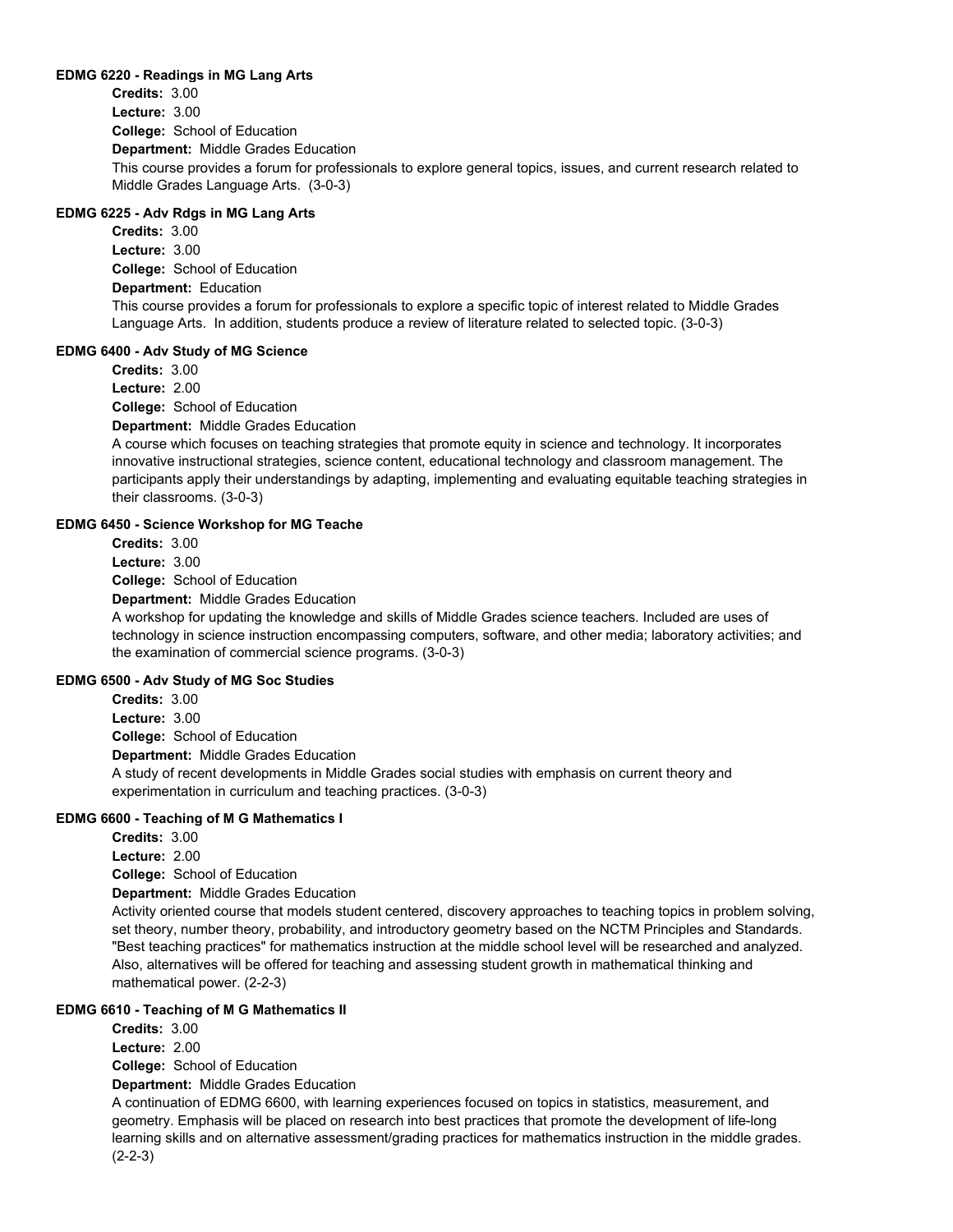#### **EDMG 6650 - Investigations of Math Art**

**College:** School of Education **Department:** Middle Grades Education **Credits:** 3.00 **Lecture:** 3.00

A course designed to provide teachers with classroom tested ideas that will allow students to experience aesthetics in mathematics. By investigating patterns and geometric transformations students will create vivid and interesting posters and models to decorate any classroom grades 4-8, and at the same time learn how mathematical structures themselves are elegant and beautiful. (3-0-3)

## **EDMG 6700 - The Arts in Middle Grades**

**College:** School of Education **Department:** Middle Grades Education **Credits:** 3.00 **Lecture:** 3.00 An advanced study of the role of the expressive arts in the development of young children with recommended practices in qualitative curriculum planning, together with laboratory projects that identify problems in Middle

#### **EDMG 7020 - Special Problems in M G**

**College:** School of Education **Department:** Middle Grades Education **Credits:** 3.00 **Lecture:** 3.00 An investigation into problems and issues related to middle school teaching and middle grades curricula. Special readings and field experiences required. (3-0-3)

#### **EDMG 7420 - MG Directed Study-Field Projec**

**College:** School of Education **Department:** Middle Grades Education **Credits:** 3.00 **Lecture:** 1.00 A research-oriented study or project selected according to interests or needs of student. (1-0-3)

Grades arts, including philosophical, motivational and evaluative aspects. (3-0-3)

#### **EDMG 7550 - Issues and Trends in MG**

**College:** School of Education **Department:** Middle Grades Education **Credits:** 3.00 **Lecture:** 3.00 The course is a study of the issues and trends related to teaching language arts in a middle grades setting.

Topics may include but are not limited to curriculum, assessment, teaching diverse student populations, and effective instruction.

#### **EDMG 7700 - M G Growth-Development**

**College:** School of Education **Department:** Middle Grades Education **Credits:** 3.00 **Lecture:** 3.00 A study of the human growth and development focusing on developmental characteristics and nature and needs of young adolescents. Field experience required. (3-0-3)

#### **EDMG 7800 - Parent Family School Collabora**

**College:** School of Education **Department:** Middle Grades Education **Credits:** 3.00 **Lecture:** 3.00

A course designed to acquaint and expand the knowledge of teachers in the field of education with a variety of innovative programs in existence involving parents as partners in education. The history of parental involvement, the benefits to children, parents, school, and the community as well as research and leadership training in parental involvement are emphasized. Specific programs in early childhood, middle grades and secondary fields will be examined. (3-0-3)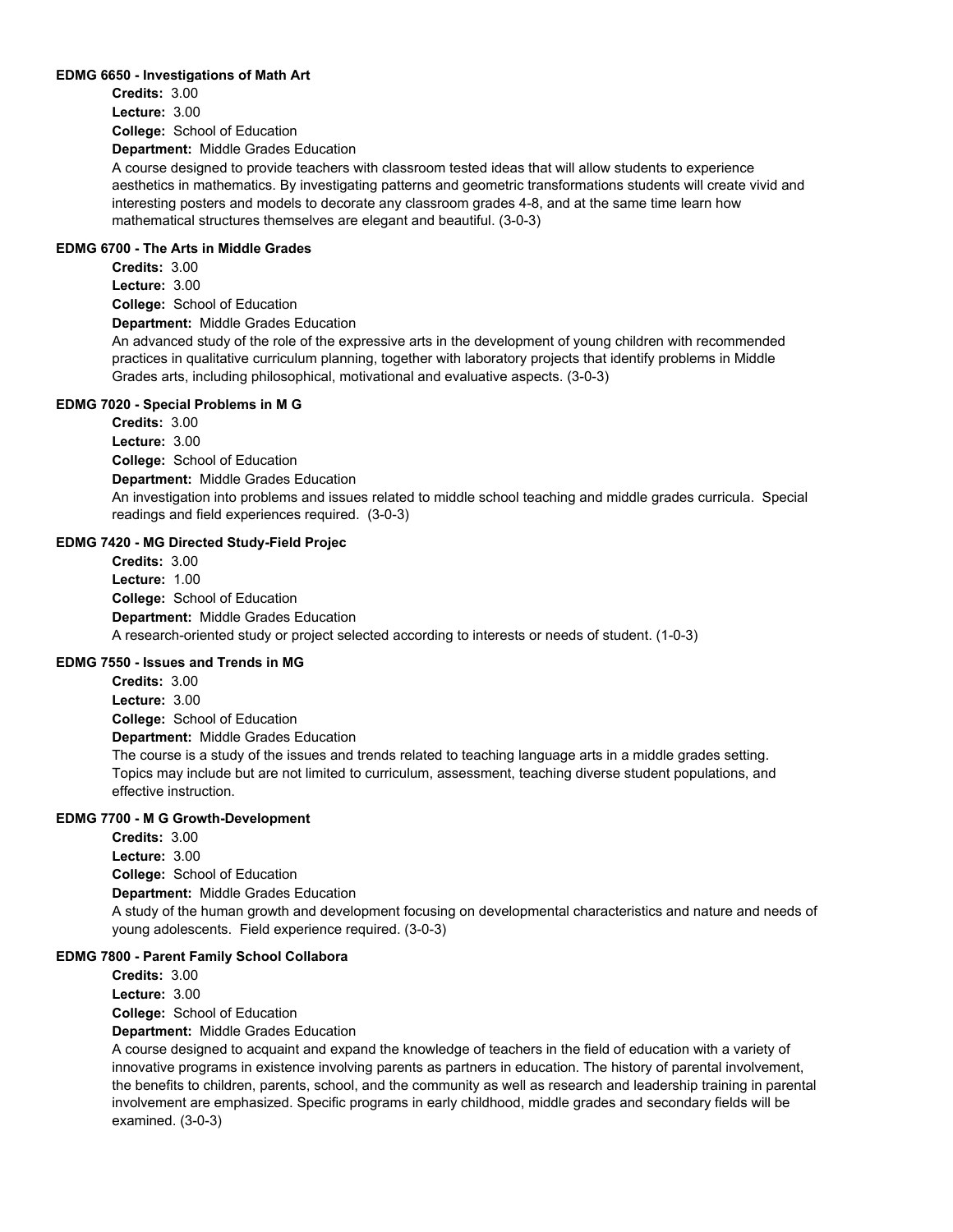#### **EDMG 7900 - M G Curr Planning-Trends**

**College:** School of Education **Department:** Middle Grades Education **Credits:** 3.00 **Lecture:** 3.00

A study of the content and methodology of Middle Grades school curriculum. Emphasis is placed on trends in modern curriculum development focusing upon such issues as the nature of the pupil, the nature of learning, function and aims of the middle school, influence of society, and evaluation and revision of the middle school curriculum. (3-0-3)

#### **EDMG 8020 - Org Adm-Supervision of MG Ed**

**College:** School of Education **Department:** Middle Grades Education **Credits:** 3.00 **Lecture:** 3.00

Problems of organization, administration and supervision of the middle schools with emphasis on proper staff utilization, instruction and evaluation procedures and approaches to the problem of influencing staff members in relation to efficiency. (3-0-3)

#### **EDMG 8300 - The Adolescent Learner**

**Credits:** 3.00 **Lecture:** 3.00

**College:** School of Education

**Department:** Middle Grades Education

An advanced growth and development course covering the historical, biological, sociological and moral realities of today's teenagers. Emphasis will be placed on how to deal more effectively with adolescents in the school, home and community. (3-0-3)

#### **EDMG 8380 - Lang Development-Reading**

**College:** School of Education **Department:** Middle Grades Education **Credits:** 3.00 **Lecture:** 3.00 A course designed to examine the development and operation of an effective language arts program in the Middle Grades. Attention will be given to the four language arts areas of speaking, listening, reading and writing. (3-0-3)

## **EDMG 8400 - Strategies for Teach Science**

**College:** School of Education **Department:** Middle Grades Education **Credits:** 3.00 **Lecture:** 3.00

A course which focuses on thematic and science, technology and society (STS) approaches to the curriculum. The participants take part in, review, and evaluate units from innovative curriculum projects and apply their understandings by adapting, implementing and evaluating a unit in their classroom. (3-0-3)

#### **EDMG 8500 - Strat for Teaching Soc Studies**

**Credits:** 3.00 **Lecture:** 3.00

**College:** School of Education

**Department:** Middle Grades Education

A course designed to lead advanced students in the examination of instructional strategies, content material, and evaluation techniques applicable to Middle Grades social studies. Attention will focus on both cognitive and affective learning. (3-0-3)

## **EDMG 8600 - Adv Strat for Teaching MG Math**

**College:** School of Education **Credits:** 3.00 **Lecture:** 3.00

**Department:** Middle Grades Education

Advanced study of issues and techniques that are critical to effective mathematics teaching and learning. Focused attention on diagnostic, instructional and assessment techniques that involve self monitoring and self assessment. Students will participate in a mathematics institute as they work with children in a closely supervised teaching situation in order that they might practice and improve their own teaching. (3-0-3)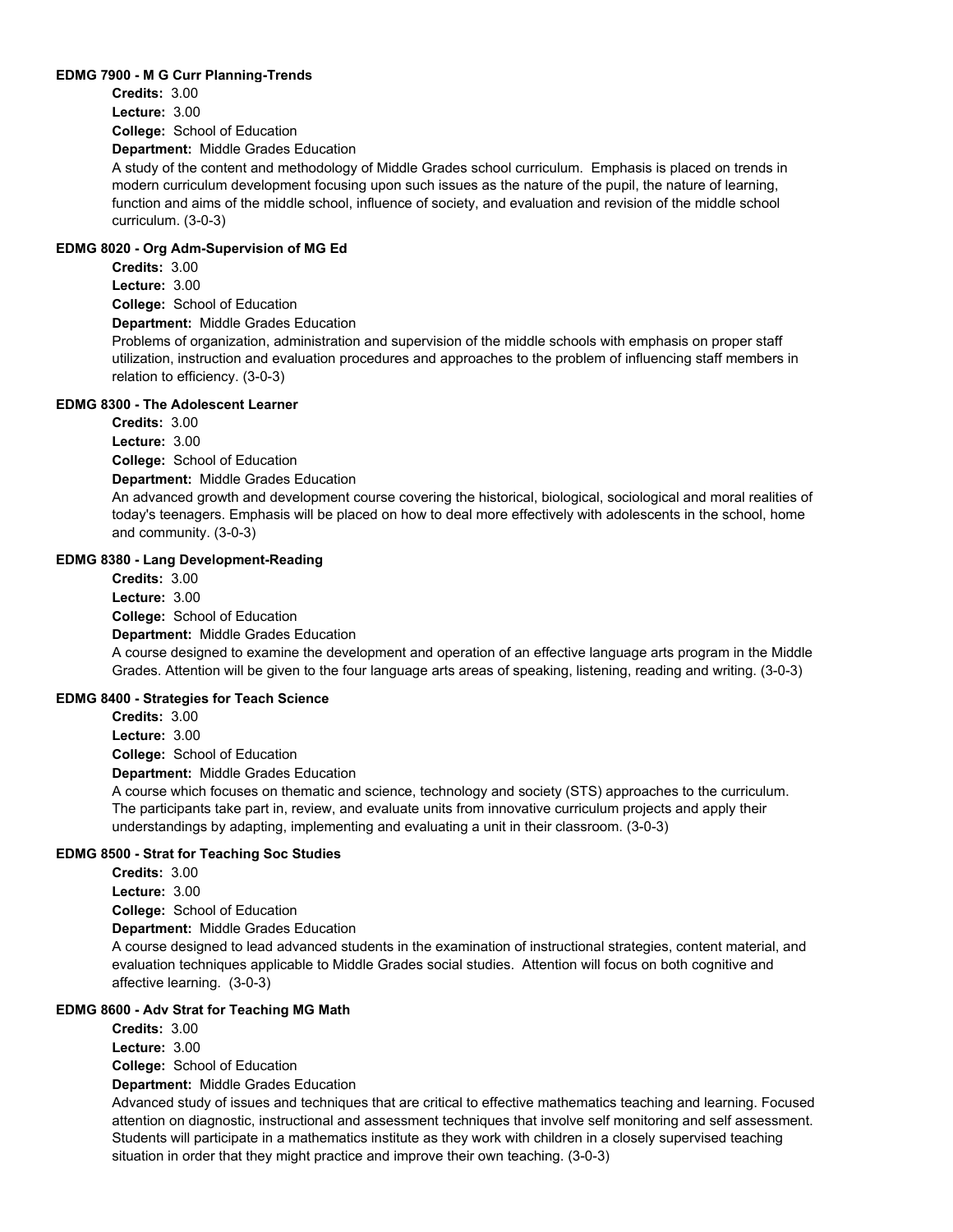## **Reading Education**

#### **EDRG 6200 - The Teaching of Reading**

**College:** School of Education **Department:** Reading **Credits:** 3.00 **Lecture:** 3.00

An advanced study of instructional techniques and materials for the teaching of reading from preschool through grade twelve. Emphasis is given to the extension of reading competencies, word recognition and comprehension strategies required for success in content areas, and integrated literature-based reading programs, as well as the instructional implications of the psycholinguistic theory. (3-0-3)

#### **EDRG 6210 - Diag-Corr of Reading Difficu**

**College:** School of Education **Credits:** 3.00 **Lecture:** 3.00

## **Department:** Reading

Advance study designed for the teaching of reading from preschool through grade twelve in identification, diagnosis and remediation of reading difficulties. Emphasis is on diagnostic-prescriptive reading instruction through mastery of varied diagnostic instruments, instructional procedures, and materials appropriate for use with readers requiring remediation. (3-0-3)

#### **EDRG 6230 - Trends-Prac in Teach Reading**

**College:** School of Education **Credits:** 3.00 **Lecture:** 3.00

## **Department:** Reading

A critical analysis of new programs, materials and methods, and developments in reading instruction. Emphasis is given to innovative reading programs as well as to current trends and issues in the teaching of reading. (3-0-3)

## **EDRG 6240 - Spec Prob in Reading Education**

**College:** School of Education **Department:** Reading **Credits:** 3.00 **Lecture:** 3.00

A seminar for reading majors only which provides students with an opportunity to study and explore reading topics from selections in the education and psychology libraries which are of individual interest and which strengthen a particular area in the student's program or background. (3-0-3)

## **EDRG 6250 - Org-Sup of the Reading Prog**

**College:** School of Education **Department:** Reading **Credits:** 3.00 **Lecture:** 3.00

An analysis of the organization of reading programs P-12, and an investigation of varied supervision techniques. Focus is on the design, management and evaluation of reading programs at the classroom, school and district levels. Particular attention is given to the techniques of assessing needs, settling goals and objectives; determining program resource requirements; coordinating, organizing and monitoring program development and implementation activities; and designing program evaluation strategies. For Reading majors only. (3-0-3)

#### **EDRG 6280 - Tch of Reading in Content Fiel**

**Credits:** 3.00 **Lecture:** 3.00

**College:** School of Education

## **Department:** Reading

Designed to offer all content area teachers detailed and practical explanations of reading and study strategies needed by students to acquire and use new information. Instruction is built on research-based techniques for teaching these strategies in a broad range of disciplines. Emphasis is on helping students become more efficient, effective readers of content materials and facilitating their learning of the subject matter content. Designed for Middle Grades and secondary teachers and for reading majors. (3-0-3)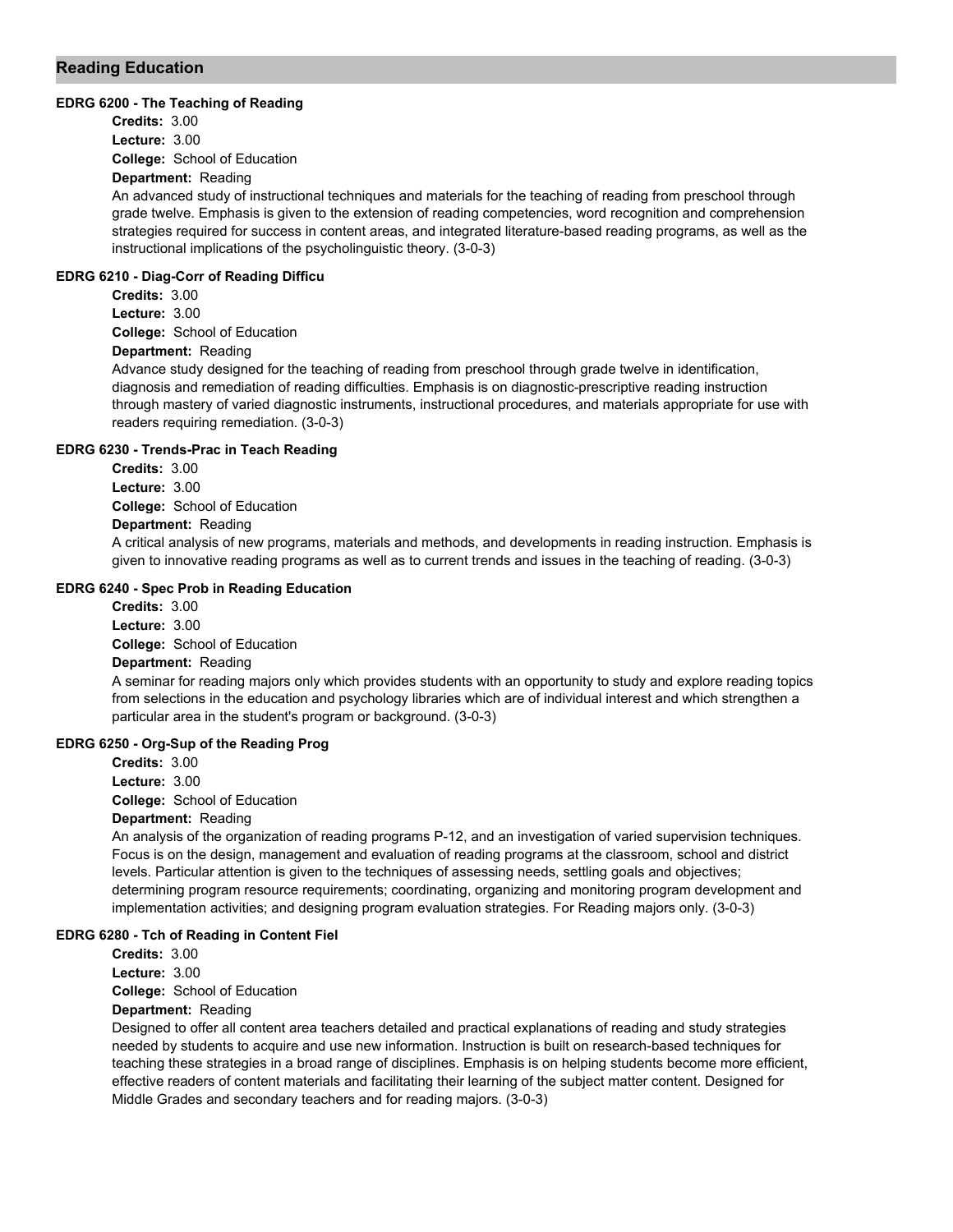#### **EDRG 7420 - RDG Dir Stu - Field Proj**

**College:** School of Education **Department:** Reading **Credits:** 3.00 **Lecture:** 1.00 A research-oriented study or project selected according to interests or needs of student. (1-0-3)

## **Secondary Education**

#### **EDSC 7020 - Special Problems Secondary Edu**

**College:** School of Education **Department:** Secondary Education **Credits:** 3.00 **Lecture:** 3.00 A study of problems related to specific curriculum areas in the secondary program. Emphasis is placed upon special projects and independent study. (3-0-3)

#### **EDSC 7420 - SEC Directed - Field Proj**

**College:** School of Education **Department:** Secondary Education **Credits:** 3.00 **Lecture:** 1.00 A research-oriented study or project selected according to interests or needs of student. (1-0-3)

#### **Special Education**

#### **EDSP 6000 - Special Problems in Special Ed**

**College:** School of Education **Department:** Special Education **Credits:** 1.00 TO 3.00 **Lecture:** 1.00 TO 3.00

A study of problems related to curriculum and instruction in Special Education. Recent trends in the education of exceptional individuals. Emphasis is placed upon special projects and independent study. May be repeated for credit. (1-0-1 or 2-0-2 or 3-0-3)

## **EDSP 6110 - Charact of Ind with Intell Dis**

**College:** School of Education **Department:** Special Education **Credits:** 3.00 **Lecture:** 3.00 Study of the nature and characteristics of individuals with intellectual disabilities, classification, etiology and incidence, psychological and biological aspects, sociological aspects, learning and education. Field experience required. (3-0-3)

#### **EDSP 6120 - Curr-Meth Intellec Disabilit**

**College:** School of Education **Department:** Special Education **Credits:** 3.00 **Lecture:** 3.00 Study of curriculum construction, classroom organization and collaboration with others and to ancillary and community services. Field experience required. (3-3-3)

#### **EDSP 6150 - Practicum Intellect Disabiliti**

**College:** School of Education **Department:** Special Education **Credits:** 3.00 **Lecture:** Supervised teaching and participation in an approved instructional setting with individuals with intellectual disabilities. Seminar is required. May be repeated for credit. (0-15-3)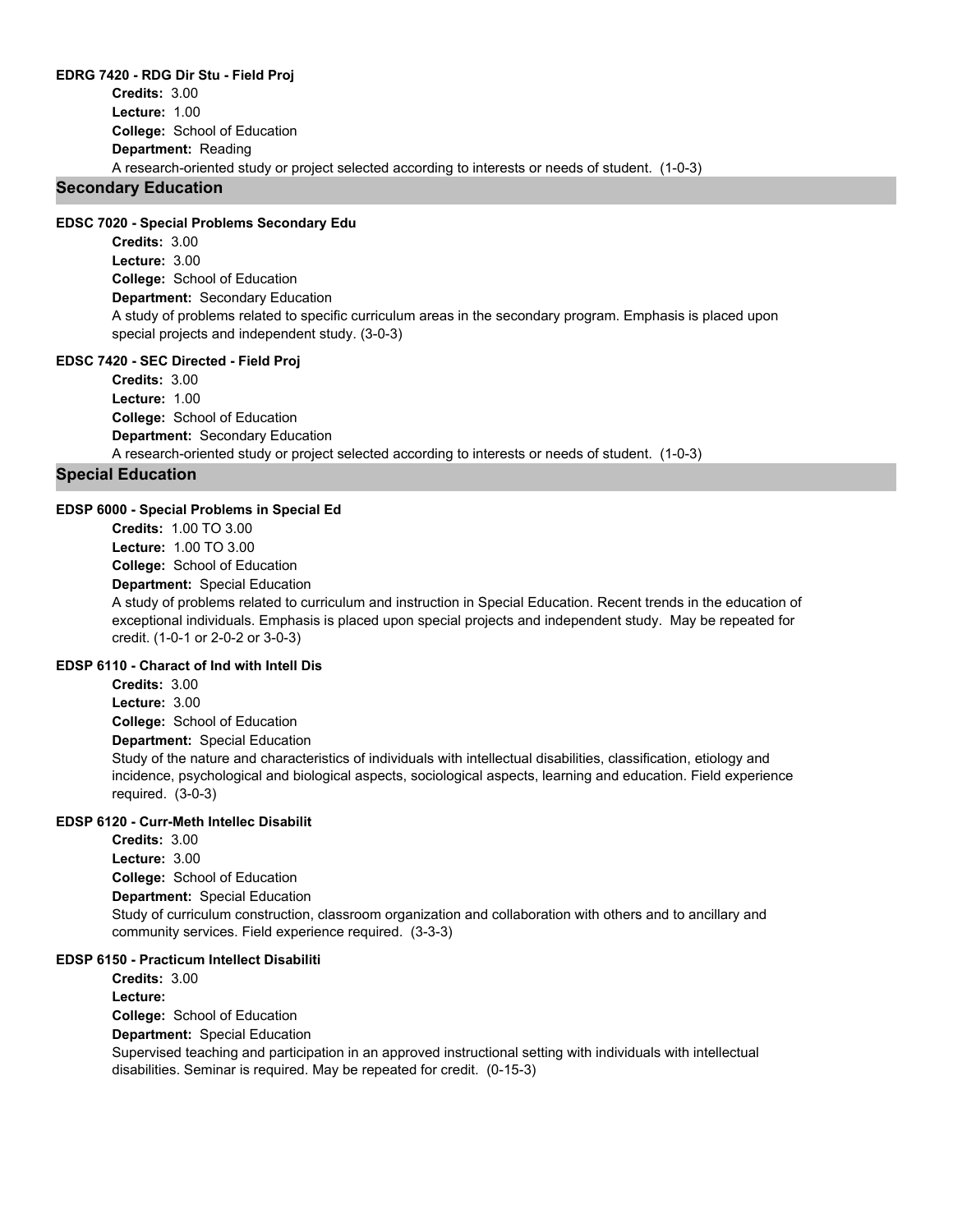#### **EDSP 6230 - Curr-Prog Dev for Gifted Edu**

**College:** School of Education **Department:** Special Education **Credits:** 3.00 **Lecture:** 3.00 An in-depth study of curriculum construction and program development for gifted and talented students P-12. Field experience required. (3-1-3)

## **EDSP 6250 - Practic in Gifted Edu I II III**

**College:** School of Education **Department:** Special Education **Credits:** 3.00 **Lecture:** Supervised teaching and participation in an approved instructional setting with gifted students. Seminar required. May be repeated for credit. Field experience required. (0-15-3)

#### **EDSP 6310 - Charac of Ind with Learn Dis**

**College:** School of Education **Department:** Special Education **Credits:** 3.00 **Lecture:** 3.00 Study of the nature of learning disabilities with emphasis on definitions, causes, characteristics and needs of individuals with learning disabilities. Field experience required. (3-2-3)

#### **EDSP 6320 - Mat-Meth Learning Disabiliti**

**College:** School of Education **Department:** Special Education **Credits:** 3.00 **Lecture:** 3.00 Study of curriculum construction, resources, diagnosis, remediation practices and working with families of individuals with learning disabilities. Field experience required. (3-2-3)

#### **EDSP 6330 - Ind of Instr Diag Pres Teachin**

**College:** School of Education **Department:** Special Education **Credits:** 3.00 **Lecture:** 3.00 Analysis of the remediation process with emphasis on the diagnostic prescriptive approach as used with individuals with difficulty in learning. Includes the use of assessment instruments and Individualized Education Plans. (3-0-3)

#### **EDSP 6350 - Practicum in Learning Disabili**

**College:** School of Education **Department:** Special Education **Credits:** 3.00 **Lecture:** Supervised teaching and participation in an approved instructional setting with learning disabled individuals. May be repeated for credit. (0-15-3)

### **EDSP 6410 - Charac of Ind with Beh Disord**

**College:** School of Education **Department:** Special Education **Credits:** 3.00 **Lecture:** 3.00 An in-depth study of the definition, identification and characteristics of students with emotional or behavioral disorders as well as philosophical bases for treatment. Field experience required. (3-2-3)

## **EDSP 6420 - Mat-Meth for Teach Beh Dis**

**College:** School of Education **Department:** Special Education **Credits:** 3.00 **Lecture:** 3.00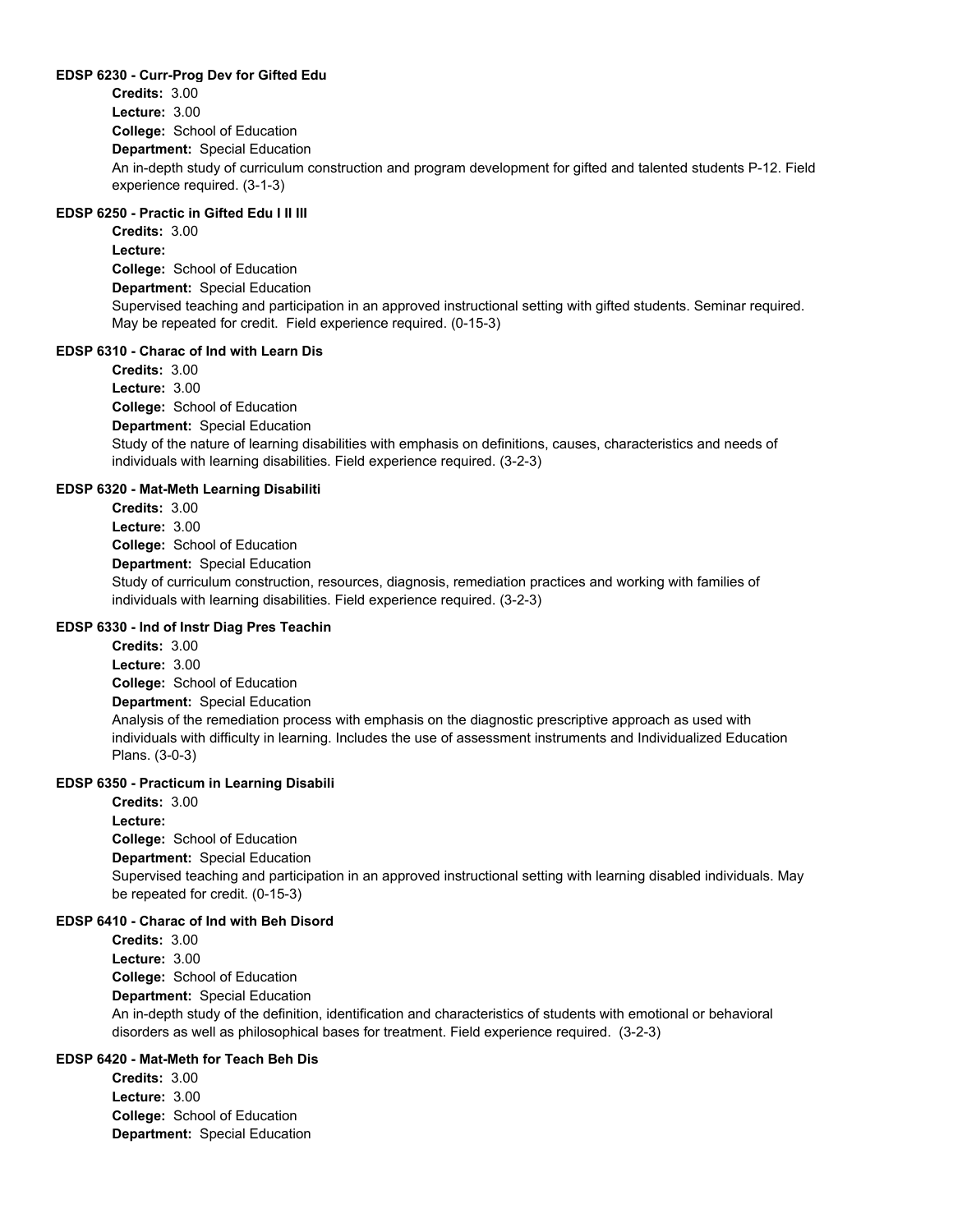Planning and implementing educational programs for individuals with behavior disorders and emotional disturbances. Emphasizes intervention techniques and behavior management. Methods, materials and curriculum for regular education and self-contained settings. Field experience required. (3-2-3)

#### **EDSP 6450 - Practicum in Beh-Emo Dis**

**College:** School of Education **Department:** Special Education **Credits:** 3.00 **Lecture:** Supervised teaching and participation in an approved instructional setting with behavior disordered-emotionally disturbed individuals. Seminar required. May be repeated for credit. (0-15-3)

#### **EDSP 6550 - Practicum in Mild Disabilities**

**College:** School of Education **Department:** Special Education **Credits:** 3.00 **Lecture:** Supervised teaching and participation in an approved instructional setting with individuals having mild disabilities. Seminar required. May be repeated for credit. (0-15-3)

#### **EDSP 7000 - Special Topics in Special Ed**

**College:** School of Education **Department:** Special Education **Credits:** 1.00 TO 3.00 **Lecture:** 1.00 TO 3.00 Special Topics in Special Education on selected issues, problems and literature. May be repeated for credit. (1-0-1 or 2-0-2 or 3-0-3)

#### **EDSP 7050 - SPED Theoret Frmworks/Analysis**

**College:** School of Education **Department:** Special Education **Credits:** 3.00 **Lecture:** 3.00

This course provides a comprehensive and in-depth study of theories that provide a foundation for understanding children with special needs. The impact of growth and development for planning appropriate and equitable educational programs is studied. The course also explores how various theories underlie teaching decisions and practices in special education programs.

#### **EDSP 7080 - Leg Eth-Prof Aspects of SpEd**

**College:** School of Education **Department:** Special Education **Credits:** 3.00 **Lecture:** 3.00 A study of litigation, legislation, ethical and moral issues and the codes of professional conduct in the field of special education. (3-0-3)

#### **EDSP 7250 - SPED Instructional Strategies**

**College:** School of Education **Department:** Special Education **Credits:** 3.00 **Lecture:** 3.00

This course is designed to enhance candidate's knowledge of content, its organization, and its relationships. Candidates are provided strategies and techniques for conveying subject(s) to learners in ways that recognize individual differences using multiple methods to enhance learning. Equitable treatment of learners in an active learning environment is stressed. (3-0-3)

#### **EDSP 7420 - Sp Ed Dir St - Field Proj**

**College:** School of Education **Department:** Special Education **Credits:** 3.00 **Lecture:** 1.00 A research-oriented study or project selected according to interests or needs of student. (1-0-3)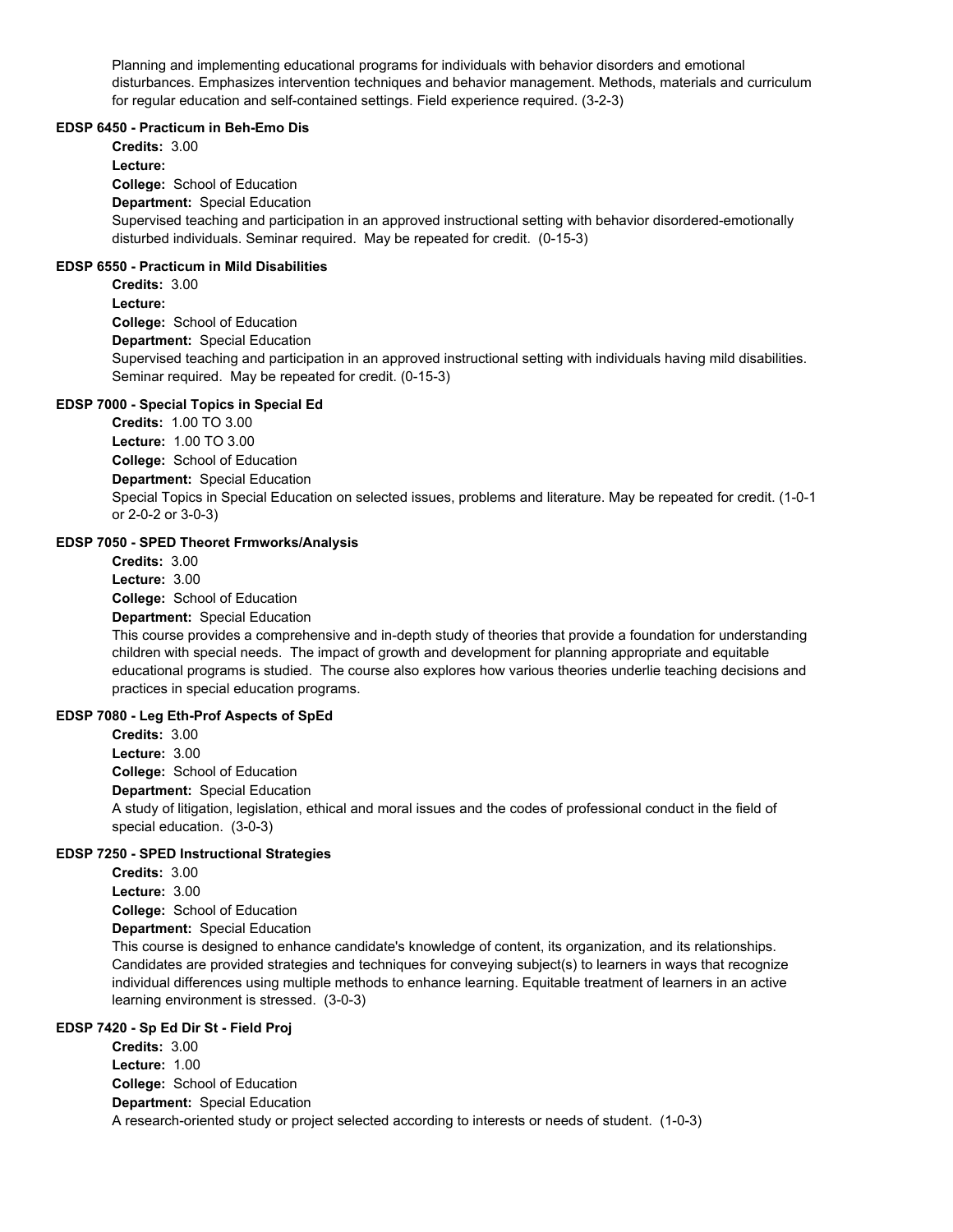#### **EDSP 7510 - Psychoedu Evaluation-Assessm**

**College:** School of Education **Department:** Special Education **Credits:** 3.00 **Lecture:** 3.00 Study of assessment techniques and procedures for use with exceptional individuals. Experience in administration and reporting formal and informal diagnostic and prescriptive techniques. (3-0-3)

## **EDSP 7550 - SPED Issues and Trends**

**College:** School of Education **Department:** Special Education **Credits:** 3.00 **Lecture:** 3.00 This course examines issues, trends, and problems in education. Information sources for research, including print and media resources, will be included. Content will include conceptualizing, completing, and presenting an extensive literature review for a research project to enhance professional writing and presentation skills. (3-0-3)

## **EDSP 7960 - M.Ed. Practicum I in SPED**

**College:** School of Education **Department:** Special Education **Credits:** 3.00 **Lecture:**

This course is designed to allow candidates in the field to integrate theory and practice by enabling them to test, within the school environment, appropriate teaching-learning programs and practices. (0-30-3)

#### **EDSP 7970 - M.Ed. Practicum II in SPED**

**College:** School of Education **Credits:** 3.00 **Lecture:**

**Department:** Special Education

This course is designed to allow candidates in the field to integrate theory and practice by enabling them to test, within the school environment, appropriate teaching-learning programs and practices. Candidates may elect to extend previous practicum experiences with approval from the instructor. (0-30-3)

## **EDSP 7980 - M.Ed. Seminar in Special Ed**

**College:** School of Education **Department:** Special Education **Credits:** 3.00 **Lecture:** 3.00 This course is designed to enhance candidate's experiences in practicum. Results from practicum experiences will be reported, and a variety of topics selected for study will be considered. (3-0-3)

#### **EDSP 7990 - Sem Readings-Research Sp Edu**

**College:** School of Education **Department:** Special Education **Credits:** 3.00 **Lecture:** 3.00 Current research and topics in Special Education. May be repeated for credit. (3-0-3)

#### **EDSP 8860 - EdS Practicum I in Special Ed**

**College:** School of Education **Department:** Special Education **Credits:** 3.00 **Lecture:**

This course provides candidates with school-based teacher leadership experiences in special education. The practicum provides an opportunity for candidates to integrate theory and practice by enabling them to test knowledge and skills in the areas of curriculum, instruction, leadership, staff development, and school and community relations. Candidates will make decisions that test their judgments and use the knowledge to improve student learning. (0-2-3)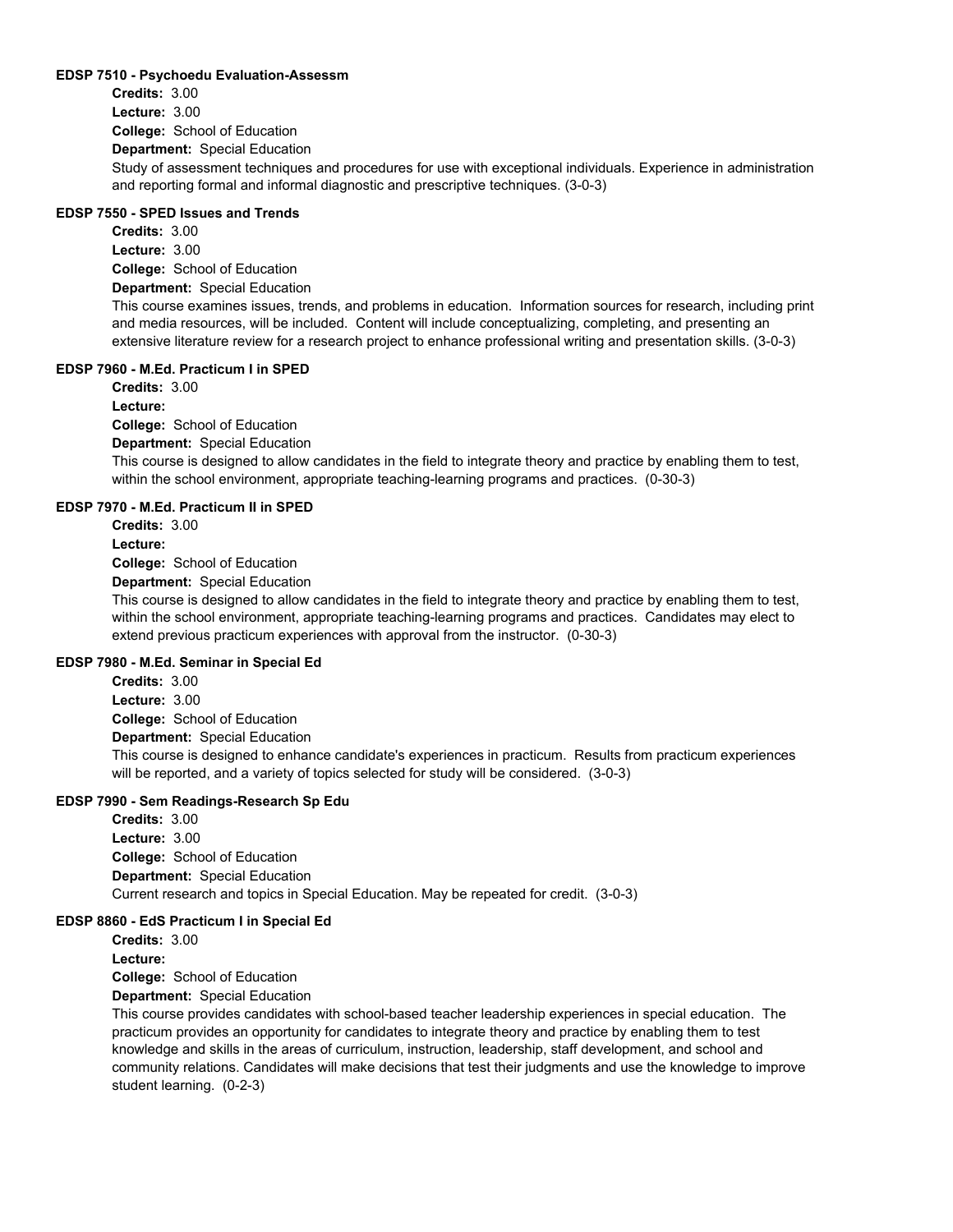#### **EDSP 8870 - EdS Practicum II in Special Ed**

**Credits:** 3.00 **Lecture:**

**College:** School of Education

**Department:** Special Education

This course provides candidates with school-based teacher leadership experiences in special education. The practicum provides an opportunity for candidates to integrate theory and practice by enabling them to test knowledge and skills in the areas of curriculum, instruction, leadership, staff development, and school and community relations. Candidates will make decisions that test their judgments and use the knowledge to improve student learning. (0-2-3)

#### **EDSP 8880 - EdS Seminar in Sp Ed**

**College:** School of Education **Department:** Special Education **Credits:** 3.00 **Lecture:** 3.00 This course is designed to enhance candidate's experiences in practicum. Results from practicum experiences will be reported, and a variety of topics selected for study will be considered. (3-0-3)

## **Education - General**

#### **EDUC 7010 - Foundations of Public Educatio**

**College:** School of Education **Department:** Education **Credits:** 3.00 **Lecture:** 3.00 A study of the historical philosophical, socio-cultural, legal, political, economic, and technological foundations of American Education. (3-0-3)

#### **EDUC 7020 - Special Problems in Education**

**College:** School of Education **Department:** Education **Credits:** 3.00 **Lecture:** 3.00 A study of problems related to specific curriculum and certification areas. Emphasis is placed upon special projects and independent study. May be repeated for credit in a different curriculum area. (3-0-3)

#### **EDUC 7040 - The Teacher and The Law**

**College:** School of Education **Department:** Education **Credits:** 3.00 **Lecture:** 3.00 A study of the legal ramifications of decisions in the school and a study of ethical practices of educators. Case studies and case law are analyzed. (3-0-3)

## **EDUC 7060 - Third World Ed-Social St Semin**

**College:** School of Education **Department:** Education **Credits:** 3.00 **Lecture:** 3.00

This is a seminar course intended to introduce graduate students in education and allied fields to the origin and development of the educational systems in the "Third World". Students will study the geographical, cultural, and political legacy of five hundred years of European imperialism and its impact on Third World countries. Lastly the course will focus on the nature of the educational system in selected Third World countries and conduct a comparison of those systems with the educational system in the United States. (3-0-3)

## **EDUC 7070 - Comp App for Curr-Classroom**

**College:** School of Education **Department:** Education **Credits:** 3.00 **Lecture:** 3.00 To provide teachers with an understanding of the capabilities, uses and limitations of computers, related technology and software as instructional, management and personal tools. (3-0-3)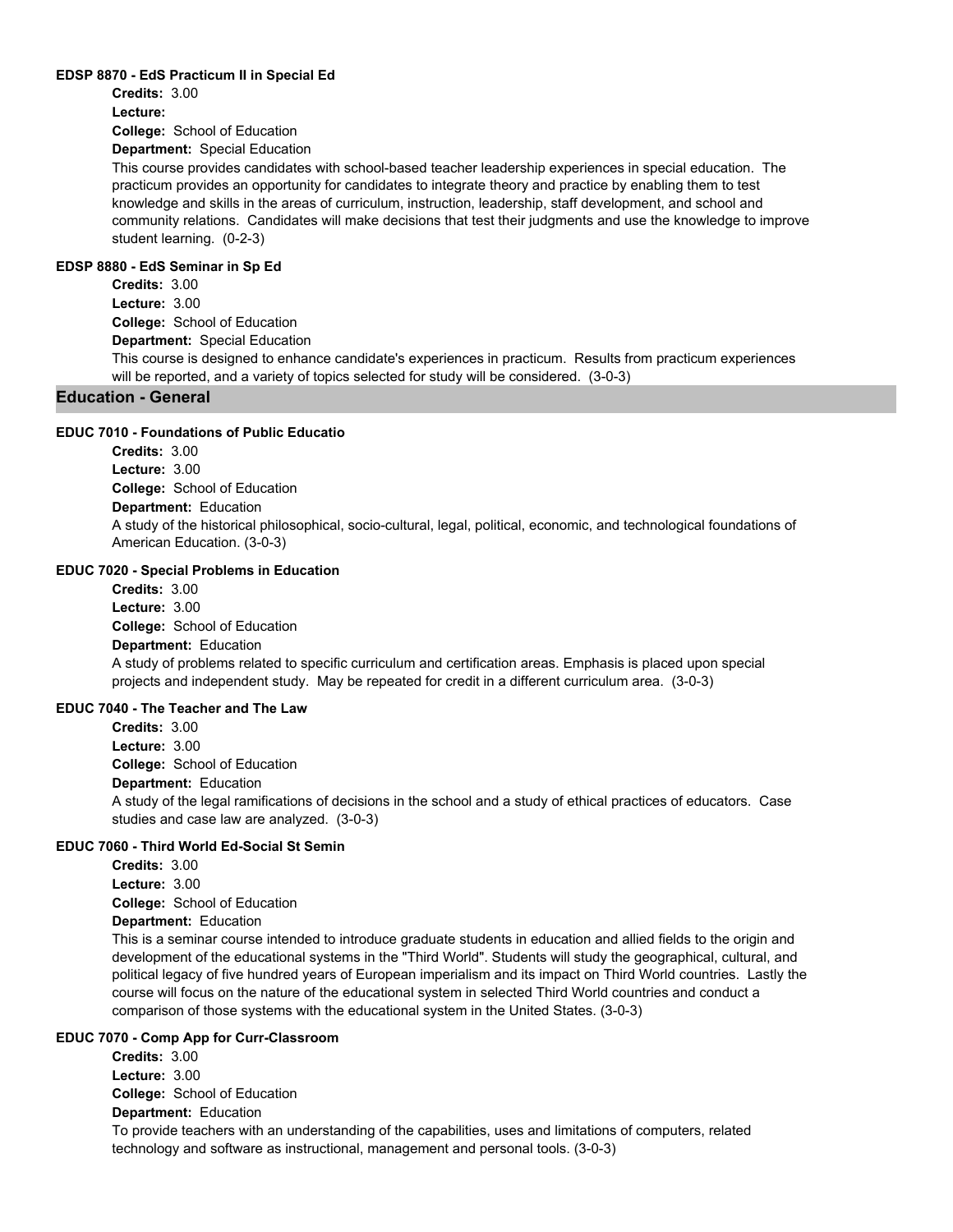#### **EDUC 7080 - Intro to Stat in Health-PE**

**College:** School of Education **Department:** Health & Human Performance **Credits:** 3.00 **Lecture:** 3.00 A course designed to introduce basic statistical concepts and their application to Health and Physical Education research problems. Topics include issues related to descriptive and inferential statistics. (3-0-3)

#### **EDUC 7100 - Computer Based Instruct Media**

**College:** School of Education **Department:** Education **Credits:** 3.00 **Lecture:** 3.00 A course focused on presentation and multimedia authoring programs for personal computers. The intent is to give the teachers the ability to create and integrate computer presentations in their daily instruction. A prior knowledge of personal computers is necessary. (3-0-3).

#### **EDUC 7110 - Edu Computing-Lang Develop**

**College:** School of Education **Department:** Education **Credits:** 3.00 **Lecture:** 3.00

A course designed to provide in-service teachers with an understanding of major theories of language development and the use of computers and computer software in the development of language and in the development of communication skills. Emphasis is given to written communication, to communication through Hypermedia software and to Internet communication. (3-0-3)

#### **EDUC 7150 - Assess-Man of Classroom Prob**

**College:** School of Education **Department:** Education **Credits:** 3.00 **Lecture:** 3.00 A study of appropriate techniques of classroom management and discipline relating to student behavior, learning and motivation. (3-0-3)

#### **EDUC 7300 - Learning Dynamics**

**College:** School of Education **Credits:** 3.00 **Lecture:** 3.00

## **Department:** Education

This course focuses on learning variations that exist in classrooms and how teachers address student diversity to achieve expected outcomes. Emphasis is placed on learning dynamics that include, among others, differentiation, gender, culture, and socioeconomic status. (3-0-3)

#### **EDUC 7400 - Introduction to Ed Research**

**Credits:** 3.00 **Lecture:** 3.00

**College:** School of Education

## **Department:** Education

This course provides an introduction to educational research. Candidates learn to make sense of methods and techniques used in the critical analysis of education concepts so that they may be good consumers of educational research. Candidates apply these skills so that they can think systematically about their practice and improve student learning.

#### **EDUC 7420 - EDUC Directed Study-Field Proj**

**College:** School of Education **Department:** Education **Credits:** 3.00 **Lecture:** 1.00 A research-oriented study or project selected according to interests or needs of student. (1-0-3)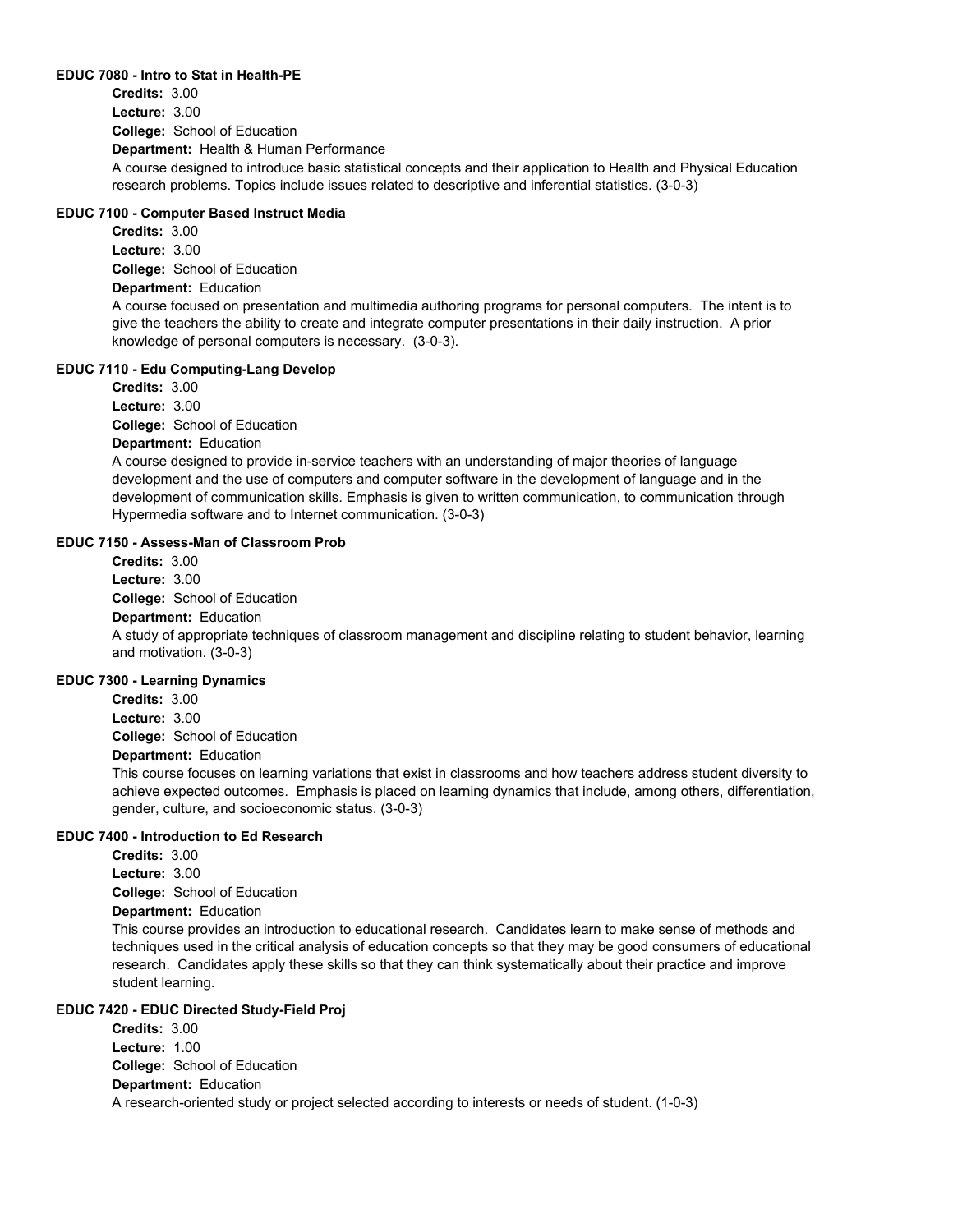#### **EDUC 7500 - Assessment and Learning**

**College:** School of Education **Department:** Education **Credits:** 3.00 **Lecture:** 3.00

The course provides an in-depth study of appropriate strategies for assessing student learning and development in the cognitive, physical, and social domains. In addition, candidates learn how to use assessment results to adjust practices to fit the needs of learners as individuals and members of learning communities. The role of assessment in student-based decision making as well as guidelines for the construction, selection, and interpretation of assessment results is included. Issues and trends related to assessment and accountability are emphasized especially in relation to standardized testing. (3-0-3)

#### **EDUC 7510 - Edu Measurement-Evaluation**

**College:** School of Education **Department:** Education **Credits:** 3.00 **Lecture:** 3.00 Study of formal and informal tests and measurements and their role in student-based decisions regarding eligibility for programs, classification, and instructional delivery. Includes test construction, selection, interpretation, and criteria for administration. (3-0-3)

#### **EDUC 7520 - Cultural/Ling Differences**

**College:** School of Education **Credits:** 3.00 **Lecture:** 3.00

## **Department:** Education

This course focus on the cultural and linguistic diversity P-12 students. Candidates will examine how culture, language, and other forms of diversity affect student performance in schools. Specific emphasis will be placed on funds of knowledge and culturally-relevant forms of pedagogy.

## **EDUC 7600 - Technology and Learning**

**College:** School of Education **Department:** Education **Credits:** 3.00 **Lecture:** 3.00 The course provides instruction in planning, selecting, producing, utilizing, and evaluating non-print materials. Emphasis is placed on how to use technology to enhance instruction and to assure diverse instructional strategies are used to teach for understanding. (3-0-3)

#### **EDUC 7610 - Education Policy & School Eval**

**College:** School of Education **Department:** Education **Credits:** 3.00 **Lecture:** 3.00 This course provides an introduction to educational policy. Candidates will learn about and analyze the policy landscape as well as evaluate policy implications for schools. Specific emphasis is placed on school evaluation.

#### **EDUC 7700 - Growth and Development**

**College:** School of Education **Department:** Education **Credits:** 3.00 **Lecture:** 3.00 A study of human growth and development from conception through aging with special readings. Field experience required. (3-0-3)

## **EDUC 7800 - Collaboration & Professionalis**

**College:** School of Education **Department:** Education **Credits:** 3.00 **Lecture:** 3.00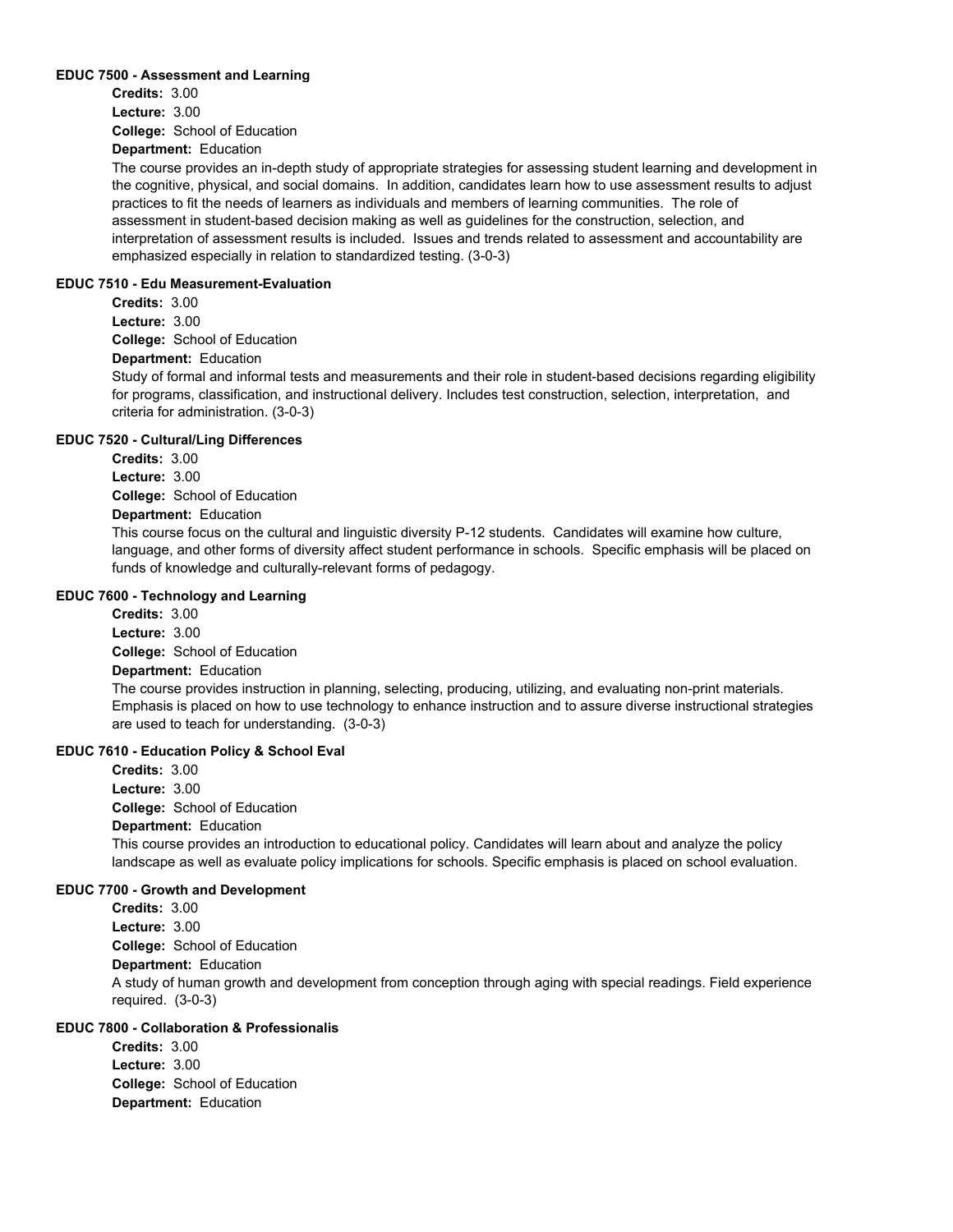This course emphasizes the need for teachers to collaborate with others, both professional colleagues and parents or guardians, to improve student learning. Research-supported benefits to children, parents, school, and community are emphasized. Additional content includes strategies for building partnerships to enhance student learning and for developing professionalism and working collaboratively to solve educational problems within the school context. (3-0-3)

#### **EDUC 7900 - Curriculum Foundations/Applica**

**Credits:** 3.00 **Lecture:** 3.00

**College:** School of Education

# **Department:** Education

This course is designed to enhance candidate's knowledge of content, its organization and its relationships with an emphasis on curriculum. Emphasis is placed on strategies to improve student learning, working with other professionals on curriculum development as wells as expanding candidates' repertoire of instructional skills. (3-0-3)

#### **EDUC 8010 - Philosophy of Education**

**College:** School of Education **Department:** Education **Credits:** 3.00 **Lecture:** 3.00 An in-depth investigation of the alternatives of philosophical approaches to education and the relevance to education decision making. (3-0-3)

#### **EDUC 8110 - Adv Research Methods**

**College:** School of Education **Department:** Education **Credits:** 3.00 **Lecture:** 3.00 A study of advanced research methodology and applied research. Problem solving, measurement, experimental design consideration and report presentation. (3-0-3)

#### **EDUC 8120 - Qualitative Research**

**College:** School of Education **Credits:** 3.00 **Lecture:** 3.00

#### **Department:** Education

This course is designed to enhance candidate's knowledge of non-traditional qualitative research practices. Candidates will explore a variety of qualitative strategies and methods appropriate for use in classrooms and other educational settings. Additional emphasis is on the interpretation of results and how those can be used to improve practices. (3-0-3)

## **EDUC 8220 - Field-Based Edu Research**

**College:** School of Education **Credits:** 3.00 **Lecture:** 3.00

## **Department:** Education

This course provides candidates an in-depth study of action research. Candidates will explore the process involved in conducting field-based research and will give special attention to determining uses for results. The use of research results in improving practice and increasing student achievement will be emphasized. (3-0-3)

## **EDUC 8320 - Leading Teachers and Change**

**College:** School of Education **Department:** Education **Credits:** 3.00 **Lecture:** 3.00

This course is designed to provide candidates with knowledge and skills that support their supervision and mentoring of pre-service and novice teachers, participation in site-based management, and inclusion in other teacher-leader situations. Candidates will gain insights in how to assist others in adjusting their practices, using knowledge to promote learning, working collaboratively in learning communities to support pupil learning, and accessing community resources to encourage increased achievement. (3-0-3)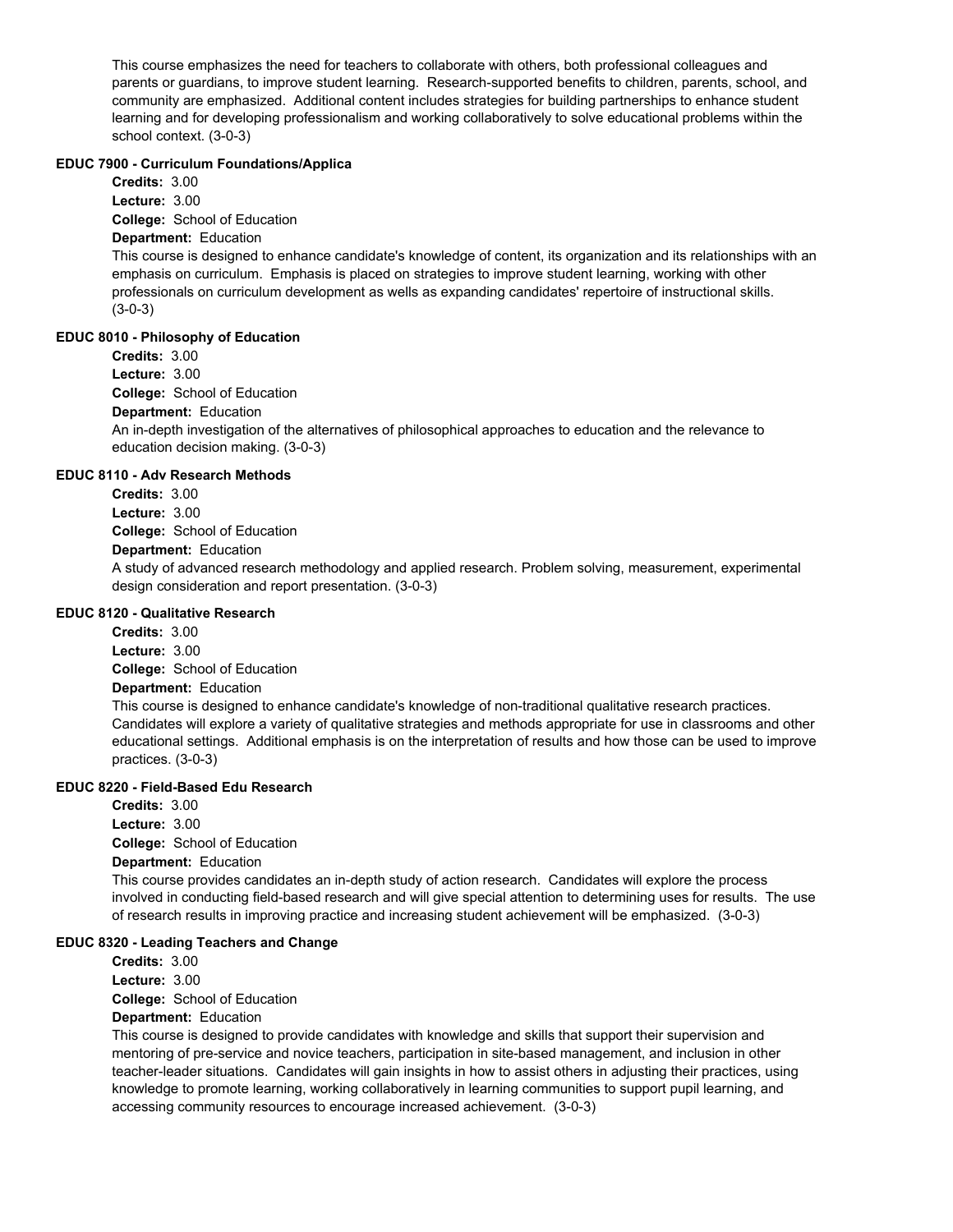#### **EDUC 8420 - Supv Instruct to Enhance Lrng**

**College:** School of Education **Credits:** 3.00 **Lecture:** 3.00

**Department:** Education

This course is designed for candidates to develop skills for enhancing supervision of others for the purpose of managing and monitoring pupil learning. Candidates will develop knowledge of strategies and techniques that promote articulating goals for pupils, learning in group settings, enhancing the engagement of pupils during the learning experiences, using a variety of methods to promote learning, and assessing pupil progress to support further learning. (3-0-3)

#### **EDUC 8520 - Promoting Learning-Diverse Cli**

**College:** School of Education **Credits:** 3.00 **Lecture:** 3.00

# **Department:** Education

This course is designed to address the needs of pupils and learning in a diverse society. Topics of the course include applying knowledge of the development and learning needs of pupils, adjusting practices to meet the needs of learners, and promoting equitable treatment of pupils. Candidates will develop skills that will allow them to provide assistance to other school personnel to enhance student learning. (3-0-3)

#### **EDUC 8620 - Curric/Assessment to Link Lrng**

**College:** School of Education **Department:** Education **Credits:** 3.00 **Lecture:** 3.00

This course is designed to provide candidates knowledge of how content is organized and linked to learning. In addition, candidates will develop knowledge of how to generate multiple paths to knowledge and how to convey knowledge and skills to pupils. Emphasis will be placed on how that knowledge can be used in the teacher-leader

role to support pupil learning. (3-0-3)

#### **EDUC 8720 - Legal Aspects in Education**

**Credits:** 3.00

**College:** School of Education **Lecture:** 3.00

**Department:** Education

This course includes content related to the legal ramifications of decisions in the schools. Among the topics considered are decisions relating to the education of all students including those with special needs, various regulations concerning accountability and student learning, and school effectiveness. (3-0-3)

## **English**

#### **ENGL 5010 - Intro to Literacy Studies**

**Credits:** 3.00

**Lecture:** 3.00

**College:** College of Arts and Sciences

**Department:** English and Foreign Languages

This course provides first-year graduate students with an overview of significant historical and rhetorical texts which have informed educational standards of literacy and subsequent educational policies and practices since the mid-19th century. (3-0-3)

#### **ENGL 5215 - Comp and Critical Literacy**

**Credits:** 3.00

**Lecture:** 3.00

**College:** College of Arts and Sciences

**Department:** English and Foreign Languages

This course emphasizes the various methods of critical discourse as a basis for individual writing and for the teaching of writing. The course also includes a study of research focusing on critical literacies in writing and the teaching of writing. Recommended for students who are interested in writing and/or in the teaching of writing. Prerequisite: Graduate Admission. (3-0-3)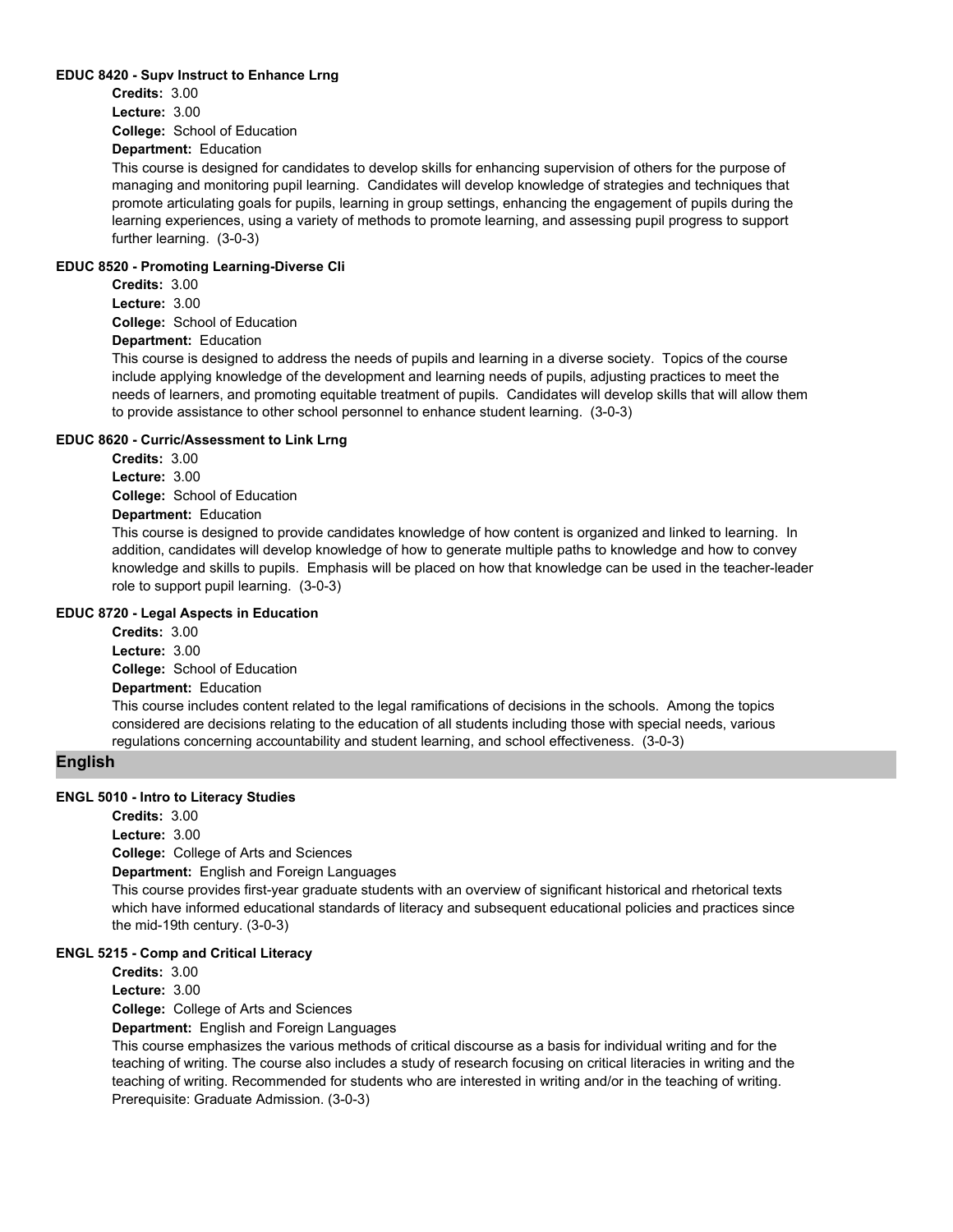#### **ENGL 5225 - Comp and Digital Literacy**

**College:** College of Arts and Sciences **Department:** English and Foreign Languages **Credits:** 3.00 **Lecture:** 3.00 This course is a survey of the history and theories of rhetoric, an introduction to research in composition, and a study of approaches to composition with emphasis on digital literacies. Prerequisite: Graduate Admission (3-0-3)

## **ENGL 6270 - Sem in the Hist of Amer Engl**

**Credits:** 3.00

**Lecture:** 3.00

**College:** College of Arts and Sciences

**Department:** English and Foreign Languages

The course investigates the origins and development of American English from the 18th century to the present. Particular attention is paid to the development of regional varieties of American English, such as Southern American and Black American English, and nativist or official language movements, as well as the development of the variety of American English taught in educational systems. (3-0-3)

## **Prerequisites:**

ENGL 5010 Minimum Grade: C

## **ENGL 6300 - Sem Technologies of Literacy**

**Credits:** 3.00

**Lecture:** 3.00

**College:** College of Arts and Sciences

**Department:** English and Foreign Languages

The course investigates the origins and development of the technologies associated with reading and writing, including oral performance texts, handmade texts, printed texts, and digital texts. The course also investigates how the medium of a text influences the nature of its meaning, as well as the educational technologies by which literacies are taught, transmitted, and preserved. (3-0-3)

## **Prerequisites:**

ENGL 5010 Minimum Grade: C

#### **ENGL 6310 - 21st Cent Digital Literacies**

**Credits:** 3.00

**Lecture:** 3.00

**College:** College of Arts and Sciences

**Department:** English and Foreign Languages

Drawing on scholarly work in the digital humanities and critical new media studies, this course investigates new and emerging literacies and their impact on education, business, and literature as well as the way media technologies change the way social power is distributed across race, class, gender, geographies, cultures, and traditional forms of authority like the state. In addition to learning to think critically about the affordances and limitations these technologies entail, students will, with help of the instructor, develop a professional online presence such as a working website where they will share their work for the semester. Prerequisite: ENGL 5010. (3-0-3)

#### **Prerequisites:**

ENGL 5010 Minimum Grade: C

#### **ENGL 6320 - Critical Literacy and Lit**

**Credits:** 3.00

**Lecture:** 3.00

**College:** College of Arts and Sciences

**Department:** English and Foreign Languages

This course emphasizes a study of the cultural/historical developments of literature and literacy. Additionally the course will examine how codes of power are reflected in texts of specific historical and cultural time periods. Prerequisites: Graduate admission. (3-0-3)

#### **ENGL 6340 - Women and Literacy**

**Credits:** 3.00

**Lecture:** 3.00

**College:** College of Arts and Sciences **Department:** English and Foreign Languages

This course will examine the codes of power inherent in traditional standards of literacy and the ways that those standards impact the lives of women. Prerequisites: Graduate admissions or permission of the graduate director.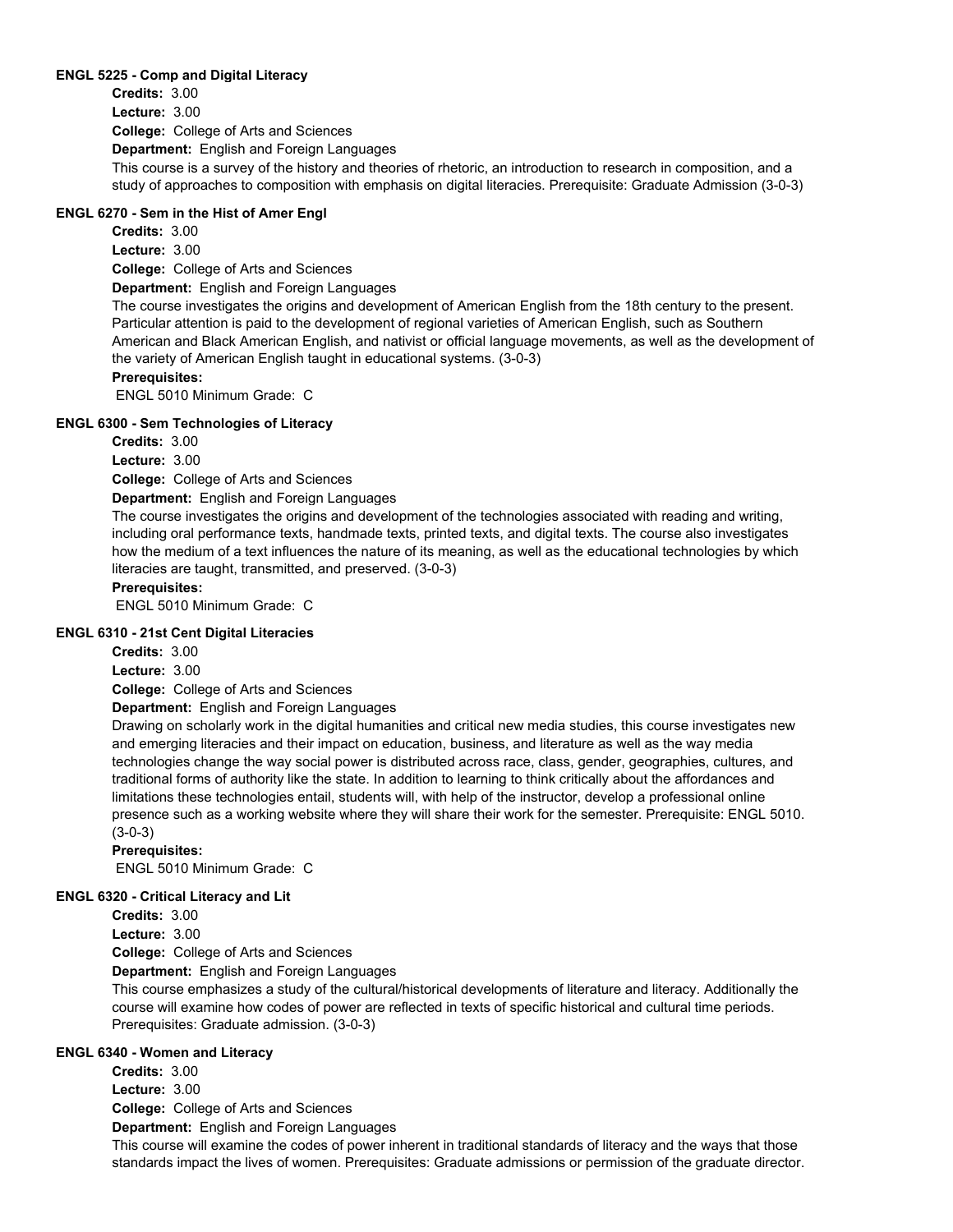#### **ENGL 6350 - Cultural Studies in Rhetoric**

**College:** College of Arts and Sciences **Department:** English and Foreign Languages **Credits:** 3.00 **Lecture:** 3.00 This course emphasizes the socio-cultural trends which have shaped competing rhetorical theories and the application of such theories for the purpose of critically examining and assigning value to cultural artifacts. Prerequisites: Graduate admission. (3-0-3)

## **ENGL 6430 - Visual Interpretation of Lit**

**College:** College of Arts and Sciences **Department:** English and Foreign Languages **Credits:** 3.00 **Lecture:** 3.00 Students will analyze ways that literature has been reinterpreted to visual media. Visual translations may include but are not limited to film, hypertext, graphic novels, art work, illustrations, and edition covers. (3-0-3)

#### **ENGL 6450 - Literacy and Disability**

**College:** College of Arts and Sciences **Department:** English and Foreign Languages **Credits:** 3.00 **Lecture:** 3.00 A survey of the intersection of literacy studies, composition studies, and disability studies. (3-0-3)

#### **ENGL 6950 - Sp Prob Crit Lit Soc Justice**

**College:** College of Arts and Sciences **Department:** English and Foreign Languages **Credits:** 3.00 **Lecture:** 3.00 A course to study issues in writing and/or the teaching of composition K-16 with specific emphasis on the impact of critical literacies and social justice. (3-0-3) **Prerequisites:**  ENGL 5215 Minimum Grade: C and ENGL 5225 Minimum Grade: C

#### **ENGL 7000 - Qualitative Research**

**College:** College of Arts and Sciences **Credits:** 3.00 **Lecture:** 3.00

**Department:** English and Foreign Languages

This course is designed to develop the student as discriminating consumer of research and a knowledgeable practitioner of qualitative research. The student will be introduced to the major genres of research (experimental, ethnographic, descriptive, historical, naturalistic) and the components of a research study. Prerequisite: Graduate admission (3-0-3)

#### **ENGL 7100 - Master Thesis/Portfolio Option**

**Credits:** 3.00

**Lecture:** 3.00

**College:** College of Arts and Sciences

**Department:** English and Foreign Languages

This course is an independent research project. A student may choose the Master's Thesis Option in which he or she investigates an area or problem relating to critical literacy. A student may choose the Portfolio Option and create a portfolio as the capstone project for their degrees. The portfolio should consist of at least three artifacts from the student's program of study, accompanied by an essay which links the artifacts into coherent whole and which shows the student's mastery of critical literacy. Prerequisites: Satisfactory completion of all coursework and a passing score on the comprehensive exam. (3-0-3)

## **Geology**

## **GEOL 5111 - Special Problems Earth Science**

**College:** College of Arts and Sciences **Department:** Geology and Physics Dept. **Credits:** 3.00 **Lecture:** 3.00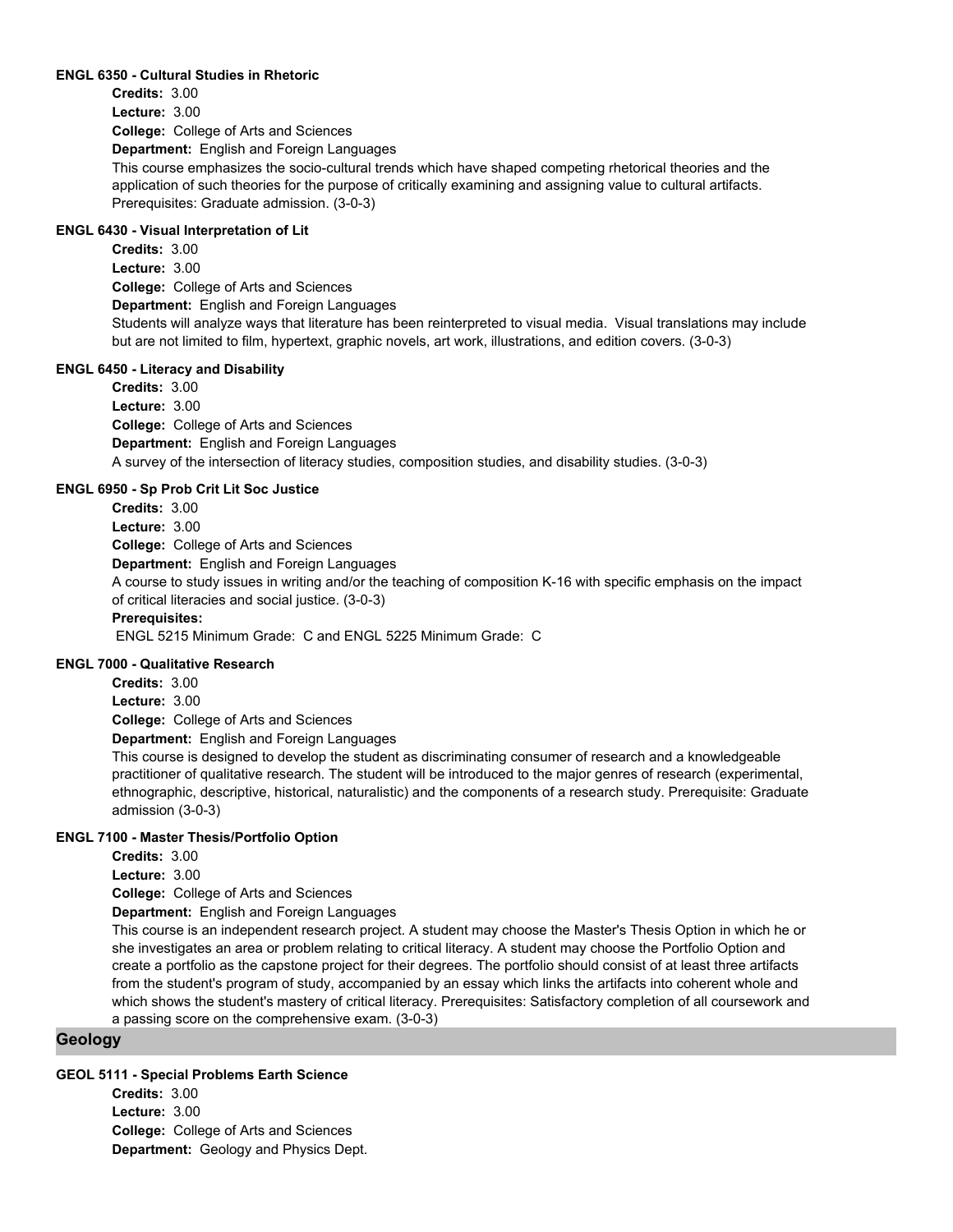A graduate-level course to provide the graduate student with an opportunity to follow a specific program of study in the earth sciences under the direction of an instructor of the student's choice. (3-0-3)

#### **GEOL 6121 - Earth Science for Teachers**

**Credits:** 3.00

**Lecture:** 3.00

**College:** College of Arts and Sciences

**Department:** Geology and Physics Dept.

A physical geology course designed for middle and secondary science teachers. An integrated lab and lecture format will provide a better understanding of geologic processes and proficiency in distinguishing and classifying common earth materials. The course will also allow the participants to develop new classroom techniques and assemble useful resource materials. (3-0-3)

## **Mathematics**

#### **MATH 5000 - Algebra for Middle Grades**

**Credits:** 3.00

**Lecture:** 3.00

**College:** School of Comp and Mathematics

**Department:** Mathematics Department

This is the first course in the Middle Grades Mathematics Initiative. Students will become proficient in algebra content prescribed by GPS guidelines. Appropriate technology and manipulatives will be incorporated in the course. (3-0-3)

#### **MATH 5001 - Geometry for Middle Grades**

**Credits:** 3.00

**Lecture:** 3.00

**College:** School of Comp and Mathematics

**Department:** Mathematics Department

This is the second course in the Middle Grades Mathematics Initiative. Students will become proficient in geometry content prescribed by GPS guidelines. Appropriate technology and manipulatives will be incorporated in the course. (3-0-3)

#### **MATH 5002 - Number Theory for Mid Grades**

**College:** School of Comp and Mathematics **Credits:** 3.00 **Lecture:** 3.00

**Department:** Mathematics Department

This course teaches students concepts in Number Theory and discrete probability appropriate for middle grades classroom with emphasis on problem solving, active learning, and appropriate technology, including calculators, electronic resources, and manipulatives. (3-0-3)

#### **MATH 5003 - Statistics for Middle Grades**

**College:** School of Comp and Mathematics **Department:** Mathematics Department **Credits:** 3.00 **Lecture:** 3.00 Introduces teachers to concepts, manipulatives, and technology appropriate for teaching probability and statistics in the middle grades classroom. Emphasizes the use of real world data. (3-0-3)

#### **MATH 6619 - Computational Geometry**

**Credits:** 3.00

**Lecture:** 3.00

**College:** School of Comp and Mathematics

**Department:** Mathematics Department

This course is designed to give graduate students a working knowledge of algorithms for solving geometric problems on a computer. Topics include polygonal triangulation and partitioning, convex hulls, Voronoi diagrams & arrangements, search and intersection algorithms, motion planning, robustness, and randomized algorithms. (3-0-3)

#### **MATH 6640 - Partial Differential Equations**

**College:** School of Comp and Mathematics **Department:** Mathematics Department **Credits:** 3.00 **Lecture:** 3.00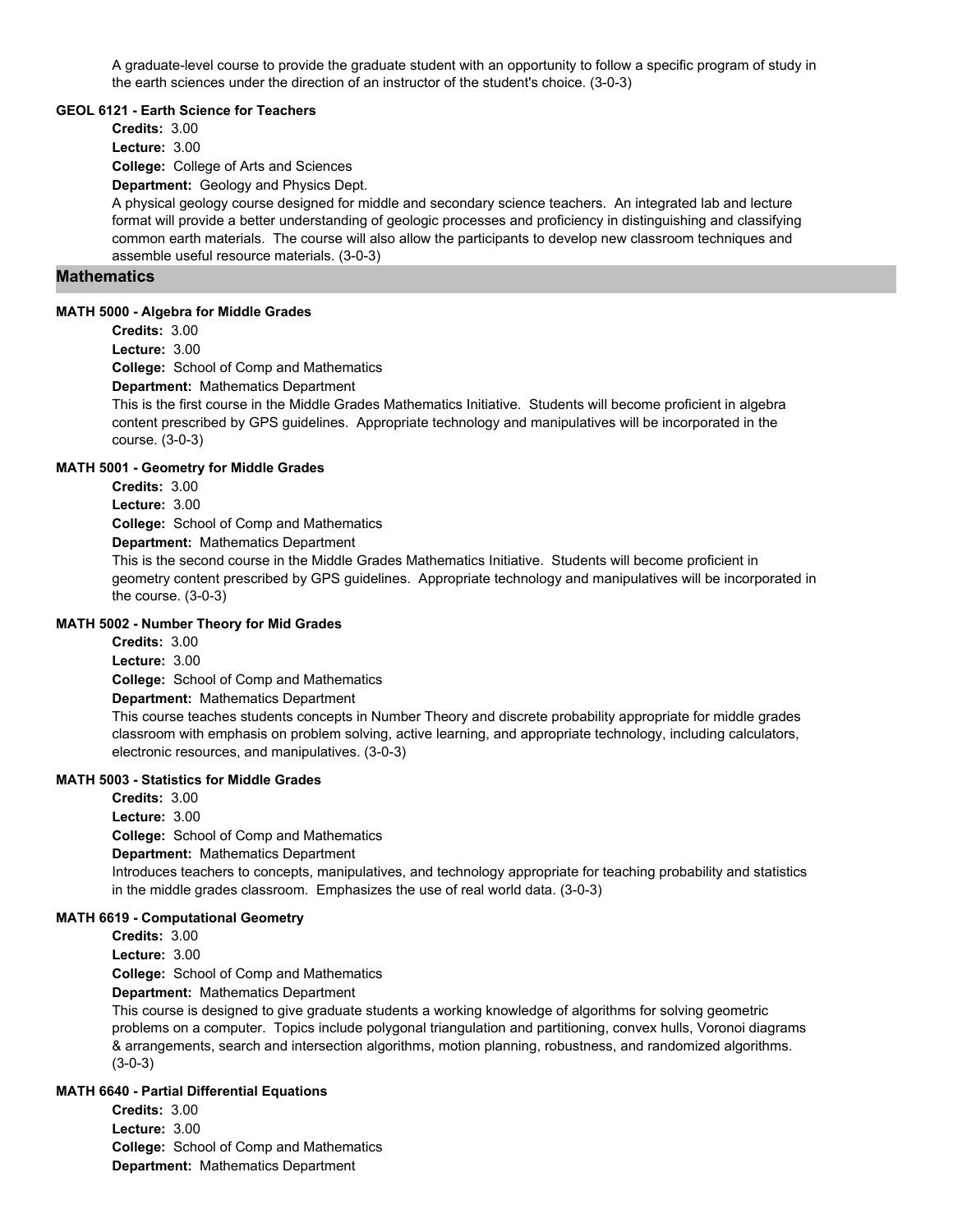This course introduces graduate students to those elements of partial differential equations that play a central role in science, geometry, analysis and computational modeling. (3-0-3)

#### **MATH 6675 - Spec Probs in Mathematics**

**College:** School of Comp and Mathematics **Department:** Mathematics Department **Credits:** 3.00 **Lecture:** 3.00 Individual work providing students with the opportunity to follow a specific program of study under the direction of a qualified instructor. (3-0-3)

## **MATH 7710 - Foundations of Algebra**

**College:** School of Comp and Mathematics **Department:** Mathematics Department **Credits:** 3.00 **Lecture:** 3.00 The course offers graduate students a comprehensive overview of algebraic theories and structures including number theory, theory of equations and number fields, as they relate to the teaching of secondary mathematics. (3-0-3)

## **MATH 7711 - Foundations of Statistics**

**College:** School of Comp and Mathematics **Department:** Mathematics Department **Credits:** 3.00 **Lecture:** 3.00 This course is designed to give graduate students a rigorous overview of probability & statistics. (3-0-3) .

#### **MATH 7712 - Foundations of Geometry**

**College:** School of Comp and Mathematics **Department:** Mathematics Department **Credits:** 3.00 **Lecture:** 3.00 A study of Euclidean axiomatic geometry, betweenness, congruence, parallelism, axiomatic systems, & non-Euclidean geometries. (3-0-3)

#### **MATH 7713 - Foundations of Analysis**

**College:** School of Comp and Mathematics **Department:** Mathematics Department **Credits:** 3.00 **Lecture:** 3.00 This course is designed to give graduate students a rigorous overview of the subject, as a prerequisite to teaching the subject. (3-0-3)

#### **MATH 7715 - Algebraic Geometry I**

**College:** School of Comp and Mathematics **Department:** Mathematics Department **Credits:** 3.00 **Lecture:** 3.00 This course introduces students to modern computational algebraic geometry using algorithms of Buchberger and Hironaka. Topics include affine varieties, Groebner bases, elimination theory, nullstellensatz, applications to robotics and automatic geometric theorem proving. (3-0-3)

#### **MATH 7790 - History and Philosophy of Math**

**College:** School of Comp and Mathematics **Department:** Mathematics Department **Credits:** 3.00 **Lecture:** 3.00 Graduate-level survey with emphasis on topical and thematic research, and their use in teaching mathematics. Permission of instructor and graduate standing required. Offered every fall semester. (3-0-3) **Prerequisites:**  MATH 2221 or MTH 210

#### **Nursing**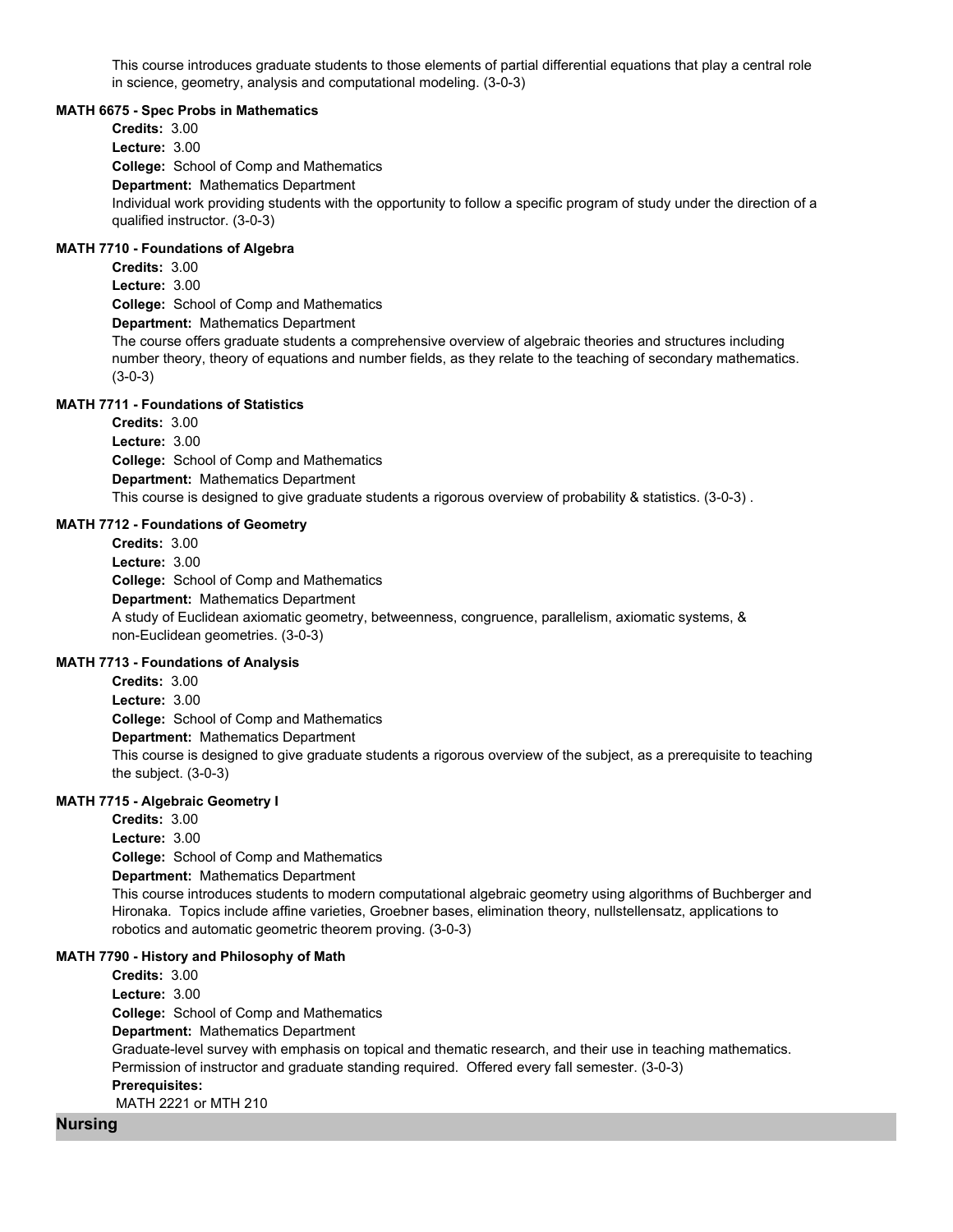#### **NURS 6100 - Prin Lead&Mgt HealthCare Org**

**College:** School of Nursing **Credits:** 3.00 **Lecture:** 3.00

#### **Department:** Nursing

Transitioning from novice to expert in the role of a nursing leader is explored in this course. Content includes theoretical foundations of effective leadership which will enable the student to function effectively in a leadership role in various settings. The management of human, fiscal and physical health care resources will be emphasized. (3-0-3) Pre or Co requisite(s): NURS 5100; NURS 5200 .

## **Prerequisites:**

NURS 5100 Minimum Grade: C and NURS 5200 Minimum Grade: C

#### **NURS 6104 - Theory Graduate Nsg Practice**

**College:** School of Nursing **Credits:** 3.00 **Lecture:** 3.00

## **Department:** Nursing

This course prepares nurses to transition into new roles and advanced nursing practice by exploring a wide range of theories from nursing and other sciences. Students will understand the role of knowledge development in advancing a discipline. Students will critique, analyze, and evaluate selected nursing, educational and leadership theories and incorporate these theories into their advanced nursing practice roles. (3-0-3) Prerequisites: Admission to Graduate Nursing Program or Senior Standing in BSN Program with 3.00 GPA. Corequisites: None.

#### **NURS 6105 - Research Evidence-Based Nsg Pr**

**College:** School of Nursing **Credits:** 3.00 **Lecture:** 3.00

# **Department:** Nursing

This course builds upon undergraduate statistics and research courses and will focus on the relationship between nursing theory, research, and practice for evidence-based practice. This course will focus on issues such as the identification of practice and system problems, evaluation of research studies and systematic reviews, development and implementation of evidence- based practice guidelines, use of evidence-based guidelines, use of evidence-based practice to improve outcomes for individuals and groups of patients as well as health care systems, and differentiation of evidence- based and value-based approaches to practice. Students are expected to integrate an evidence-based approach into their practice. (3-0-3) Prerequisites: Admission to Graduate Nursing Program or Senior Standing in BSN Program with 3.00 GPA. Corequisites: None.

#### **NURS 6106 - Advanced Pharmacology**

**College:** School of Nursing **Credits:** 3.00 **Lecture:** 3.00

## **Department:** Nursing

This course focuses on an increasing knowledge base of advance practice nurses in Pharmacology and Pharmacotherapeutics. Emphasis is placed on common acute and chronic health problems. Case studies are discussed, along with pharmacological management. (3-0-3). Prerequisites: Admission to Graduate Nursing Program or Senior Standing in BSN program with 3.00 GPA. Corequisites: None.

#### **NURS 6107 - Advanced Pathophysiology**

**Credits:** 3.00

**Lecture:** 3.00

**College:** School of Nursing

## **Department:** Nursing

This course focuses on developing advanced knowledge of physiological and pathophysiological concepts related to human response to illness. The student will apply these concepts across the lifespan to support clinical decision making by the advanced practice nurse. Emphasis will be placed on important pathophysiological concepts needed to support the goals of Healthy People 2020 to improve clients' quality of life and reduce health disparities. (3-0-3) Prerequisites: Admission to Graduate Nursing Program or Senior Standing in BSN Program with 3.00 GPA. Corequisites: None.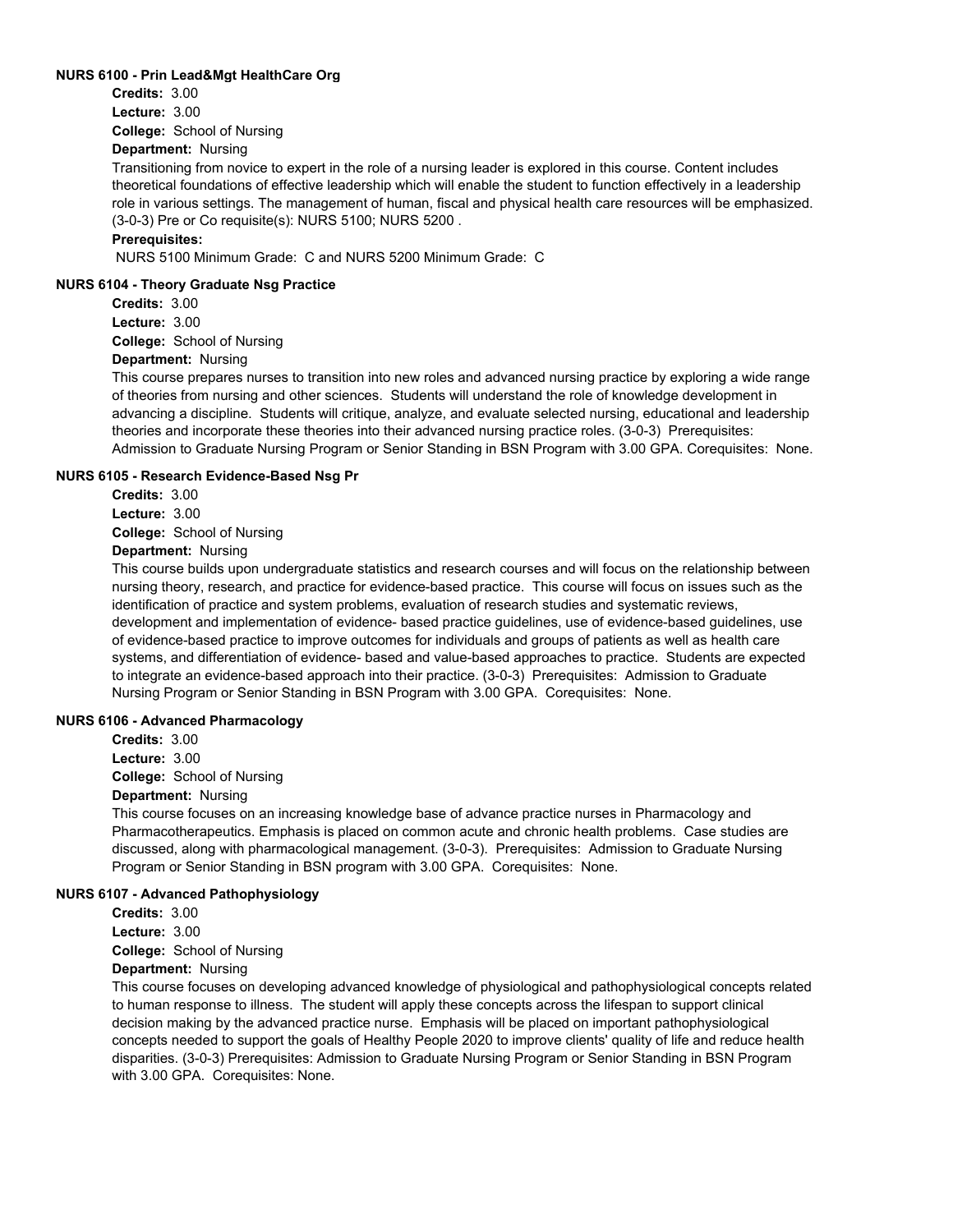#### **NURS 6108 - Advanced Health Assessment**

**College:** School of Nursing **Credits:** 3.00 **Lecture:** 2.00

**Department:** Nursing

This course in health assessment expands the nurse's knowledge of cognitive processes and psychomotor skills needed for comprehensive assessment of clients across the life span. The advanced practice nurse will use these techniques and processes to gather comprehensive physical, psychosocial, and cultural assessment data relevant to common health problems. This course consists of didactic, clinical and lab experiences. (2-3-5) Prerequisites: Admission to Graduate Nursing Program or Senior Standing in BSN Program with 3.00 GPA. Corequisites: None.

#### **NURS 6109 - Information Tech. Health Care**

**Credits:** 3.00 **Lecture:** 3.00

**College:** School of Nursing

## **Department:** Nursing

This course examines the implications of the use of health care technology in the workplace as it impacts the areas of advanced clinical practice, nursing administration, and nursing education. Consideration is also given to ethical principles guiding the use of health care technology, and to the organizational and financial issues associated with legislation and public organizational policies. This course provides hands-on experience with a certified EHR that accentuates the opportunity for students to assess the potential of such systems to provide decision support and to improve patient outcomes. (3-0-3) Pre or Co-requisites: Admission to Graduate Nursing Program.

#### **NURS 6110 - Principles of Educ in Nurs**

**Credits:** 3.00

**Lecture:** 3.00

**College:** School of Nursing

## **Department:** Nursing

This course focuses on the theoretical foundations of teaching, learning innovations, and the multifaceted role of a nurse educator in multiple settings. Expectations of a leader in nursing education are explored. (3-0-3) Pre or Co requisite(s): NURS 5100; NURS 5200.

## **Prerequisites:**

NURS 5100 Minimum Grade: C and NURS 5200 Minimum Grade: C

#### **NURS 6119 - Information Tech. Health Care**

**Credits:** 3.00

**Lecture:** 3.00

**College:** School of Nursing

## **Department:** Nursing

This course examines the implications of the use of health care technology in the workplace as it impacts the areas of advanced clinical practice, nursing administration, and nursing education. Consideration is also given to ethical principles guiding the use of health care technology, and to the organizational and financial issues associated with legislation and public organizational policies. This course provides hands-on experience with a certified EHR that accentuates the opportunity for students to assess the potential of such systems to provide decision support and to improve patient outcomes. (3-0-3) Pre or Co-requisites; Admission to Graduate Nursing Program.

#### **NURS 6210 - Mgt Human Resources Hlth Care**

**Credits:** 3.00

**Lecture:** 3.00

**College:** School of Nursing

#### **Department:** Nursing

This course will provide the knowledge needed for the nurse leader/manager to be competent in healthcare human resource management. This course will focus on recruitment, selection, and training issues and also on how human resource management needs to be integrated into the strategic planning of the organization. Legal, ethical, and labor issues will be discussed, as well as health and safety issues, and the regional, national and global influences on human resource planning and management. (3-0-3) Prerequisites: Admission to the Graduate Nursing Program. Corequisites: None.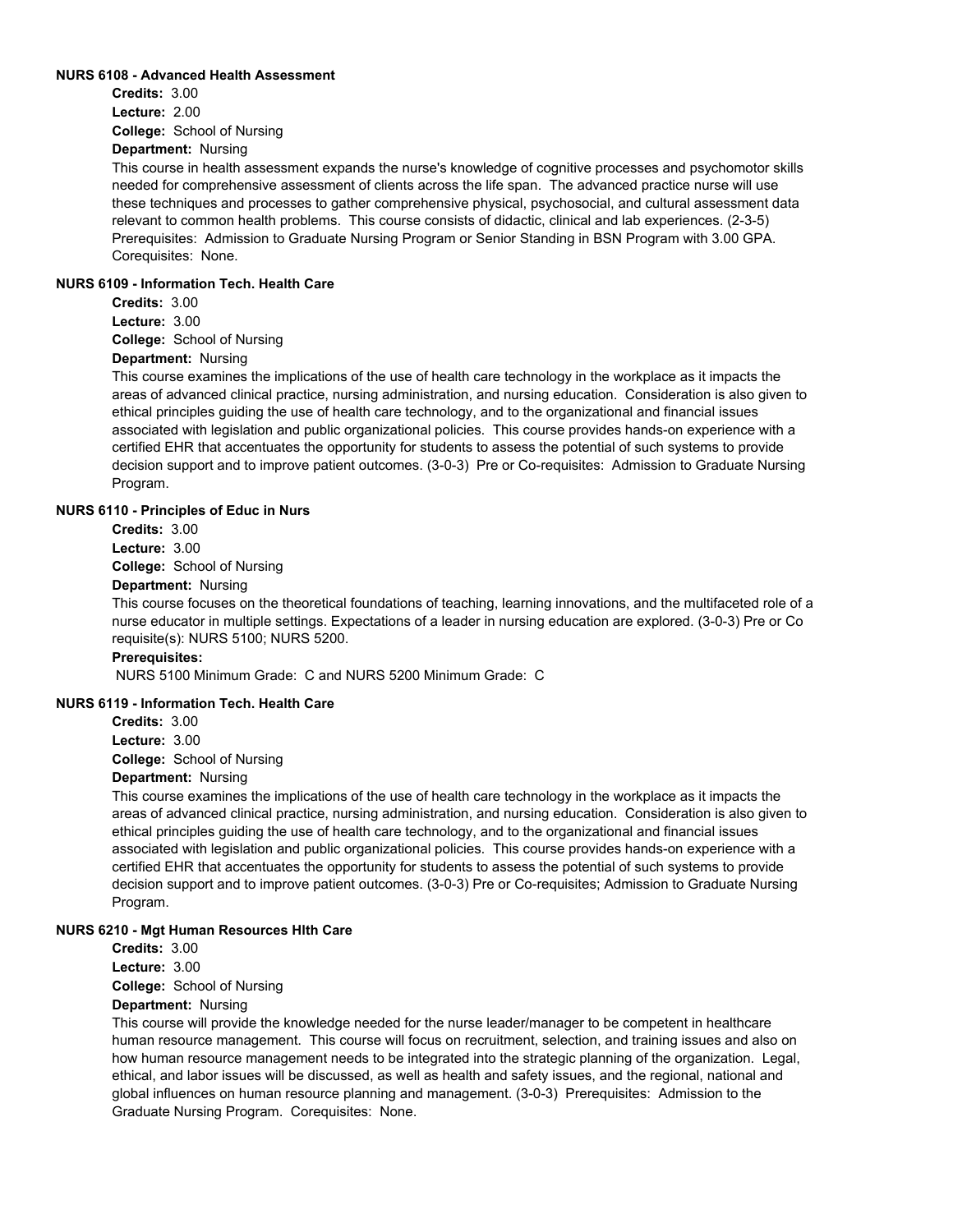#### **NURS 6220 - Effective Teach/Learn Strategy**

**College:** School of Nursing **Credits:** 3.00 **Lecture:** 3.00

## **Department:** Nursing

This course is an overview of a variety of learning and instructional strategies to assist in the implementation of teaching plans. General principles and methodologies related to learning and instruction are integrated into face-to-face and technology enhanced techniques. (3-0-3) Prerequisite: NURS 6110. Corequisite: None. **Prerequisites:** 

NURS 6110 Minimum Grade: C

#### **NURS 6230 - Health Care Delivery Systems**

**College:** School of Nursing **Credits:** 3.00 **Lecture:** 3.00

# **Department:** Nursing

This course is designed for the nurse leader/manager to develop an understanding of the complex regulatory environment in health care delivery systems and the interrelatedness of performance and quality improvement. Also, the framework for understanding the role and contributions of nurse leaders/managers within healthcare systems will be explored. Issues such as public reporting, pay for performance, measurements of patient satisfaction, and other emerging and timely topics will be addressed. (3-0-3) Prerequisites: Admission to the Graduate Nursing Program. Co-requisites: None.

#### **NURS 6240 - Health Care Finance**

**College:** School of Nursing **Credits:** 3.00 **Lecture:** 3.00

# **Department:** Nursing

This course will examine the economic and financial issues that are unique to organizations in health care delivery. It will include an understanding of accounting principles, financial analysis and decision making tools needed for nurse leaders. Also included are the principles of economics and the role of accounting and finance on the financial decision making of healthcare managers and executives. In addition, reimbursement issues will be discussed, as will the current and future considerations of paying for health care. (3-0-3) Prerequisites: Admission to the Graduate Nursing Program. Corequisites: None.

#### **NURS 6300 - Trans into Leadership Role**

**Credits:** 3.00 **Lecture:** 3.00

**College:** School of Nursing

## **Department:** Nursing

This clinically based course operationalizes the theoretical principles and norms studied in previous courses. The student will have the opportunity to apply the concepts of leadership within a selected specialty area. (0-9-3) Prerequisites: NURS 5400; NURS 6000; NURS 6020. Corequisites: None.

## **Prerequisites:**

NURS 5400 Minimum Grade: C and NURS 6000 Minimum Grade: C and NURS 6020 Minimum Grade: C

#### **NURS 6330 - Evaluation of Learning**

**College:** School of Nursing **Department:** Nursing **Credits:** 3.00 **Lecture:** 3.00

This course will provide methods of assessing learning outcomes for individuals and groups in academic and clinical settings. Emphasis is placed on theoretical reflections and empirical methods used to evaluate educational programs, institutions, personnel, and students. (3-0-3) Prerequisite: NURS 6110. Corequisites: None. **Prerequisites:** 

NURS 6110 Minimum Grade: C

## **NURS 6400 - Transition into Leadership Rol**

**College:** School of Nursing **Department:** Nursing **Credits:** 3.00 **Lecture:** 0.00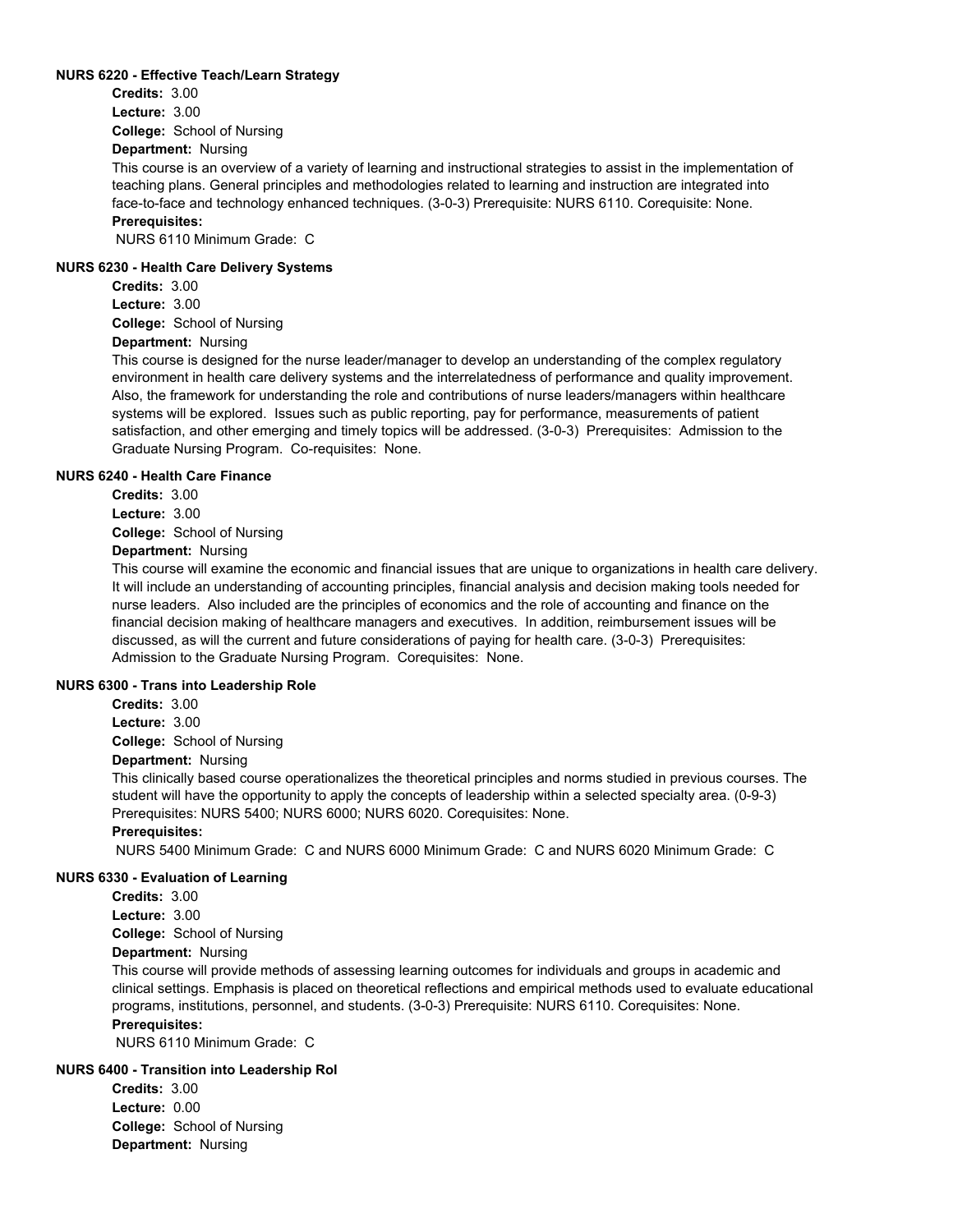This clinically-based course operationalizes the theoretical principles and norms of leadership and management studied in previous nursing leadership courses. The student will have the opportunity to apply the concepts of leadership within a selected specialty area. (0-9-3) Pre or Co-requisites: NURS 6100, NURS 6200, NURS 6400, NURS 6410.

#### **NURS 6440 - Curriculum Development**

**Credits:** 3.00 **Lecture:** 3.00

**College:** School of Nursing

## **Department:** Nursing

This course examines the principles, philosophies, and theories used in curriculum development. Graduate students will define, design, and analyze a selected curriculum model. (3-0-3) Prerequisite: NURS 6110. Corequisite: None.

#### **Prerequisites:**

NURS 6110 Minimum Grade: C

#### **NURS 6550 - Trans into Nurse Educator Role**

**Credits:** 3.00

**Lecture:**

**College:** School of Nursing

#### **Department:** Nursing

This clinically based course provides the opportunity for students to operationalize the theoretical principles and concepts studied in previous courses. Students will have the opportunity to assume the role of educator within a selected specialty area. (0-9-3) Prerequisites: NURS 5300; NURS 5400; NURS 5500; NURS 6220; NURS 6330; NURS 6440. Corequisites: None.

#### **Prerequisites:**

 NURS 5300 Minimum Grade: C and NURS 5400 Minimum Grade: C and NURS 5500 Minimum Grade: C and NURS 6220 Minimum Grade: C and NURS 6330 Minimum Grade: C and NURS 6440 Minimum Grade: C

#### **NURS 6720 - Applied Statistics Data Mining**

**College:** School of Nursing **Department:** Nursing **Credits:** 3.00 **Lecture:** 3.00

Emphasizes the application of statistical and analytical procedures used in health care and nursing research. This project-based course provides a review of fundamentals of inferential statistics and also offers an introductory study of data modeling, data retrieval and data mining. Emphasis is placed on the use of PC-based tools for conducting analyses of clinical data. (3-0-3) Prerequisites: Admission to the Graduate Nursing Program or to the Graduate Certificate Program. Co-requisites: None.

#### **NURS 6730 - Process Improvement Healthcare**

**College:** School of Nursing **Department:** Nursing **Credits:** 3.00 **Lecture:** 3.00

This "hands on", project-based course provides a discussion of recent developments in the management of quality and process improvement in the healthcare industry. Topics include: an overview of healthcare quality leadership requirements, teambuilding and project management quality management; quality and process improvement initiatives; methodologies for continuous process improvement; and emerging trends in healthcare quality management. (3-0-3) Prerequisites: Admission to the Graduate Nursing Program or to the Graduate Certificate Program. Co-requisites: None.

## **NURS 6740 - Health Info Exch Stand Models**

**College:** School of Nursing **Department:** Nursing **Credits:** 3.00 **Lecture:** 3.00

This course provides students with a general introduction to the data standards necessary to achieve interoperability within and among complex healthcare organizations. Emphasis is placed on the nature, role and services provided by Health Information Organizations (HIOs) including Regional HIOs. Additional study of the strengths and weaknesses of the Centralized, Federated, and Hybrid models used for HIE. (3-0-3) Prerequisites: Admission to the Graduate Nursing Program or to the Graduate Certificate Program. Corequisites: None.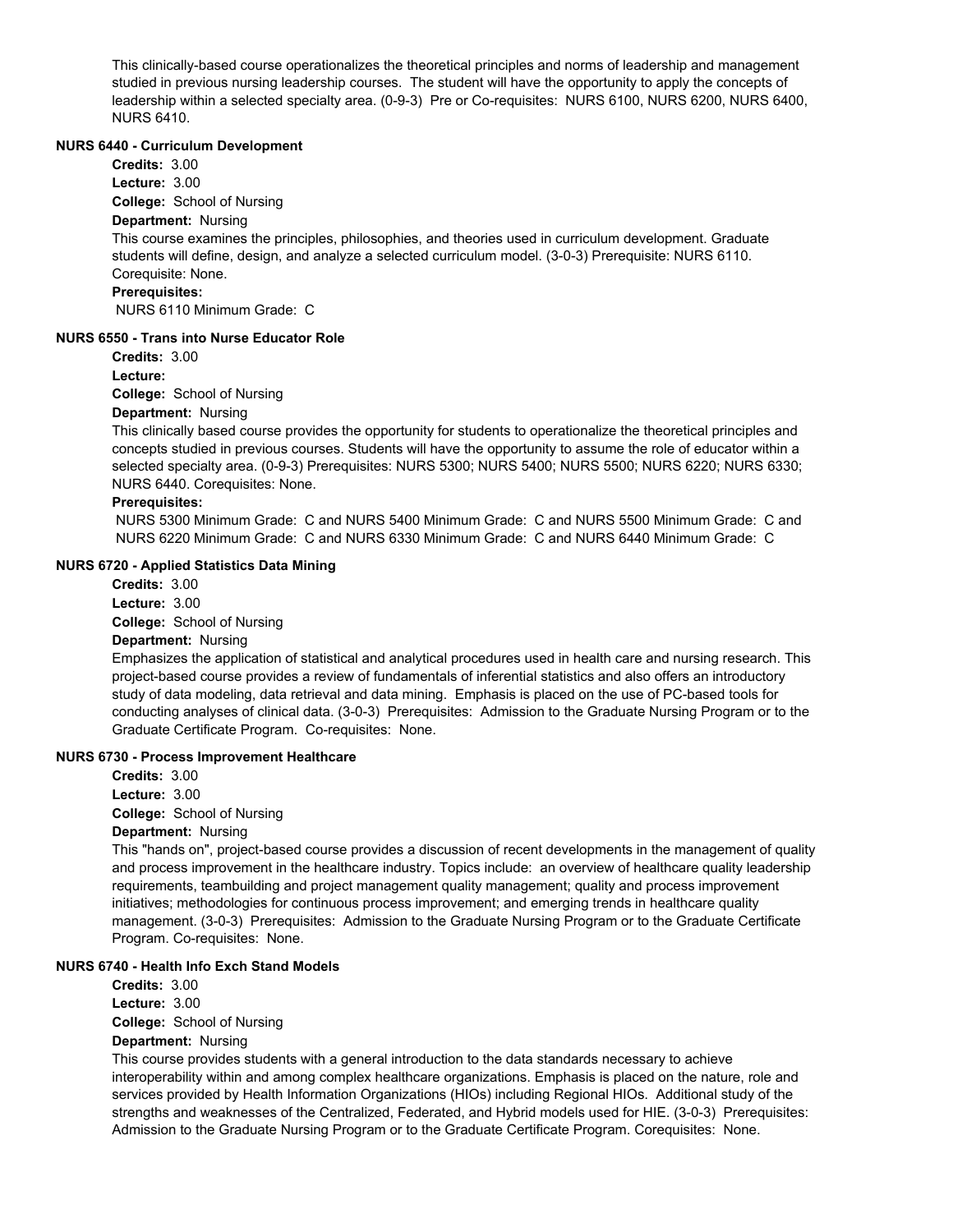#### **NURS 6750 - Health Systems Project Mgmt**

**College:** School of Nursing **Credits:** 3.00 **Lecture:** 3.00

**Department:** Nursing

This project-based course is designed to help students develop skills in facilitating strategic planning and management of complex projects in health care organizations. Learning activities will focus on managing the successful implementation of EHRs, including action planning, strategy implementation, evaluation of the planning process, budgeting, change management, assessment of organizational culture and behavior, scope creep, managing expectations, balancing competing priorities, and compliance reporting. Fundamental principles of project management such as planning, scheduling, resource allocation, and tracking are applied to a healthcare information system project. (3-0-3) Prerequisites: Admission to the Graduate Nursing Program or to the Graduate Certificate Program. Co-requisites: None.

#### **NURS 6760 - Clinical Decision Support Syst**

**College:** School of Nursing **Credits:** 3.00 **Lecture:** 3.00

# **Department:** Nursing

This course provides an overview of clinical decision support systems and provides the student with a "hands-on" experience in three approaches; diagnostic decision support tools, alerts and reminders, and decision trees. In addition, methods for critiquing decision support tools for validity and utility for nursing practice are examined. (3-0-3) Prerequisites: Admission to the Graduate Nursing Program or to the Graduate Certificate Program.

#### **NURS 6800 - Independent Study (opt)**

**College:** School of Nursing **Credits:** 1.00 TO 2.00 **Lecture:** 0.00

## **Department:** Nursing

An independent study allows the graduate nursing student to explore, extend and enrich content introduced in courses in the MSN program. Students may elect to use these hours on a topic related to their area of focus or on a topic or method related to their proposed MSN theses or project. 1-2 variable hours. Prerequisites: None Co-requisites: None.

## **NURS 6880 - Transition to Informatics Role**

**College:** School of Nursing **Credits:** 3.00 **Lecture:** 0.00

## **Department:** Nursing

This clinically based course provides the opportunity for students to operationalize the theoretical principles and concepts studied in previous Informatics courses. Students will have the opportunity to assume the role of Nurse Informaticist within a selected application area. An on-site project is required for this course. (0-9-3) Prerequisites: NURS 6720, NURS 6730, NURS 6740, NURS 6750, NURS 6760. Co-requisites: None.

#### **NURS 6999 - Focused Project/Thesis Nursing**

**Credits:** 3.00

**Lecture:**

**College:** School of Nursing

## **Department:** Nursing

The main focus of this course will be a faculty-guided project/thesis that addresses a significant problem or issue within the nursing profession. Students will choose a problem that is of concern to nurse educators or one of concern to nurse leaders, appropriate for their declared track. The project is a research-based project that synthesizes knowledge and information from previous courses to develop, implement and evaluate the project. The thesis is a result of the research process utilizing primary or secondary data analysis and supports the synthesis of knowledge and information from previous courses. Students will be expected to provide an oral defense of the project/thesis. Students choosing to complete course requirements through a paper presentation will also be expected to complete a comprehensive exam. (0-9-3) Pre or Co requisites: NURS 6300 or NURS 6550

#### **Prerequisites:**

NURS 6300 Minimum Grade: C or NURS 6550 Minimum Grade: C

## **Health & Physical Education**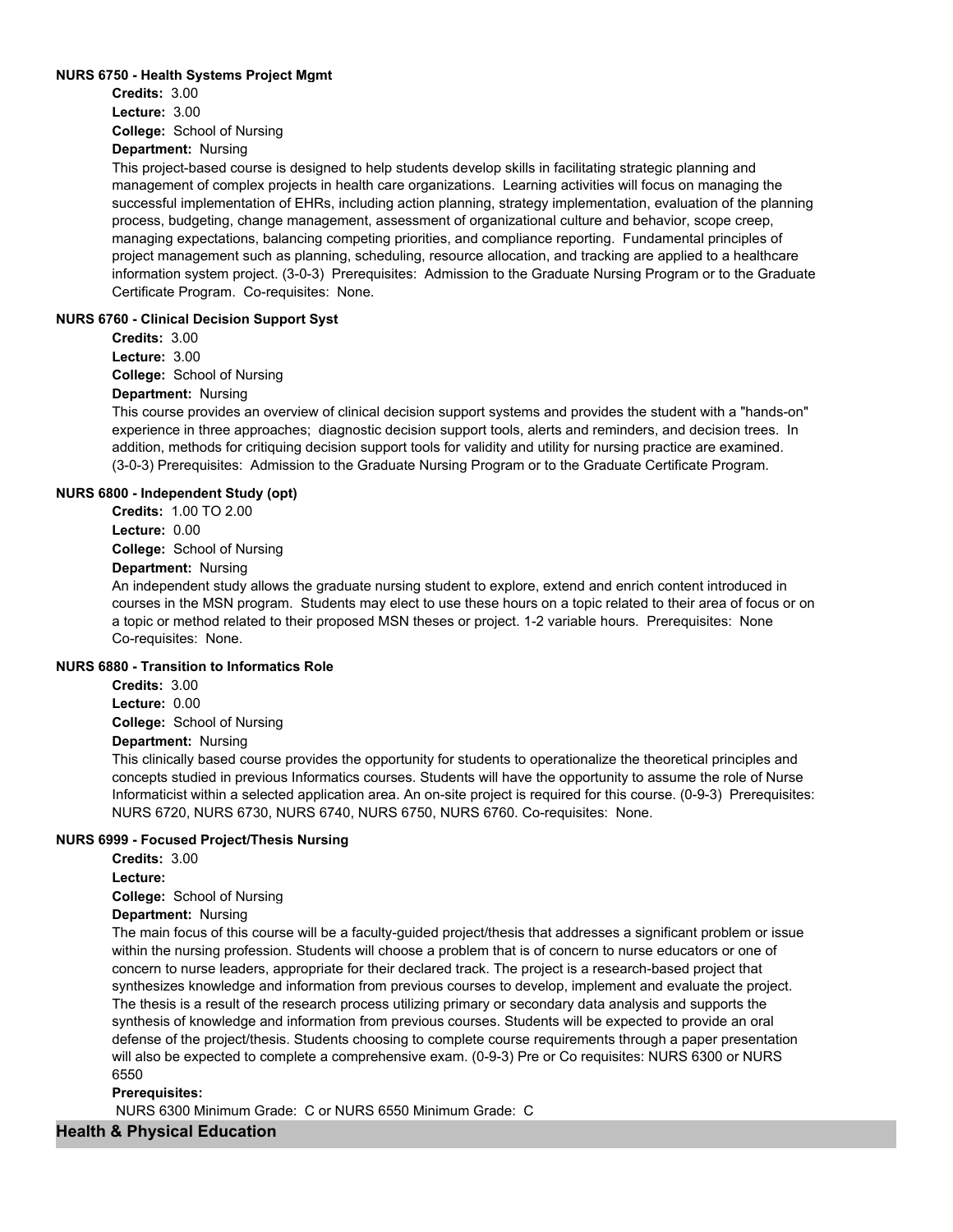#### **PHEG 6000 - Problems-Trends in Hea-PE**

**College:** School of Education **Department:** Health & Human Performance **Credits:** 3.00 **Lecture:** 3.00 A study of the current pertinent problems and trends an instructor may expect to encounter when teaching health . (3-0-3)

## **PHEG 6010 - Physiology of Exercise**

**College:** School of Education **Department:** Health & Human Performance **Credits:** 3.00 **Lecture:** 3.00 Lectures and readings in current literature to provide reasonable depth in selected areas of physiology as applied to activity and health. (3-1-3)

#### **PHEG 6020 - Preventive Care Ath and Injury**

**College:** School of Education **Department:** Health & Human Performance **Credits:** 3.00 **Lecture:** 3.00 Analysis of common athletic injuries, conditioning, and safety practices. (3-0-3)

#### **PHEG 6030 - Foundations of Health-PE**

**College:** School of Education **Department:** Health & Human Performance **Credits:** 3.00 **Lecture:** 3.00 A study of the history, philosophy, concepts, and scientific foundations of health and physical education. (3-0-3)

#### **PHEG 6050 - Elementary Physical Education**

**College:** School of Education **Department:** Health & Human Performance **Credits:** 3.00 **Lecture:** 3.00 A study of current trends and developments in activity programs for elementary school physical education. (3-2-3)

#### **PHEG 7010 - Org-Adm of Health-PE**

**College:** School of Education **Department:** Health & Human Performance **Credits:** 3.00 **Lecture:** 3.00 Basic principles and procedures for the effective organization, administration, and supervision of health and physical education programs. (3-0-3)

#### **PHEG 7020 - Meas-Eval of Health-PE**

**College:** School of Education **Department:** Health & Human Performance **Credits:** 3.00 **Lecture:** The selection, application, and evaluation of certain existing tests and measures appropriate in health and physical education. (3-0-3)

#### **PHEG 7030 - School Health Program**

**College:** School of Education **Department:** Health & Human Performance **Credits:** 3.00 **Lecture:** 3.00 Principles, procedures, materials, and methods of school health education. (3-0-3)